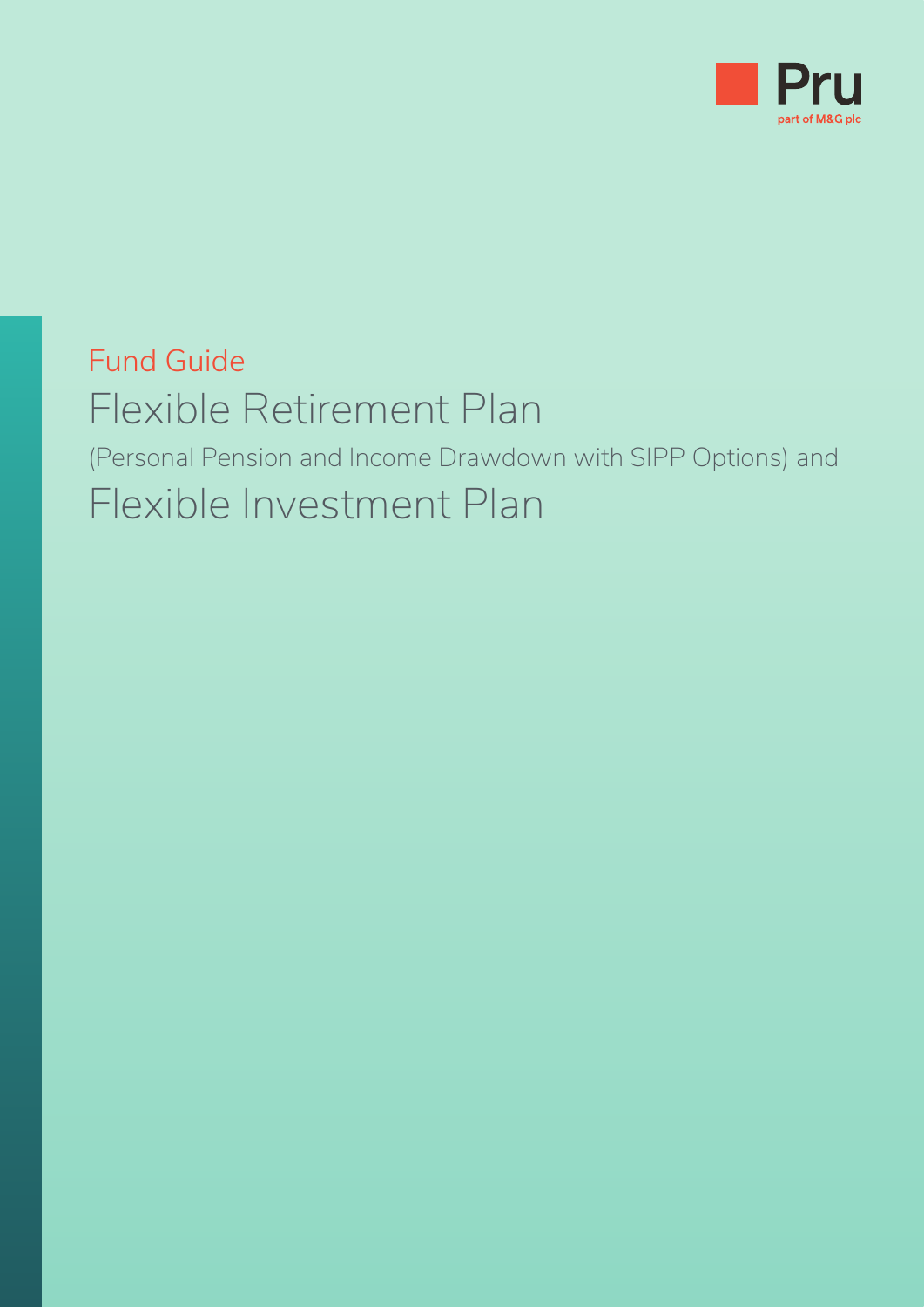# Introduction to this guide

We know that choosing which fund may be best for you isn't easy – there are many options and everyone's different so there's no 'one way' to invest. So we offer a range of options to help you meet your investment goals.

We've produced this guide to help you and your financial adviser understand more about our funds. If there's information or terminology included that you'd like to discuss, then please contact your financial adviser.

The funds in this guide are available to most investors in the following products:

- Flexible Retirement Plan
- Flexible Investment Plan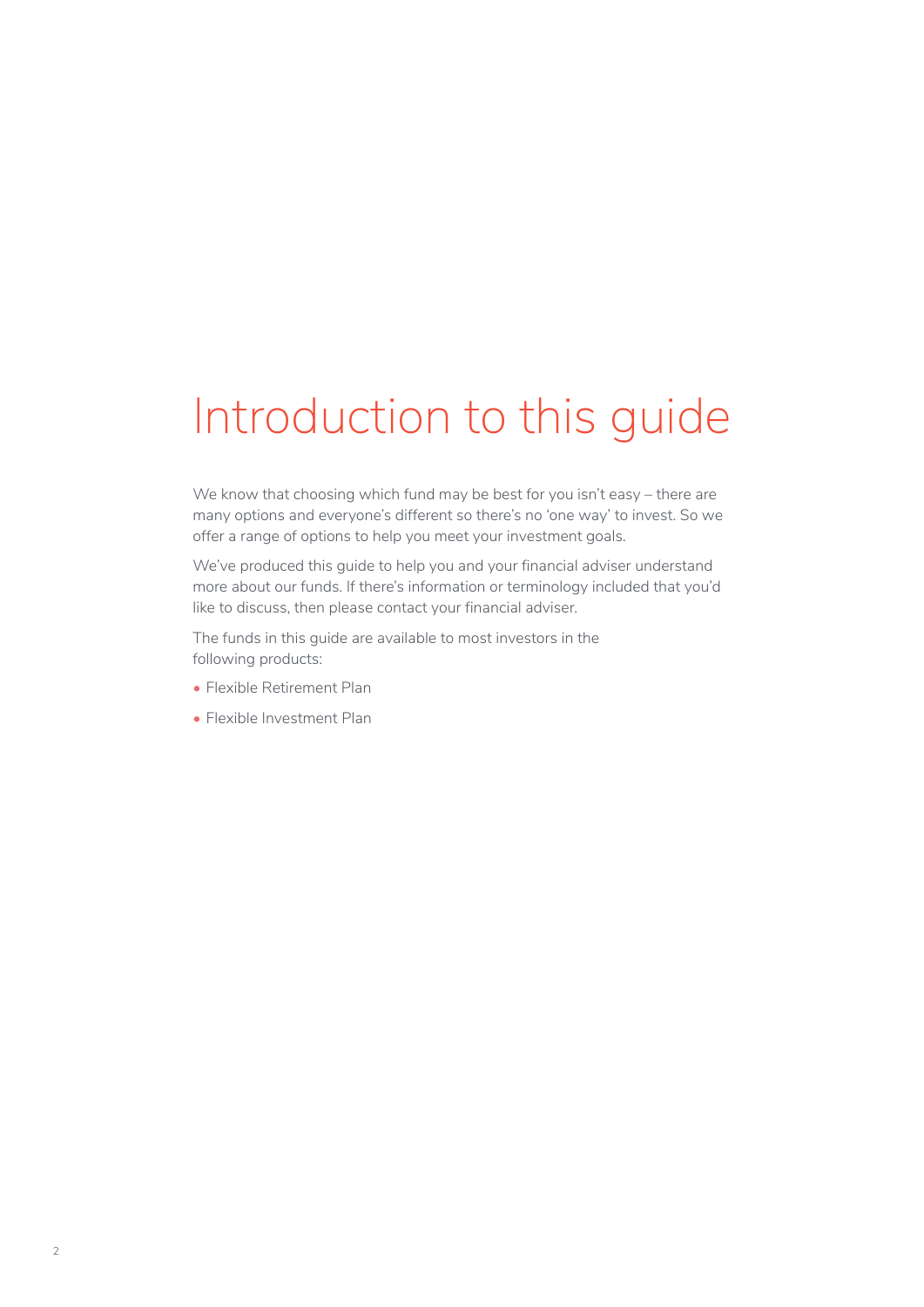## Some important notes we'd like you to read: Sol<br>I<br>I A

- We'd like everyone to find it easy to deal with us. Please let us know if you need information about our plans and services in a different format.
- All our literature is available in audio, large print or braille versions. If you would like one of these please contact us on 0345 640 2000 and we'll send these out to you.
- The types of assets a fund invests in will have a significant effect on its performance. Generally, the higher the potential returns, the higher the risk.
- A fund's name isn't indicative of the risk it may take.
- The information in this guide is correct as at 17 January 2022, unless another date is shown.
- This guide doesn't take account of current market conditions or other short-term fund specific changes. Up to date information on each fund can be found at **[pru.co.uk/funds](https://www.pru.co.uk/funds/)**
- All views are Prudential's.

| Risk and potential reward                                                              |                |  |  |  |  |  |  |  |
|----------------------------------------------------------------------------------------|----------------|--|--|--|--|--|--|--|
| Asset class risk types                                                                 |                |  |  |  |  |  |  |  |
| Risk and Potential Reward Indicator                                                    | 8              |  |  |  |  |  |  |  |
| Fund information                                                                       | 10             |  |  |  |  |  |  |  |
| Explanations we think you should read                                                  | 1 <sub>0</sub> |  |  |  |  |  |  |  |
| Funds, ABI sectors, asset class risk types and risk<br>and potential reward indicators | 13             |  |  |  |  |  |  |  |
| Investment strategies                                                                  | 19             |  |  |  |  |  |  |  |
| Some useful investment terms                                                           | 34             |  |  |  |  |  |  |  |
| Learn about some investment related terms                                              | 34             |  |  |  |  |  |  |  |
|                                                                                        |                |  |  |  |  |  |  |  |

**Before making any decisions you should speak to your financial adviser. They can discuss and help you understand your fund selection.**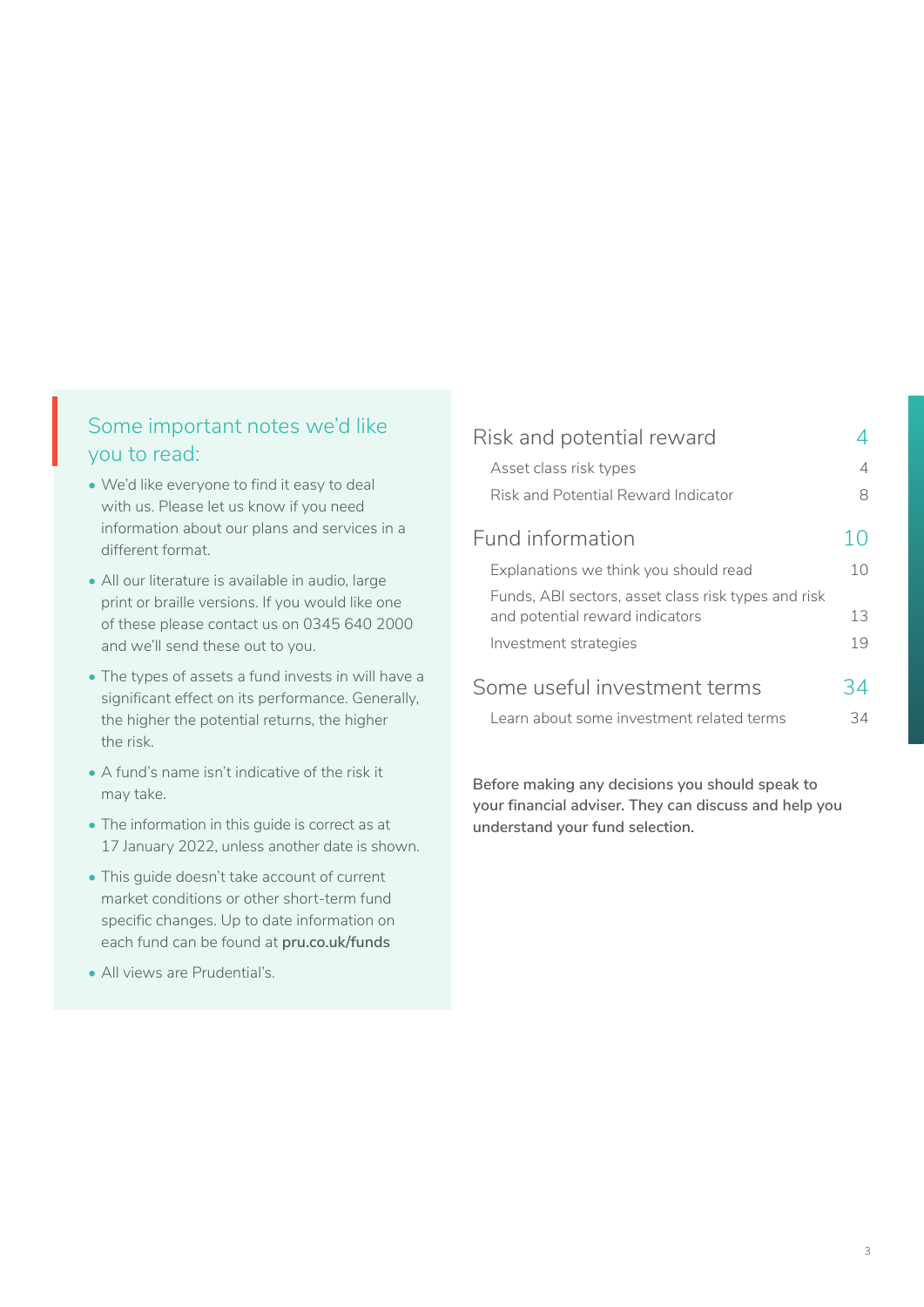## <span id="page-3-0"></span>Risk and potential reward

Asset class risk types

## Learn more about asset classes and their risk

You should read this section to find out more about the different types of assets, or types of things funds invest in, and the risks that they have.

We've included this as later in the guide we'll show which asset types and associated risks are applicable to different funds we offer.

Funds can invest in different types of assets. And each carries a level of risk.

There are many types of risks but generally, the higher the potential returns, the higher the risk.

Some funds can invest in more than one asset type to try to reduce the risk of losing money. So they're not relying on the performance of an individual asset or assets of the same type. We call this diversification.

See pages 13 to 18 for how the following asset class risk types relate to individual funds.

## Equity

Equities are commonly known as 'shares'. When a fund buys an equity, it's investing in a company and, in exchange, receives a share of the ownership of that company. Equities give two potential investment benefits:

- equity prices normally increase if the value of the company increases, although the value of equities can go down and up a lot.
- companies may pay dividends regular payments to shareholders based on how well the company is doing.

Over the longer-term, equities can offer greater growth potential than many other asset types.

Funds investing in equities tend to carry a higher risk of capital loss than funds investing in fixed interest securities or money market investments (we'll talk about these later in this section).

The financial results of other companies and general stock market and economic conditions can all affect a company's share price, and as a result, the value of any fund investing in that company.

Where a fund invests in equities, we've rated the fund as having a risk type of "Equity".

## Fixed Interest and Index-Linked Securities

Fixed interest securities, or "bonds", are loans issued by companies or by governments in order to raise money. Bonds issued by companies are called Corporate Bonds, those issued by the UK government are often called Gilts or UK Government bonds and those issued by the US government are called Treasury Bonds. In effect all bonds are IOUs that promise to pay you a sum on a specified date and pay a fixed rate of interest along the way.

Index-linked securities are similar but the payments out are normally increased by a prices index. For example for UK government index-linked securities, payments out go up in line with the UK Retail Prices Index.

On the whole, investing in government or corporate bonds is lower-risk than investing in equities. The British Government has never failed to pay back money owed to investors. (Source: Debt Management Office, December 2021).

However, it's possible for a government bond to default. And with corporate bonds there's a risk that the company may not be able to repay its loan or that it may default on its interest payments.

You can reduce the risks related to investing in bonds if you invest through a bond fund. When a fund manager selects a range of bonds, you're less reliant on the performance of any one company or government. If the fund reinvests the bond income it generates, it can provide attractive levels of growth. But, there's a risk you might not get back the amount you invest and the income you receive is neither fixed or guaranteed.

Corporate and government bonds are sensitive to interest rate trends. An increase in interest rates is likely to reduce their value, and the value of any fund investing in them.

Where a fund could be exposed to these types of risk, we've rated the fund as having a risk type of "Fixed Interest".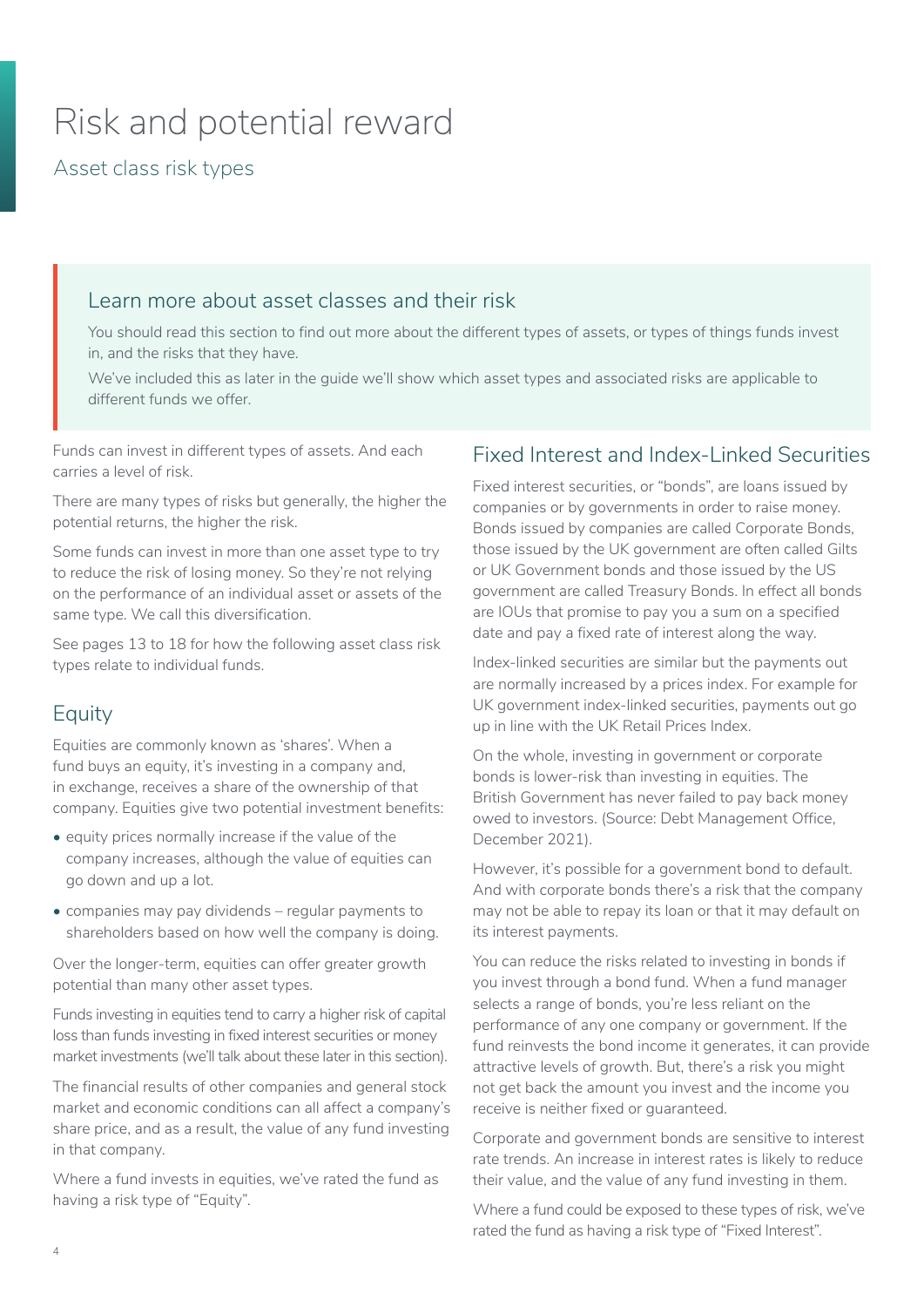## Commercial Property

Commercial property investment generally means the fund is sharing in the returns from the ownership of some buildings (for example, offices and shopping centres). The value of the property may go up and tenants may pay rent to the owners of the building.

You can invest in property directly (eg owning physical property) or indirectly (eg owning shares in a property company as part of a diversified range of assets).

The return from investing in property is a combination of rental income and changes in the value of the property; which is generally a matter of a valuer's opinion rather than fact. We think property is lower risk than equities, but higher risk than bonds over the long-term.

But commercial properties can be difficult to buy and sell quickly. Fund managers may have to delay withdrawal of money by customers from a property fund until they can sell some of the buildings the fund invests in. It may take a number of months to sell commercial property.

The actual value of a property is what someone is prepared to pay for it – an actual sale value. As sales are infrequent, interim valuations are based on a valuer's opinion and can change from time to time. This can affect the value of a fund invested in commercial property, with the value possibly fluctuating significantly.

All of this means there are a number of risks for funds investing in property:

- Cash could remain uninvested as property assets can be difficult to buy, leading to lower returns than expected.
- The value of the fund may be reduced if a large number of withdrawals are requested and it's necessary for properties to be sold at reduced prices.
- There may be delays removing your money from the fund if property is proving difficult to sell.
- Property fund valuations may change periodically, upwards or downwards.
- Rental income isn't guaranteed. Defaulted rent and unoccupied properties could reduce returns.
- If the size of the fund falls significantly, the fund may have to hold fewer properties, and this reduced diversification may lead to an increase in risk.
- In some circumstances we may suspend one or more of our Property funds to protect the interests of our investors. If this happens we'll write to investors to let them know.

Where a fund could be exposed to these risks, we've rated the fund as having a risk type of "Property".

## Currency Risk and Overseas Investments

Overseas investments allow you to take advantage of the growth potential of markets outside of the UK. But currency changes can affect the value of overseas investments. Because the value of overseas investments is converted from local currency into pounds (Sterling), the Sterling value can fall if the local currency weakens against Sterling, independent of the performance of the asset itself.

Where a proportion of a fund is invested in non-Sterling assets, we've rated the fund as having a risk type of "Currency".

## Smaller Companies and Emerging Markets

In comparison to larger companies, shares of smaller companies may be harder to trade and short-term performance may be more volatile. There may also be more chance the companies will become insolvent. Funds which invest in small companies can have volatile returns and a greater risk of capital loss.

Some investments are in markets which are less developed than the UK market. In such markets, the ability to trade, and the safe keeping of assets on behalf of the fund, and especially regulation may all be poorer than in well developed markets. This means increased risk for your investment.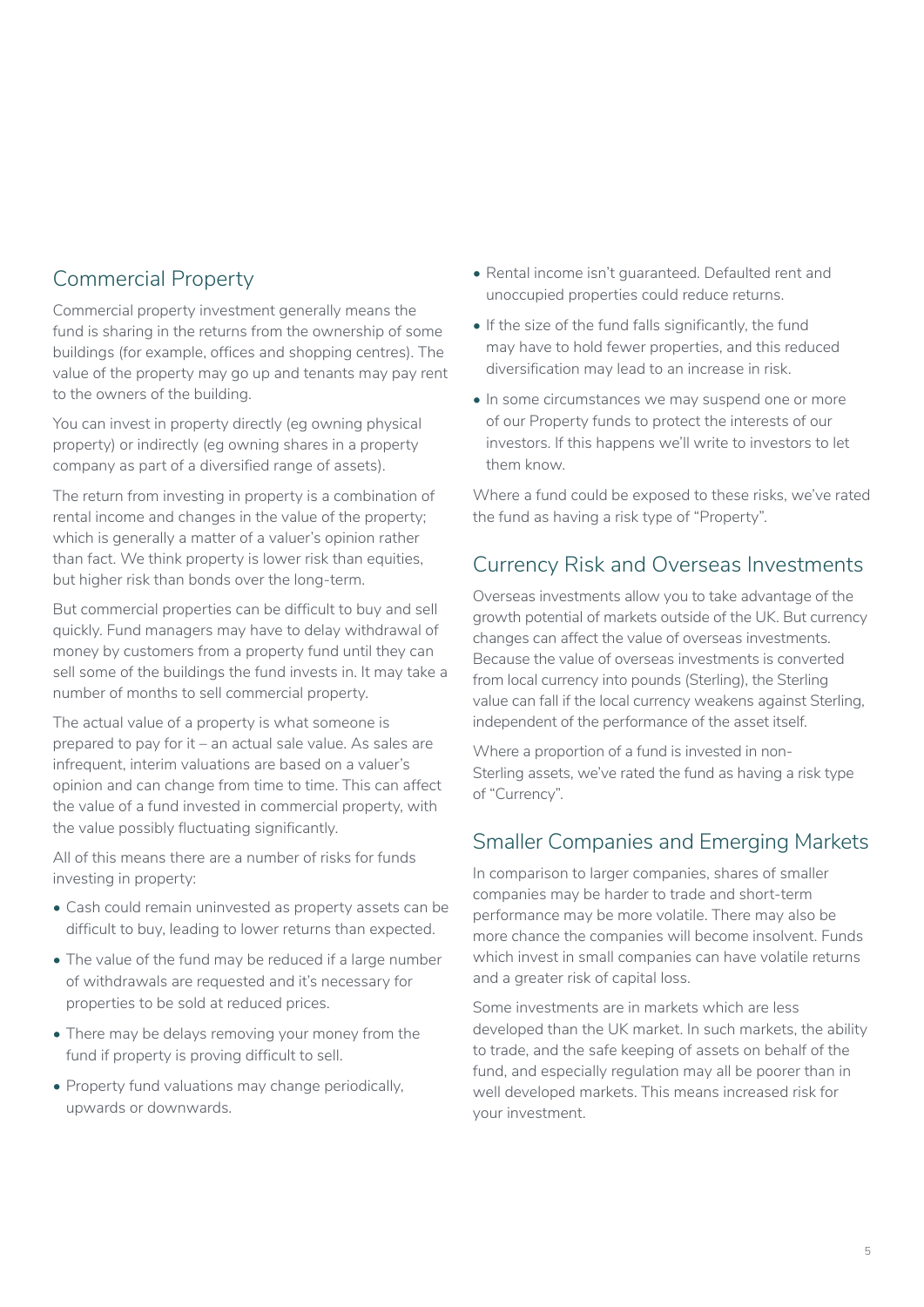Where a fund could have these types of risk, we've rated it as having a risk type of "Smaller Companies and Emerging Markets".

## Financial Instruments

Fund managers can use several financial arrangements with the aim of improving fund performance. Some of the most common are:

**Derivatives:** These cover products such as futures and options which are generally an arrangement to buy or sell a standard quantity of a specified asset on a fixed future date at a price agreed today. This type of investment may carry a higher risk of capital loss than funds investing in other assets.

Derivatives usually rely on a counterparty – the person or company with which the fund manager has made the agreement about future deals. If the counterparty gets into financial difficulty, it may be difficult to obtain a price for valuations or for the investment manager to dispose of the asset – that creates risk to the value of the fund. There's a risk of capital loss in the event of the counterparty to the derivative becoming insolvent or suffering other financial difficulties. In such circumstances the derivative may have no value.

**Geared Assets:** Funds that are geared or borrow assets or which use short-selling (where a stock is borrowed then sold and bought back before being returned to where they were borrowed from) are likely to be more volatile than other funds and there's a higher risk of capital loss.

Where a fund could be exposed to these types of risk, we've rated it as having a risk type of "Financial Instruments".

## Alternative Investments

These include non-traditional, complex or specialist investments, such as hedge funds, private equity and complex derivative based strategies. Alternative investments can be more difficult to value and can take longer to buy or sell.

Where a fund could be exposed to these types of risk, we've rated it as having a risk type of "Alternative Investments".

## **Other**

We've rated a number of funds as having a risk type of "Other".

In addition to the risks and characteristics of the individual asset types, specialist investments have other features that are unique to where they invest.

#### **Specialist funds**

Specialist funds invest in particular markets or geographical areas. Because they invest in a smaller range of asset types, they tend to be more risky than nonspecialist funds, but can deliver greater returns.

#### **Ethical funds**

Ethical funds are restricted from investment in certain companies and asset types due to the criteria used to select investments for the fund. This may mean that the returns from the fund are more volatile than funds which don't have these restrictions.

#### **Small number of holdings**

The fund may have investment concentrated in relatively few individual assets. So, returns from the fund can be significantly influenced by the performance of a small number of individual holdings and may be more volatile than funds with a wider spread of underlying assets.

#### **Low risk assets**

Some funds keep a proportion of your money in cash deposits and other money market investments. Over the long-term, money market investments may offer the lowest risk of all asset types but also the lowest potential returns. Some funds hold money market investments because they're aiming for security more than substantial growth. Others hold just enough in cash deposits to make sure money is available for customer withdrawals. Over the long term, money market investments can be a low risk asset type but may also produce low returns compared to other asset types.

A money market investment is at risk if any of the banks, building societies or other financial institutions with whom the fund's money is deposited becomes insolvent or suffers other financial difficulties. If this happens, the money deposited with that institution may not be returned in full. Some money market investments will be affected if interest rates rise, leading to a drop in value of any fund holding them.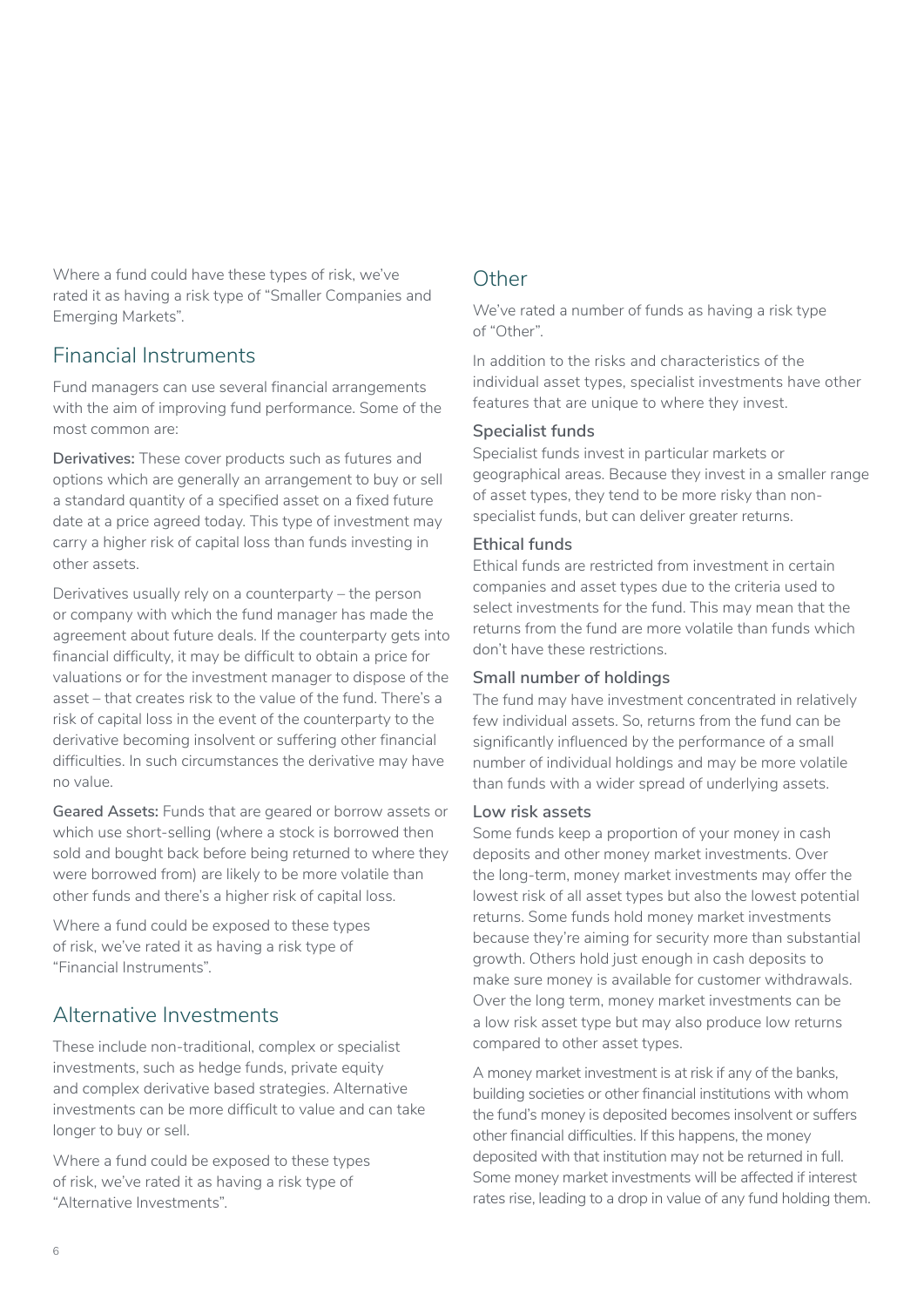#### **Protected/guaranteed funds**

Where available, some funds may offer some form of protection from downside risks (ie the potential for falls in value) for which there will be a charge and which will normally have an impact on long-term returns. The protection may be provided through the use of derivative contracts and this may give rise to counterparty risk(see earlier 'Derivatives' explanation) and liquidity problems. Please note, PruFund Protected Funds are currently unavailable to new investments.

The provision of the guarantees may result in a significant proportion of the fund being invested in cash and other lower risk investments.

**Where a fund could be exposed to these types of risk, we've rated it as having a risk type of "Other"**.

## Further information  $\frac{1}{16}$

If you're looking for more information on these risks then please speak to your financial adviser.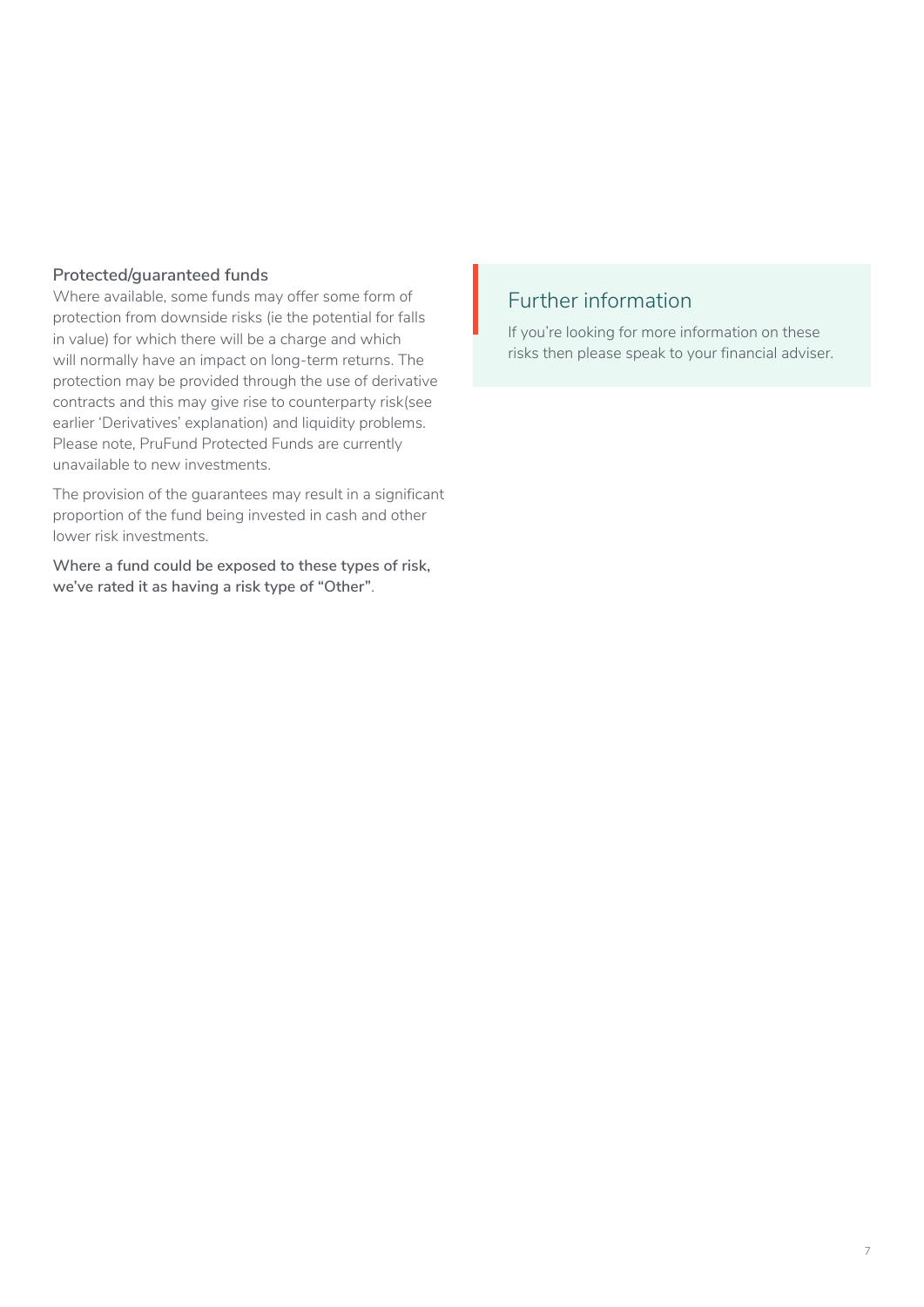## <span id="page-7-0"></span>Risk and potential reward

Risk and Potential Reward Indicator

## Learn how we rate the risk of the funds

We've included this so you can understand what the different numbers next to each fund, in the next few pages, mean.

Investing is about balancing the risk you're comfortable with alongside the potential rewards that you want to achieve and your capacity for loss. Your attitude to investment risk is personal to you and may change in the future.

The table on the next page can help illustrate this concept. It's not exhaustive, but covers a wide range of funds and investments and shows the general principle that, as the level for potential higher returns goes up, so does the level of risk. On pages 13 to 18 you can see how these risk and potential reward indicator numbers relate to our funds.

Some key things to think about:

- The value of your investment can go down as well as up so you might get back less than you put in.
- The types of assets a fund invests in will have a significant effect on its performance. Generally, the higher the potential returns, the higher the risk.
- A fund's name isn't indicative of the risk it may take.
- We've developed these risk rating categories to help provide an indication of the level of risk and potential reward that's attributable to a fund based on the type of assets which may be held within the fund.
- These risk rating categories shouldn't be considered generic to the fund management industry as other companies might use different descriptions.
- We regularly review these risk rating categories and so they might change in the future.
- We may amend a risk rating as a result of a material change in our view of the level of risk for the fund. For example due to a significant change to the assets held by the fund or in the way the fund is managed. If we do this, we'll provide information on the new risk rating.
- We strongly recommend that before making any fund choice you ensure you understand the appropriate risk ratings. You'll find helpful information in this fund guide, along with further information, at **[pru.co.uk/funds](https://www.pru.co.uk/funds/)**

#### For details of material fund changes please visit **[pru.co.uk/fundchanges](https://www.pru.co.uk/funds/fund-changes/?utm_source=redirect&utm_medium=301&utm_campaign=/fundchanges)**

Information is normally shown for one year.

You should also consider discussing your decision with your financial adviser. It's important to also note that your adviser may make their own assessment of the risk rating of funds when considering your needs and objectives, and this may differ from Prudential's own internal assessment.

The information included in this guide is correct as at 17 January 2022, unless another date is shown.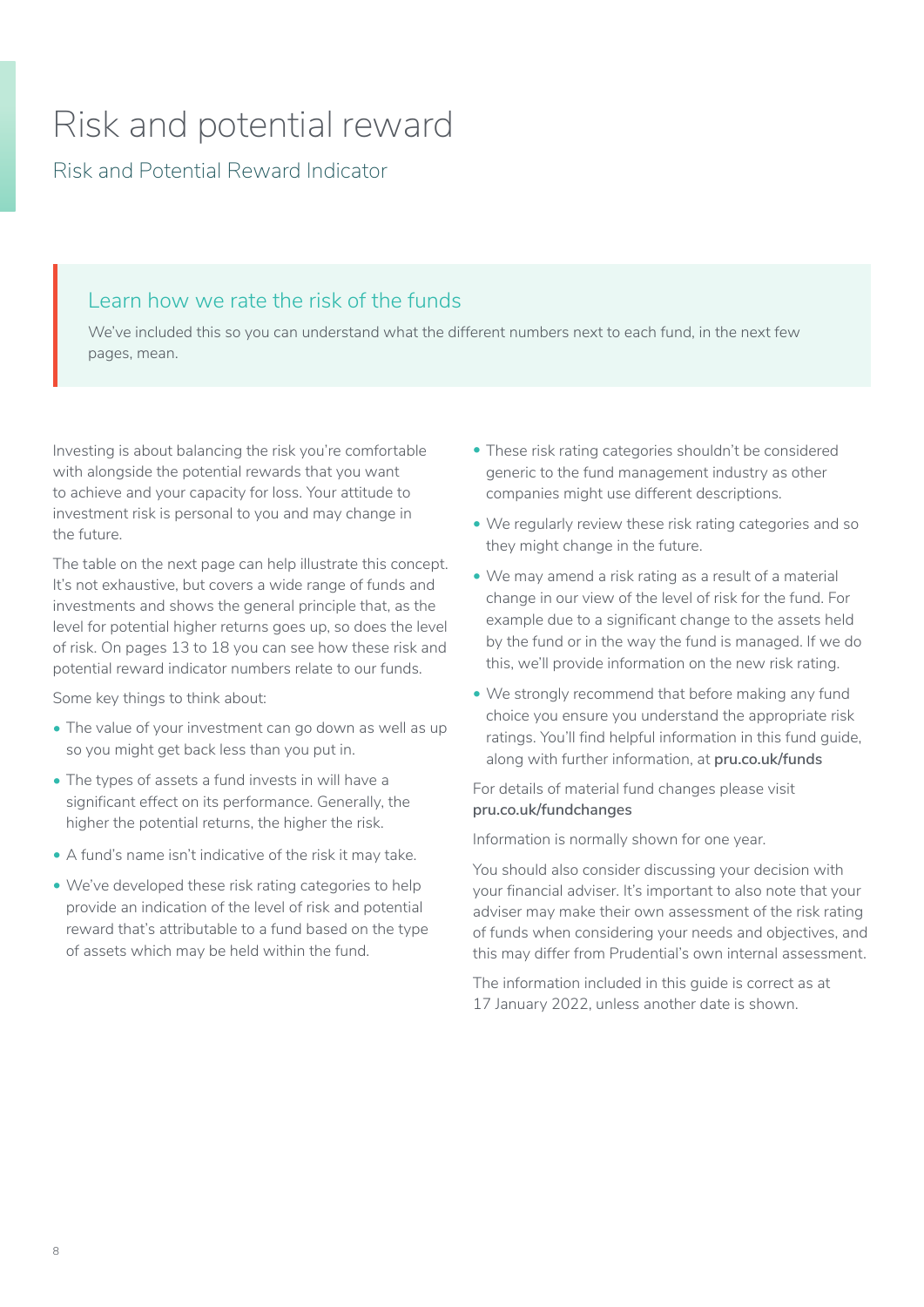



#### **Types of Fund\***

*\* Types of Fund*

*These are mostly based on sector classifications by the Association of British Insurers (ABI). The description used may match an individual ABI sector name or be a Prudential suggested description for a grouping of similar sectors. The only exception to this is "With-Profits" which isn't classified by the ABI. Where a fund is classified by the ABI then we'll use the sector it's in as a starting point to think about its appropriate position in the scale above. But please note that each fund is considered individually*  and membership of an ABI sector doesn't automatically imply a particular risk and potential reward indicator number.

*\*\* With-Profits funds* 

*PruFund funds invest in our With-Profits Fund and some appear in a lower or higher risk and potential reward indicator category. This is because of the different asset mix that applies to each PruFund fund. Please refer to the specific PruFund risk and potential reward indicator on pages 13 to 14.*

## Further information

If you're looking for more information, including the latest version of this fund guide and details of changes to our funds, then please visit **[pru.co.uk/funds](https://www.pru.co.uk/funds/)**  $\Bigg\vert_{\mathsf{f}}$ 

You'll also find an explanation of each of the ABI sector classifications on **[pru.co.uk/abi](https://www.pru.co.uk/funds/abi-sector-definitions/?utm_source=redirect&utm_medium=301&utm_campaign=/abi/)**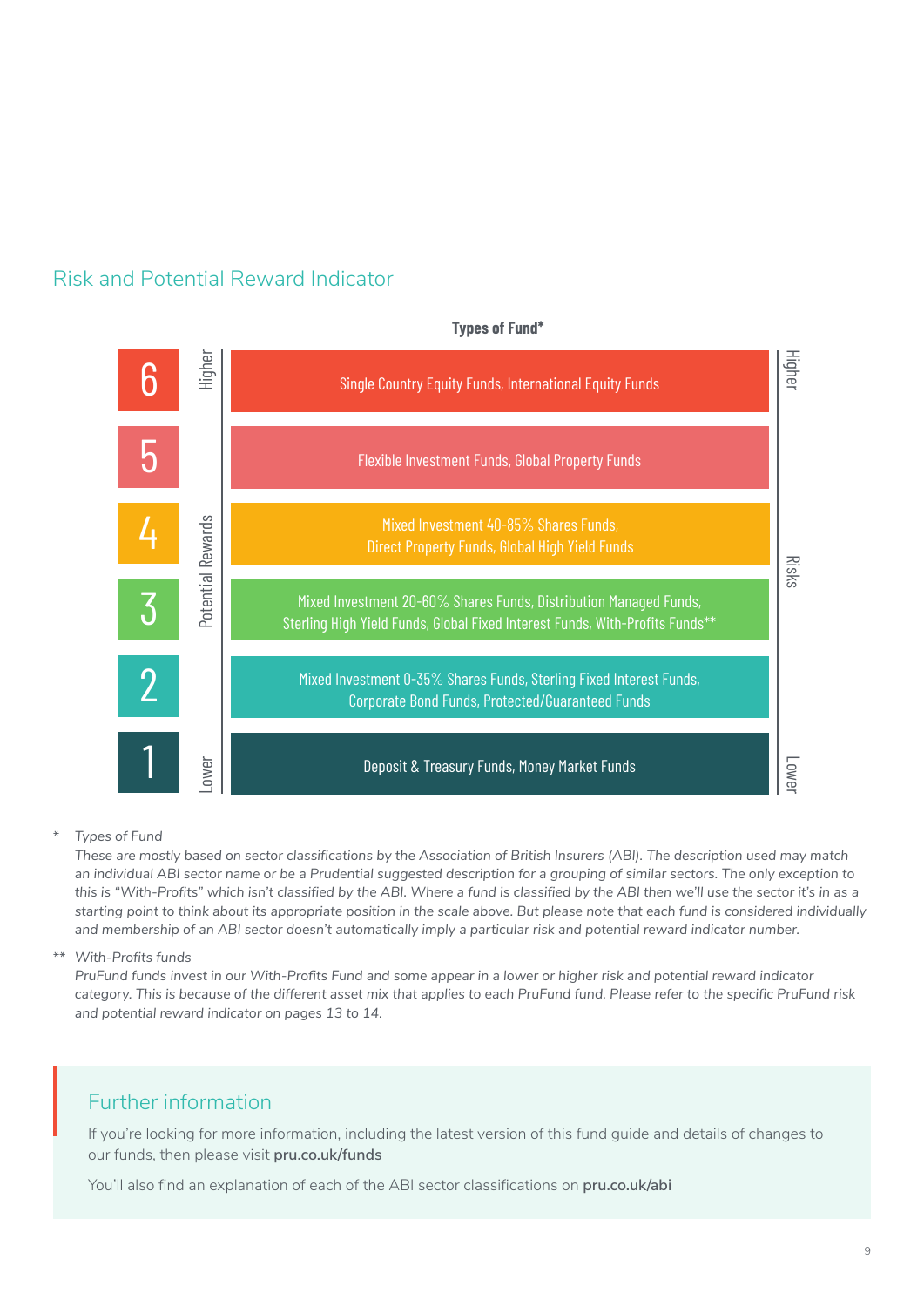## <span id="page-9-0"></span>Fund information

Explanations we think you should read

## Learn about what can impact your fund value and about charges and costs

This section can help you understand a bit more about the factors that can impact funds and what we mean by fund charges and further costs.

## Unit Pricing Basis for Unit-Linked Funds

When we determine the basis to be used for calculating the unit price, it's important to think about how much money is either going into or is being taken out of either Prudential's fund or the underlying investment. The unit price is then used to determine the value of individual policyholders' investments in the fund.

If more money is being paid into the fund than is being taken out, then the fund will need to purchase assets. If this is the case then the amount that's needed to buy assets for the fund (i.e. the purchase price) will be more relevant than the amount obtained for selling the assets (i.e. the sale price) in determining the unit price of the fund.

If more money is being taken out of the fund than is being paid in then the fund will need to sell assets. If this is the case, the sale price of the underlying assets will be more relevant when calculating the unit price.

Sales prices are generally lower than purchase prices. The size of the difference depends on the cost of either purchasing or selling the assets the fund invests in. These costs tend to be largest for funds investing in property, smaller companies and emerging markets so will have the largest impact on the change in price.

If there's a switch from a purchase price to a sales price then the unit price could go down. If there's a switch from a sales price to a purchase price then the unit price could go up. In both cases the movement in price can be frequent, significant and will happen straight away.

You can find details of how we manage our Unit-Linked funds at **[pru.co.uk/ppfm/ul](https://www.pru.co.uk/funds/psulpp/?utm_source=redirect&utm_medium=301&utm_campaign=/ppfm/ul/)**

You'll also find there a shortened customer friendly version, our "Customer Guide", which explains briefly:

- how the Prudential unit-linked funds work
- our current approach to managing them
- the standards and practices we use to manage the funds.

Principally, this Customer Guide will explain:

• the nature and extent of the decisions we take to manage the funds, and how we treat customers and shareholders fairly.

## The Fund Value

The value of your investment can go down as well as up so you might get back less than you put in.

For investments in the With-Profits funds, the value of the plan depends on how much profit the funds make and how we decide to distribute it. If you're unsure how the With-Profits Fund works, please speak to a financial adviser.

For the PruFund range of funds, what you receive will depend upon:

- the value of the underlying investments
- the Expected Growth Rates set by the Prudential Directors having regard to the investment returns expected to be earned on the assets of the funds over the long-term (up to 15 years)
- our charges and for FRP, including any fund size or loyalty discounts that might apply
- the smoothing process
- whether you have chosen a Protected fund
- and when you take your money out.

## How Unit-Linked Funds Invest

Some of the Prudential funds listed in this guide may invest in 'underlying' funds or other investment vehicles. Have a look at a fund's objective and that will tell you where it invests – including if that's in an underlying fund or funds.

If the Prudential fund is investing in just one underlying fund then it's what's known as a 'mirror' fund, as the performance of the Prudential fund broadly aims to reflect the performance of the underlying fund it invests in. The performance of our Prudential fund, compared to what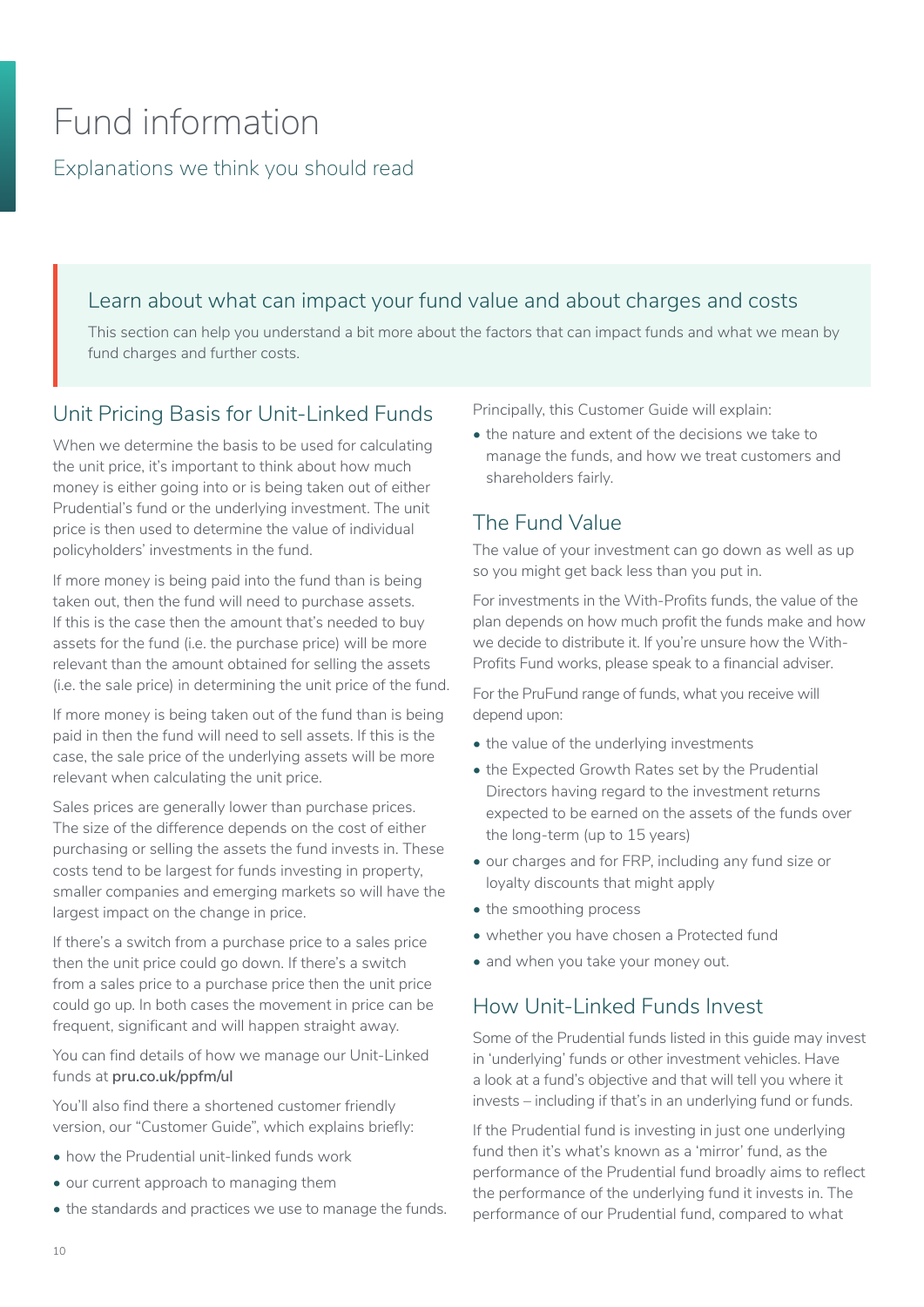it's invested in won't be exactly the same. The differences between the underlying fund and our fund can be due to:

- additional charges,
- cash management (needed to help people to enter and leave our fund when they want),
- tax,
- timing of investments (this is known as a fund's dealing cycle, it varies between managers and can be several days).

The established smoothing process offered by our PruFund funds means that we may apply restrictions to certain switches and withdrawals from these Funds. To find out more, please refer to your product Key Features Document, and the associated document "Your With-Profits Plan – a guide to how we manage the PruFund range of Funds" – WPGB0031.

## Fund Charges and Further Costs

We take fund charges for looking after your investment, from each of the funds you invest in. For FRP, charges are affected by any fund size or loyalty discounts that might apply. If the fund charges exceed the return earned, the fund will go down in value. We might change our charges in future.

In addition to our charges, there may be further costs incurred. Where these are applicable, they're paid for by the fund and will impact on the overall performance.

For information on current fund charges and further costs please refer to your Key Features Document, or the following documents which can be found on pru.co.uk, or are available from your financial adviser.

- Flexible Retirement Plan Short Fund Guide (PENB10299)
- Flexible Investment Plan Short Fund Guide (INVB11005)

The PruFund Protected Cautious and PruFund Protected Growth funds, differ from the PruFund Cautious and PruFund Growth funds as they provide a guarantee, where available. The Protected PruFund funds are currently unavailable to new investments. If you had selected a Protected PruFund Fund, you would have selected from a range (where available) of guarantee terms, where the guarantee will only apply at the end of

the selected guarantee term. Each guarantee term, where available, has its own additional charge and this will be payable for the whole of this term.

For Flexible Retirement Plan, the actual cost to you will depend on a number of things. You may benefit from discounts on the annual management charge. We may give you a Fund Size Discount depending on the size of your fund and a Loyalty Discount depending on when the plan started. Any final bonus or MVR applicable to investments in our With-Profits Fund will be excluded from this calculation of the fund value. We also give you a Loyalty Discount depending on how long you've invested in the plan. Please see your Key Features Document for more information.

## Further Information

If the taxation treatment of the funds changes, we reserve the right to change the arrangements for the investment of the underlying assets of the fund.

If you have any questions about this product, your fund choice or the fund charges and further costs applicable then we recommend you speak to your financial adviser.

For any fund, there may be a delay in buying, selling or switching of units. These delays will only apply in exceptional circumstances. We wouldn't expect delays to be longer than six months for units that invest in property or land and one month for units that invest in other funds. However we can't guarantee that we'll never delay longer than these timescales. If these delays apply to you, we'll let you know.

## Compensation

The products Prudential Assurance Company Limited (PACL) offer are covered by the Financial Services Compensation Scheme (FSCS). If we get into financial difficulties, you may be able to make a claim. The FSCS is an independent body set up by Government to provide compensation for people where their authorised financial services provider gets into financial difficulties and becomes unable, or unlikely to be able, to pay claims against it. This circumstance is referred to as being 'in default'.

Losses, which may result from poor investment performance, are not covered by the FSCS.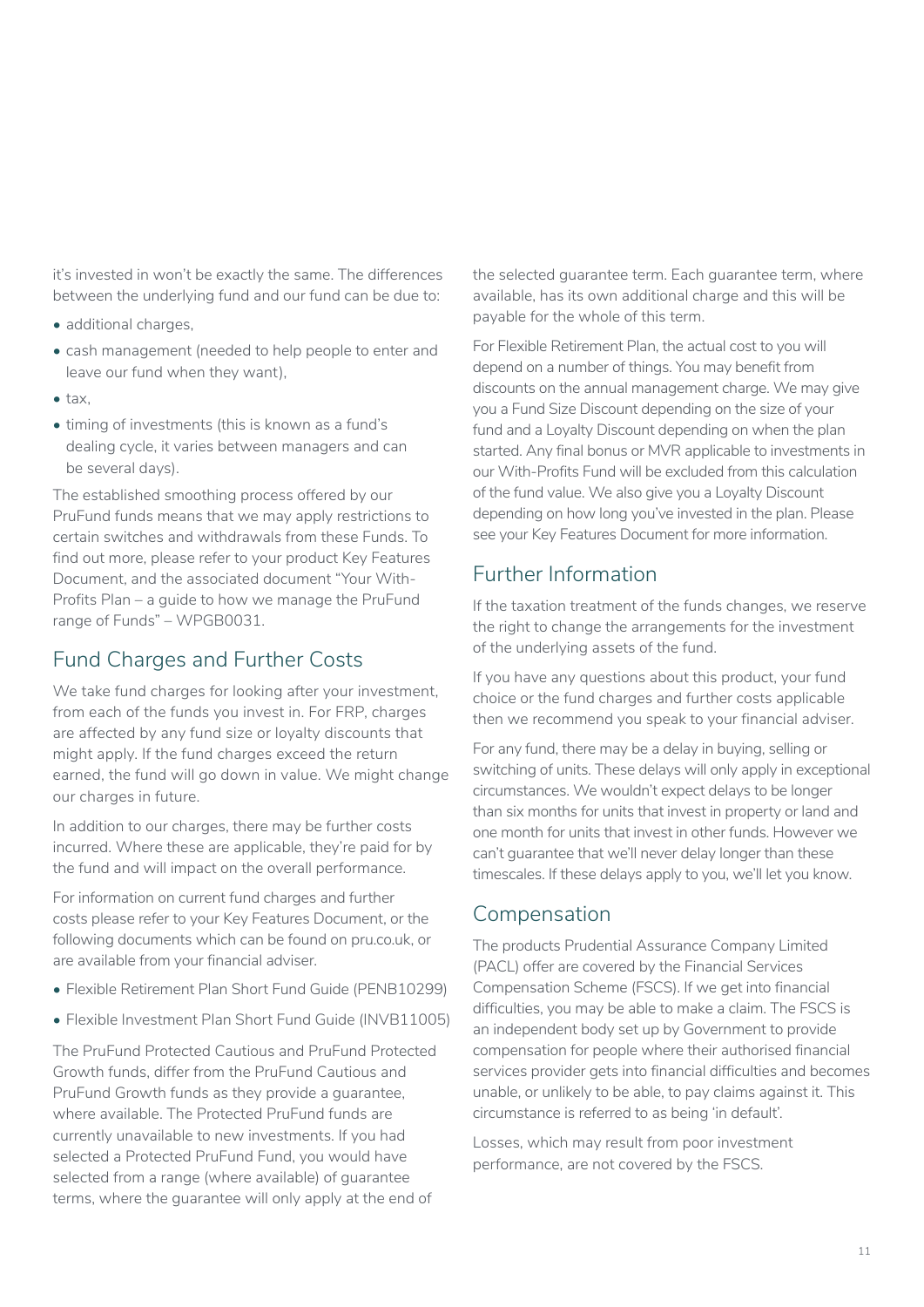## Where does FSCS protection apply?

#### **Flexible Investment Plan**

**There is full FSCS coverage if PACL is 'in default'.**

- Your bond is protected up to 100% of the value of your claim.
- Any funds you choose to hold in your bond will be included in the value of your claim in the event that PACL is declared 'in default'.
- If you hold the Prudential With-Profits funds or PruFund funds in your bond, they are protected 100% in the event of the default of PACL.

All the other funds we offer, apart from those mentioned above, are unit-linked, and invest in other funds managed by non-PACL fund managers. FSCS cover does not apply if the non-PACL fund manager were to be 'in default'.

- There is no FSCS cover for unit-linked funds investing with non-PACL fund managers if that manager were to be 'in default'.
- See 'How Unit-Linked Funds Invest' for further information on these types of fund (often called 'mirror' funds).

You can find out more information on the FSCS at **[pru.co.uk/fscs](https://www.pru.co.uk/fscs)**, or you can call us.

#### **Flexible Retirement Plan**

**There is full FSCS coverage if PACL is 'in default'.**

- Your product is protected up to 100% of the value of your claim.
- Any investments you choose to hold in your product will be included in the value of your claim in the event that PACL is declared 'in default'.
- If you hold the Prudential With-Profits Fund or PruFund funds in your product, they are all protected 100% in the event of the default of PACL.

#### **Other investment options are not protected by the FSCS.**

- All the other Prudential funds we offer (you'll know these if the name starts 'Prudential'), apart from those mentioned above, are unit-linked and invest with non-PACL fund managers, so FSCS cover does not apply if that fund manager were to be 'in default'.
- And the Holding Account, and any investment in the Self-Invested Fund, (see your Key Features Document for more information) are also not protected.

You can find out more information on the FSCS in your Technical Guide, at **[pru.co.uk/fscs](https://www.pru.co.uk/fscs)**, or you can call us.

Information is also available from the Financial Services Compensation Scheme.

Visit their website: **[fscs.org.uk](https://www.fscs.org.uk)**

Or write to: The Financial Services Compensation Scheme, PO Box 300, Mitcheldean GL17 1DY

Or call the FSCS: Telephone: **0800 678 1100**

## Where FSCS coverage does not apply, then other factors can come in

As explained in the 'Where does FSCS protection apply?' section, the FSCS doesn't cover every situation. For example unit-linked funds that invest in the funds of non-PACL fund managers (often called 'mirror' funds).

But, where FSCS protection does not apply, there are other factors that could help if the worst happened and a provider was 'in default'. For example, the use of custodians or depositories to provide protection for fund assets, where there is separate legal ownership of assets and legal entities that aren't liable for any losses of a fund manager. In so doing, the intention is that the underlying fund will not be liable for any losses the underlying fund management company incurs.

PACL would aim to recover any money invested in an underlying fund where the fund manager has been declared 'in default', but PACL would not be liable for any loss incurred from the default of the non-PACL fund manager.

## Further information

For more information on the above, please refer to your Policy Provisions or Technical Guide.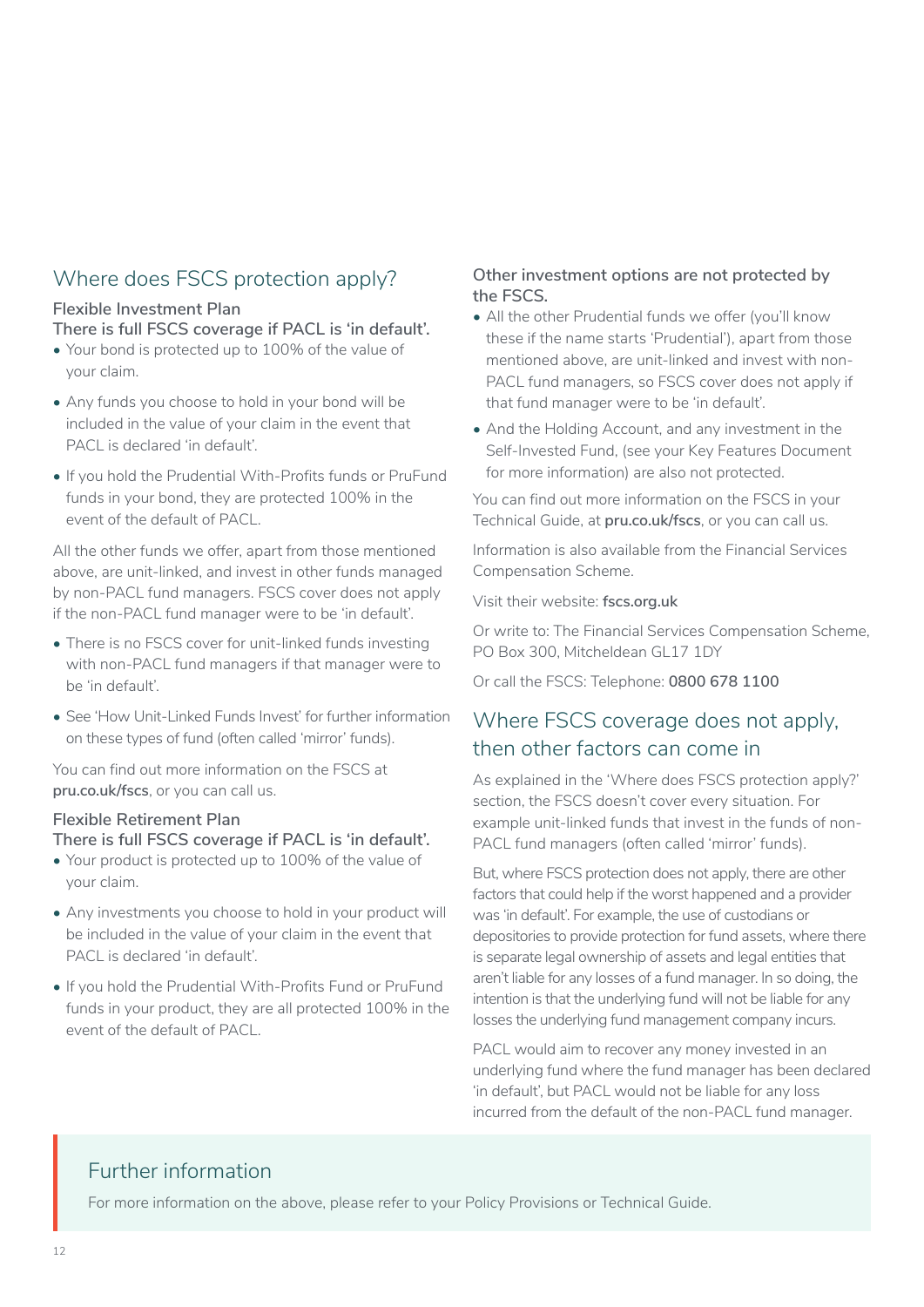# <span id="page-12-0"></span>Fund information

Funds, ABI sectors, asset class risk types and risk and potential reward indicators

## Learn about the funds available to you

We've included this information to help you quickly see the range of funds we offer and the risks they have.

|                                                                                 | Availability             |                       |                                                           | <b>Asset Class Risk Types</b> |                       |          |              |         |                                      |                         |                           |       |                                                    |
|---------------------------------------------------------------------------------|--------------------------|-----------------------|-----------------------------------------------------------|-------------------------------|-----------------------|----------|--------------|---------|--------------------------------------|-------------------------|---------------------------|-------|----------------------------------------------------|
| Funds                                                                           | FRP                      | $\frac{\rho}{\Gamma}$ | Association of<br><b>British Insurers</b><br>(ABI) Sector | Equity                        | <b>Fixed</b> Interest | Property | Currency     | Smaller | and Emerging<br>Companies<br>Markets | nstruments<br>Financial | nvestments<br>Alternative | Other | Potential<br>Risk and Potentia<br>Reward Indicator |
| Prudential PruFund Risk Managed Funds (see page 19 for more information)        |                          |                       |                                                           |                               |                       |          |              |         |                                      |                         |                           |       |                                                    |
| <b>Prudential PruFund Risk</b><br>Managed 1#                                    |                          |                       | Unclassified                                              |                               |                       |          |              |         |                                      |                         |                           |       | $\overline{2}$                                     |
| <b>Prudential PruFund Risk</b><br>Managed 2#                                    |                          |                       | Unclassified                                              |                               |                       |          |              |         |                                      |                         |                           |       | 3                                                  |
| <b>Prudential PruFund Risk</b><br>Managed 3#                                    |                          |                       | Unclassified                                              |                               |                       |          |              |         |                                      |                         |                           |       | 3                                                  |
| <b>Prudential PruFund Risk</b><br>Managed 4#                                    |                          |                       | Unclassified                                              |                               |                       |          |              |         |                                      |                         |                           |       | 4                                                  |
| Prudential Risk Managed Passive Funds (see pages 19 to 20 for more information) |                          |                       |                                                           |                               |                       |          |              |         |                                      |                         |                           |       |                                                    |
| Prudential Risk Managed<br>Passive 1                                            |                          |                       | Mixed Investment<br>0-35% Shares                          |                               |                       |          |              |         |                                      |                         |                           |       | $\overline{2}$                                     |
| Prudential Risk Managed<br>Passive 3                                            |                          |                       | Mixed Investment<br>20-60% Shares                         |                               |                       |          |              |         |                                      |                         |                           |       | 3                                                  |
| Prudential Risk Managed Active Funds (see page 20 for more information)         |                          |                       |                                                           |                               |                       |          |              |         |                                      |                         |                           |       |                                                    |
| Prudential Risk Managed Active 1                                                |                          |                       | Mixed Investment<br>0-35% Shares                          |                               |                       |          |              |         |                                      |                         |                           |       | $\overline{2}$                                     |
| Prudential Risk Managed Active 2                                                |                          |                       | Mixed Investment<br>20-60% Shares                         |                               |                       |          | $\checkmark$ |         |                                      |                         |                           |       | 3                                                  |
| Prudential Risk Managed Active 3                                                | $\overline{\mathcal{S}}$ |                       | Mixed Investment<br>20-60% Shares                         |                               |                       |          | $\checkmark$ |         |                                      |                         |                           |       | 3                                                  |
| Prudential Risk Managed Active 4                                                | $\mathcal{\mathcal{A}}$  |                       | Mixed Investment<br>40-85% Shares                         |                               |                       |          | $\checkmark$ |         |                                      |                         |                           |       | 4                                                  |
| Prudential Risk Managed Active 5                                                |                          |                       | Flexible Investment                                       |                               |                       |          |              |         |                                      |                         |                           |       | 5                                                  |

*# PruFund funds are only available to FIP plans taken out after April 2005.*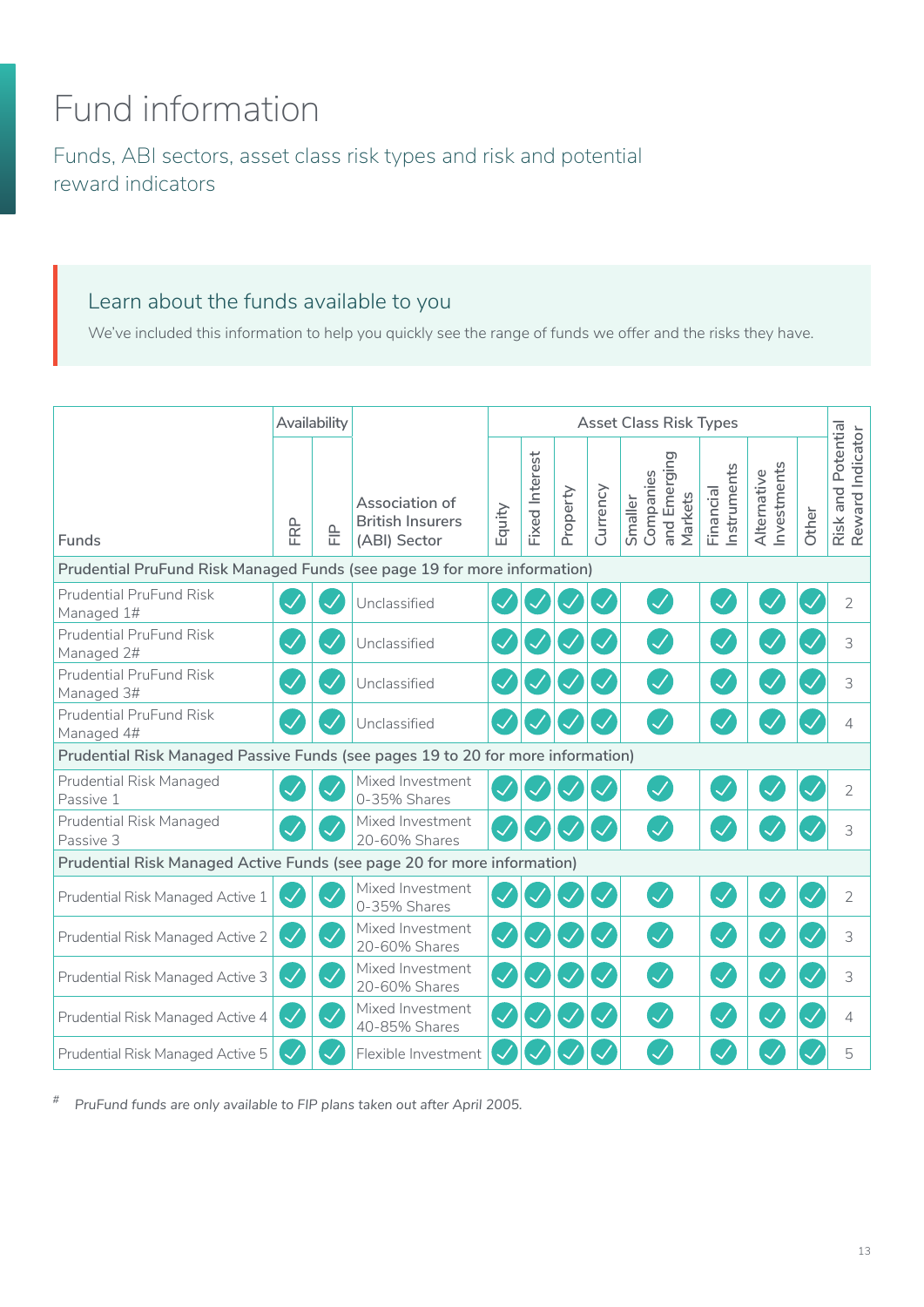|                                                                       |                            | Availability          |                                                           | <b>Asset Class Risk Types</b> |                       |          |                                            |                                                 |                          |                           |       |                                        |  |
|-----------------------------------------------------------------------|----------------------------|-----------------------|-----------------------------------------------------------|-------------------------------|-----------------------|----------|--------------------------------------------|-------------------------------------------------|--------------------------|---------------------------|-------|----------------------------------------|--|
| Funds                                                                 | FRP                        | $\frac{\rho}{\Gamma}$ | Association of<br><b>British Insurers</b><br>(ABI) Sector | Equity                        | <b>Fixed Interest</b> | Property | Currency                                   | Companies<br>and Emerging<br>Markets<br>Smaller | Instruments<br>Financial | nvestments<br>Alternative | Other | Risk and Potential<br>Reward Indicator |  |
| Other Prudential Multi Asset Funds (see page 21 for more information) |                            |                       |                                                           |                               |                       |          |                                            |                                                 |                          |                           |       |                                        |  |
| Prudential PruFund Cautious#                                          |                            |                       | Unclassified                                              |                               |                       |          |                                            | $\mathcal{S}$                                   |                          |                           |       | $\overline{2}$                         |  |
| Prudential PruFund Growth#                                            | $\blacktriangledown$       |                       | Unclassified                                              |                               |                       |          |                                            | $\mathcal{S}$                                   |                          |                           |       | 3                                      |  |
| Prudential PruFund Protected<br>Cautious+#^                           | $\mathcal{S}$              |                       | Unclassified                                              |                               |                       |          | $\checkmark$                               |                                                 | $\prec$                  |                           |       | $\overline{2}$                         |  |
| <b>Prudential PruFund Protected</b><br>Growth+#^                      | $\boldsymbol{\mathcal{J}}$ |                       | Unclassified                                              |                               |                       |          |                                            | $\blacktriangledown$                            | $\mathcal{\sqrt{}}$      |                           |       | 3                                      |  |
| <b>Prudential With-Profits</b><br>(Optimum Bonus)                     |                            |                       | Unclassified                                              |                               |                       |          |                                            | $\mathcal{S}$                                   | $\mathcal{\mathcal{L}}$  |                           |       | 3                                      |  |
| Prudential With-Profits<br>(Optimum Return)                           |                            |                       | Unclassified                                              |                               |                       |          |                                            |                                                 |                          |                           |       | 3                                      |  |
| <b>Prudential With-Profits</b>                                        | $\checkmark$               |                       | Unclassified                                              |                               |                       |          |                                            |                                                 |                          |                           |       | 3                                      |  |
| Additional Fund Choices (see pages 21 to 31 for more information)     |                            |                       |                                                           |                               |                       |          |                                            |                                                 |                          |                           |       |                                        |  |
| Prudential Aegon Ethical Equity                                       | $\mathcal{\mathcal{A}}$    |                       | UK All Companies                                          |                               |                       |          |                                            |                                                 |                          |                           |       | 6                                      |  |
| <b>Prudential Artemis</b><br>High Income                              | $\blacktriangledown$       |                       | Sterling Strategic<br>Bond                                |                               | $\checkmark$          |          | $\checkmark$                               |                                                 |                          |                           |       | 3                                      |  |
| Prudential Artemis Income                                             | Ø                          |                       | UK Equity Income                                          | $\mathcal{\mathcal{A}}$       | $\prec$               |          | $\mathcal{\mathcal{A}}% ^{n}(\mathcal{A})$ |                                                 | $\checkmark$             |                           |       | 6                                      |  |
| Prudential Artemis SmartGARP<br>European Equity                       | $\bigtriangledown$         |                       | Europe excluding<br><b>UK Equities</b>                    | $\overline{\checkmark}$       |                       |          | $\checkmark$                               |                                                 | $\mathcal{\mathcal{L}}$  | $\overline{\checkmark}$   |       | 6                                      |  |
| Prudential Artemis Strategic<br>Bond                                  | $\mathcal{S}$              |                       | Sterling Strategic<br>Bond                                |                               | $\checkmark$          |          | $\overline{\checkmark}$                    |                                                 | $\checkmark$             |                           |       | 3                                      |  |
| Prudential Artemis UK Smaller<br>Companies                            | $\sum_{i=1}^{n}$           |                       | <b>UK Smaller</b><br>Companies                            | $\checkmark$                  |                       |          |                                            |                                                 | $\mathcal{S}$            |                           |       | 6                                      |  |
| Prudential Artemis UK Special<br>Situations                           | $\blacktriangledown$       |                       | UK All Companies                                          | $\checkmark$                  |                       |          |                                            |                                                 | $\mathcal{\mathcal{A}}$  |                           |       | 6                                      |  |
| <b>Prudential Asia Pacific</b>                                        |                            |                       | Asia Pacific ex<br>Japan Equities                         |                               |                       |          |                                            |                                                 |                          |                           |       | 6                                      |  |

- *+ These funds are only available at the start of the plan.*
- *# PruFund funds are only available to FIP plans taken out after April 2005.*
- *^ This fund is only open to existing investors in the fund.*
- *\* This fund is scheduled for closure in March 2022.*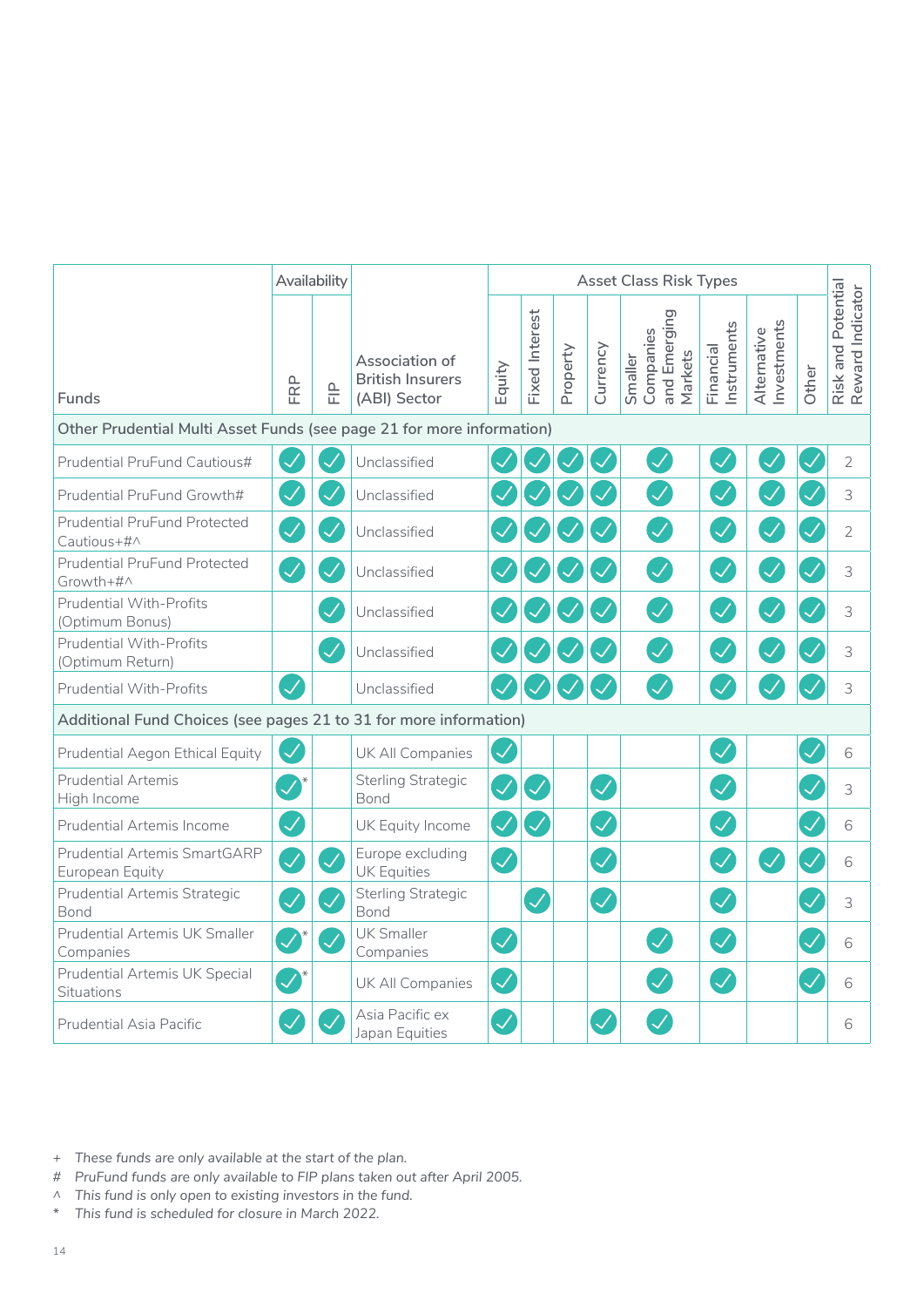|                                                                                                                                                                                                                                                                                                        |               | Availability |                                                           | <b>Asset Class Risk Types</b> |                       |          |                         |                                                 |                         |                           |       |                                        |  |  |
|--------------------------------------------------------------------------------------------------------------------------------------------------------------------------------------------------------------------------------------------------------------------------------------------------------|---------------|--------------|-----------------------------------------------------------|-------------------------------|-----------------------|----------|-------------------------|-------------------------------------------------|-------------------------|---------------------------|-------|----------------------------------------|--|--|
| Funds                                                                                                                                                                                                                                                                                                  | FRP           | 日            | Association of<br><b>British Insurers</b><br>(ABI) Sector | Equity                        | <b>Fixed Interest</b> | Property | Currency                | and Emerging<br>Smaller<br>Companies<br>Markets | nstruments<br>Financial | nvestments<br>Alternative | Other | Risk and Potential<br>Reward Indicator |  |  |
| Additional Fund Choices (see pages 21 to 31 for more information)                                                                                                                                                                                                                                      |               |              |                                                           |                               |                       |          |                         |                                                 |                         |                           |       |                                        |  |  |
| <b>Prudential Baillie Gifford</b><br>American                                                                                                                                                                                                                                                          |               |              | North America<br>Equities                                 |                               |                       |          | $\bigvee$               |                                                 |                         |                           |       | 6                                      |  |  |
| Prudential Baillie Gifford High<br><b>Yield Bond</b>                                                                                                                                                                                                                                                   | $\checkmark$  |              | Sterling High Yield                                       |                               | $\checkmark$          |          | $\checkmark$            |                                                 |                         |                           |       | 3                                      |  |  |
| <b>Prudential BlackRock</b><br>Gold & General                                                                                                                                                                                                                                                          | $\checkmark$  |              | Commodity/Energy                                          | $\checkmark$                  |                       |          | V                       |                                                 |                         |                           |       | 6                                      |  |  |
| Prudential BlackRock UK                                                                                                                                                                                                                                                                                | $\mathcal{S}$ |              | UK All Companies                                          | $\checkmark$                  |                       |          |                         |                                                 |                         |                           |       | 6                                      |  |  |
| Prudential BlackRock UK Special<br>Situations                                                                                                                                                                                                                                                          | $\mathcal{S}$ | $\checkmark$ | UK All Companies                                          | $\mathcal{A}$                 |                       |          |                         |                                                 |                         |                           |       | 6                                      |  |  |
| Prudential Cash~                                                                                                                                                                                                                                                                                       | $\checkmark$  |              | Deposit & Treasury                                        |                               | $\checkmark$          |          |                         |                                                 |                         |                           |       | 1                                      |  |  |
| Prudential European Equity                                                                                                                                                                                                                                                                             | $\mathcal{S}$ |              | Europe ex UK<br>Equities                                  |                               | $\checkmark$          |          | $\mathcal{\mathcal{A}}$ |                                                 |                         |                           |       | 6                                      |  |  |
| Prudential Fidelity Asia                                                                                                                                                                                                                                                                               | $\checkmark$  |              | Asia Pacific ex<br>Japan Equities                         |                               |                       |          | $\checkmark$            |                                                 |                         |                           |       | 6                                      |  |  |
| Prudential Fidelity European                                                                                                                                                                                                                                                                           | $\bigvee$     |              | Europe ex UK<br>Equities                                  |                               |                       |          | $\blacktriangledown$    |                                                 |                         |                           |       | 6                                      |  |  |
| Prudential Fidelity MoneyBuilder<br>Income                                                                                                                                                                                                                                                             | $\bullet^*$   |              | <b>Sterling Corporate</b><br>Bond                         |                               | $\blacktriangledown$  |          |                         |                                                 |                         |                           |       | $\overline{2}$                         |  |  |
| <b>Prudential Global Emerging</b><br>Markets Portfolio                                                                                                                                                                                                                                                 |               |              | Global Emerging<br>Markets Equities                       | $\mathcal{\mathcal{A}}$       |                       |          | $\mathcal{\mathcal{A}}$ |                                                 |                         |                           |       | 6                                      |  |  |
| Prudential International                                                                                                                                                                                                                                                                               | $\checkmark$  |              | <b>Global Equities</b>                                    | $\overline{\mathcal{S}}$      | $\checkmark$          |          | $\overline{\checkmark}$ |                                                 |                         |                           |       | 6                                      |  |  |
| Prudential Invesco<br>Corporate Bond                                                                                                                                                                                                                                                                   | $\mathcal{S}$ |              | <b>Sterling Corporate</b><br>Bond                         |                               | $\checkmark$          |          | V                       |                                                 |                         |                           |       | $\overline{2}$                         |  |  |
| Prudential Invesco Global Bond                                                                                                                                                                                                                                                                         |               |              | Global Fixed<br>Interest                                  |                               |                       |          |                         |                                                 |                         |                           |       | 3                                      |  |  |
| Prudential Invesco Global<br><b>Targeted Returns</b>                                                                                                                                                                                                                                                   |               |              | Specialist                                                |                               |                       |          |                         |                                                 |                         |                           |       | 4                                      |  |  |
| Prudential Invesco<br>Managed Growth                                                                                                                                                                                                                                                                   |               |              | Flexible Investment                                       |                               | $\checkmark$          |          | $\checkmark$            |                                                 |                         |                           |       | 5                                      |  |  |
| $\ast$<br>This fund is scheduled for closure in March 2022.<br>Investments in a cash fund could potentially be affected by inflation and/or charges. Inflation could mean your money is less<br>$\sim$<br>able to buy what it could before and charges will reduce the value of a cash fund over time. |               |              |                                                           |                               |                       |          |                         |                                                 |                         |                           |       |                                        |  |  |

- *\* This fund is scheduled for closure in March 2022.*
- *~ Investments in a cash fund could potentially be affected by inflation and/or charges. Inflation could mean your money is less*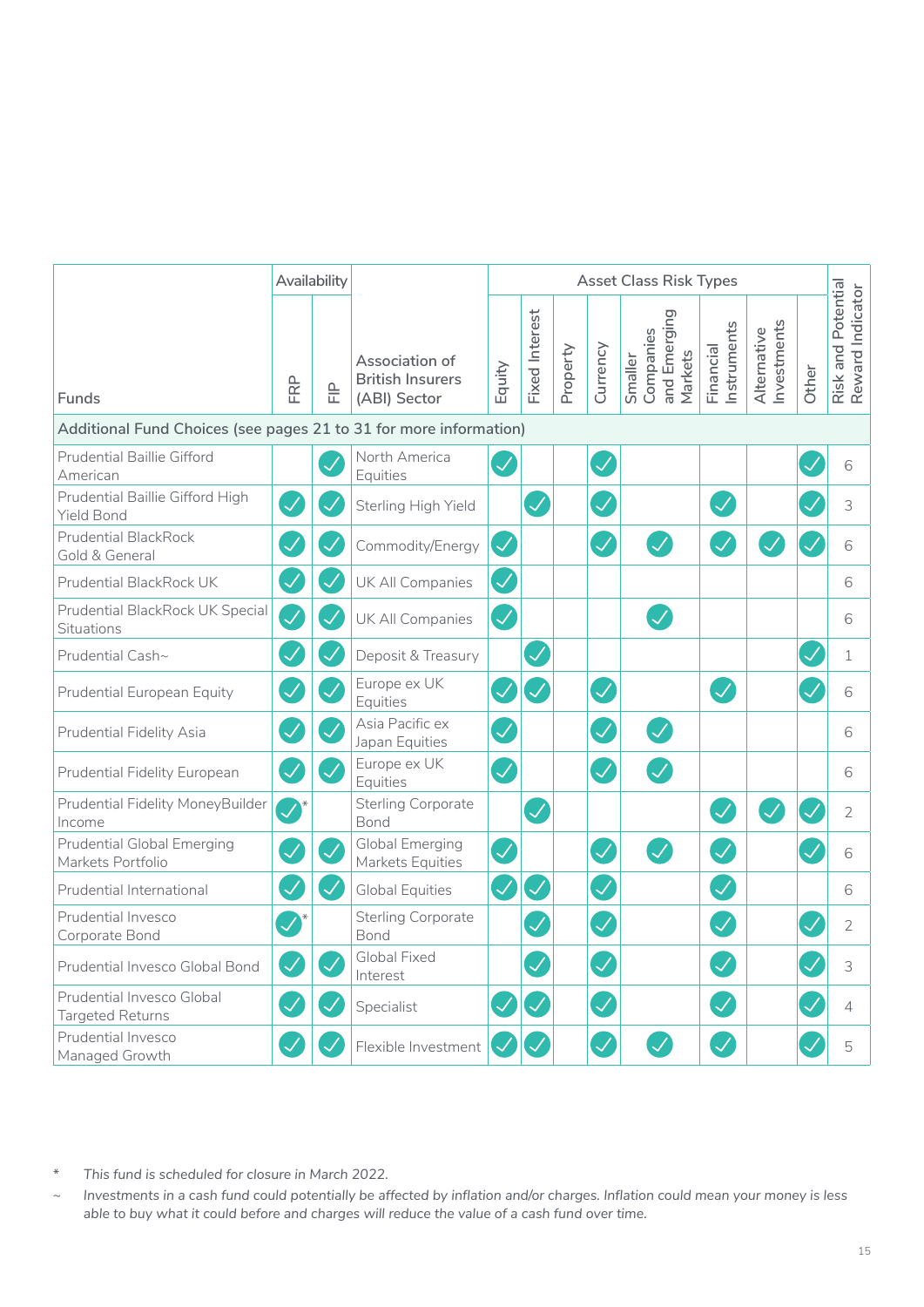|                                                                   |                          | Availability |                                                           | <b>Asset Class Risk Types</b> |                          |          |                          |                                                 |                          |                           |       |                                        |  |
|-------------------------------------------------------------------|--------------------------|--------------|-----------------------------------------------------------|-------------------------------|--------------------------|----------|--------------------------|-------------------------------------------------|--------------------------|---------------------------|-------|----------------------------------------|--|
| <b>Funds</b>                                                      | FRP                      | 읖            | Association of<br><b>British Insurers</b><br>(ABI) Sector | Equity                        | <b>Fixed Interest</b>    | Property | Currency                 | Companies<br>and Emerging<br>Markets<br>Smaller | Instruments<br>Financial | nvestments<br>Alternative | Other | Risk and Potential<br>Reward Indicator |  |
| Additional Fund Choices (see pages 21 to 31 for more information) |                          |              |                                                           |                               |                          |          |                          |                                                 |                          |                           |       |                                        |  |
| Prudential Invesco<br>Monthly Income Plus                         |                          |              | <b>Sterling Strategic</b><br>Bond                         |                               |                          |          | $\mathcal{S}$            |                                                 | $\mathcal{S}$            |                           |       | 3                                      |  |
| Prudential Invesco UK<br>Equity Income                            |                          |              | UK All Companies                                          | $\checkmark$                  |                          |          | $\blacktriangledown$     |                                                 | $\checkmark$             |                           |       | 6                                      |  |
| Prudential Janus Henderson<br>China Opportunities                 | $\checkmark$             |              | <b>Global Emerging</b><br>Markets Equities                | $\overline{\mathscr{S}}$      |                          |          | $\checkmark$             |                                                 | $\checkmark$             |                           |       | 6                                      |  |
| Prudential Janus Henderson<br>Fixed Interest Monthly Income       | $\blacktriangledown$     |              | Sterling Strategic<br>Bond                                | $\mathcal{\mathcal{A}}$       | <b>V</b>                 |          | $\mathcal{\mathcal{A}}$  |                                                 |                          |                           |       | 3                                      |  |
| Prudential Japanese                                               | Ø                        |              | Japan Equities                                            | $\checkmark$                  | $\checkmark$             |          | $\mathcal{\mathcal{A}}$  |                                                 | $\checkmark$             |                           |       | 6                                      |  |
| Prudential JP Morgan Natural<br>Resources                         | $\bigtriangledown$       |              | Commodity/Energy                                          | $\checkmark$                  |                          |          | $\overline{\checkmark}$  |                                                 |                          |                           |       | 6                                      |  |
| Prudential Jupiter UK Mid Cap                                     | $\mathcal{S}$            |              | UK All Companies                                          | $\bigvee$                     |                          |          | $\overline{\checkmark}$  |                                                 | $\overline{\mathscr{S}}$ |                           |       | 6                                      |  |
| Prudential L&G UK Property                                        | $\mathcal{S}$            |              | <b>UK Direct Property</b>                                 |                               |                          |          |                          |                                                 |                          |                           |       | $\overline{4}$                         |  |
| Prudential M&G<br>Corporate Bond                                  | $\bigvee$                |              | <b>Sterling Corporate</b><br>Bond                         |                               | $\overline{\mathscr{S}}$ |          | $\checkmark$             |                                                 |                          |                           |       | $\overline{2}$                         |  |
| Prudential M&G Dividend                                           | $\overline{\mathcal{S}}$ |              | UK Equity Income                                          | $\checkmark$                  |                          |          |                          |                                                 |                          |                           |       | 6                                      |  |
| Prudential M&G<br>Episode Allocation                              |                          |              | Mixed Investment<br>20-60% Shares                         | $\checkmark$                  | $\bigvee$                |          | $\mathcal{S}$            |                                                 |                          |                           |       | 3                                      |  |
| Prudential M&G<br>Episode Growth                                  |                          |              | Mixed Investment<br>40-85% Shares                         |                               |                          |          | $\checkmark$             |                                                 |                          |                           |       | $\overline{4}$                         |  |
| Prudential M&G Gilt & Fixed<br>Interest Income                    | $\checkmark$             |              | <b>UK Gilts</b>                                           |                               | $\checkmark$             |          | $\overline{\mathcal{S}}$ |                                                 |                          |                           |       | $\overline{4}$                         |  |
| Prudential M&G Global<br>High Yield Bond                          |                          |              | Sterling High Yield                                       |                               | $\checkmark$             |          | $\overline{\mathcal{S}}$ |                                                 |                          |                           |       | 3                                      |  |
| Prudential M&G<br><b>Global Themes</b>                            | $\checkmark$             |              | <b>Global Equities</b>                                    | $\checkmark$                  |                          |          | $\overline{\mathcal{S}}$ |                                                 |                          |                           |       | 6                                      |  |
| Prudential M&G<br>Managed Growth                                  |                          |              | Flexible Investment                                       |                               |                          |          | $\overline{\checkmark}$  |                                                 |                          |                           |       | 6                                      |  |

*\* This fund is scheduled for closure in March 2022.*

*<sup>\*\*</sup> This fund is scheduled for closure in the foreseeable future and you may wish to take this into account if choosing to invest in it for the longer term. Existing investors will be contacted directly prior to the point of closure.*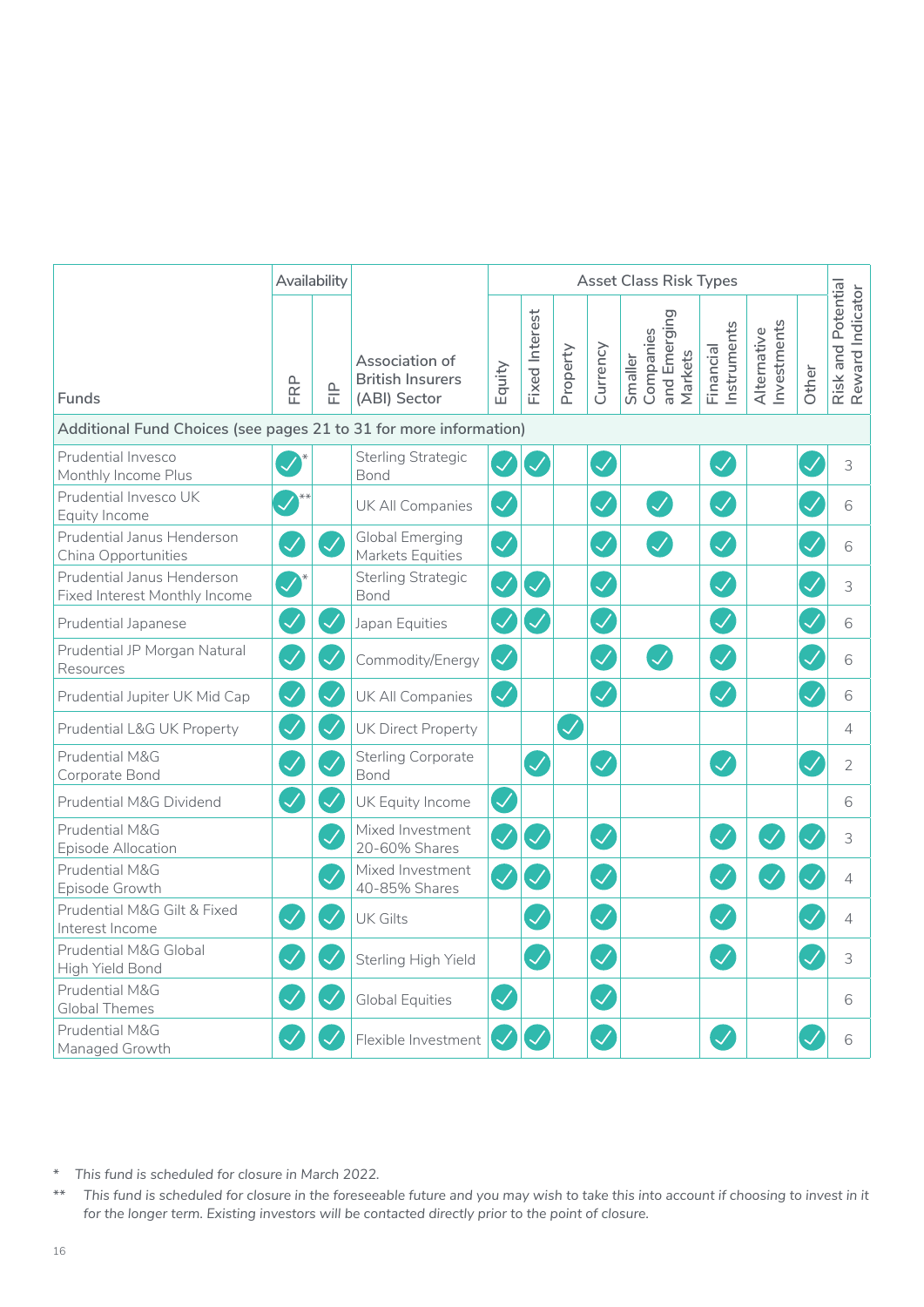|                                                                               | Availability            |              |                                                           | <b>Asset Class Risk Types</b> |                         |          |                         |                                                 |                          |                            |              |                                        |  |
|-------------------------------------------------------------------------------|-------------------------|--------------|-----------------------------------------------------------|-------------------------------|-------------------------|----------|-------------------------|-------------------------------------------------|--------------------------|----------------------------|--------------|----------------------------------------|--|
| Funds                                                                         | FRP                     | 日            | Association of<br><b>British Insurers</b><br>(ABI) Sector | Equity                        | <b>Fixed Interest</b>   | Property | Currency                | Smaller<br>Companies<br>and Emerging<br>Markets | Financial<br>Instruments | Investments<br>Alternative | Other        | Risk and Potential<br>Reward Indicator |  |
| Additional Fund Choices (see pages 21 to 31 for more information)             |                         |              |                                                           |                               |                         |          |                         |                                                 |                          |                            |              |                                        |  |
| Prudential M&G<br>Optimal Income                                              |                         |              | <b>Sterling Strategic</b><br><b>Bond</b>                  |                               |                         |          |                         |                                                 | $\checkmark$             |                            |              | 3                                      |  |
| Prudential M&G<br>Property Portfolio                                          |                         |              | UK Direct Property                                        | $\checkmark$                  |                         |          |                         |                                                 |                          |                            |              | $\overline{4}$                         |  |
| Prudential M&G Recovery                                                       |                         |              | UK All Companies                                          | $\checkmark$                  |                         |          |                         |                                                 |                          |                            |              | 6                                      |  |
| Prudential M&G<br><b>Smaller Companies</b>                                    | $\prec$                 |              | <b>UK Smaller</b><br>Companies                            |                               |                         |          |                         |                                                 |                          |                            |              | 6                                      |  |
| Prudential M&G<br><b>Strategic Corporate Bond</b>                             | $\prec$                 |              | <b>Sterling Corporate</b><br>Bond                         |                               | $\checkmark$            |          |                         |                                                 |                          |                            |              | $\overline{2}$                         |  |
| Prudential M&G UK Select                                                      | $\mathcal{S}$           |              | UK All Companies                                          | $\mathcal{A}$                 |                         |          |                         |                                                 |                          |                            |              | 6                                      |  |
| <b>Prudential Managed</b>                                                     | $\mathcal{\mathcal{A}}$ |              | Mixed Investment<br>40-85% Shares                         |                               |                         |          |                         |                                                 |                          |                            |              | $\overline{4}$                         |  |
| Prudential Managed Distribution                                               | $\blacktriangledown$    |              | <b>Distribution Funds</b>                                 |                               |                         |          |                         |                                                 |                          |                            |              | 3                                      |  |
| <b>Prudential Ninety One</b><br><b>Global Strategic Equity</b>                | $\checkmark$            |              | <b>Global Equities</b>                                    | $\checkmark$                  |                         |          | $\checkmark$            |                                                 | $\checkmark$             |                            |              | 6                                      |  |
| Prudential Royal London<br>Sustainable Leaders                                | $\checkmark$            |              | UK All Companies                                          | $\overline{\mathcal{S}}$      |                         |          | $\checkmark$            |                                                 |                          |                            |              | 6                                      |  |
| Prudential Schroder Income                                                    |                         |              | UK Equity Income                                          | $\mathcal{S}$                 |                         |          |                         |                                                 |                          |                            |              | 6                                      |  |
| Prudential Schroder Tokyo                                                     | <b>A</b>                | $\checkmark$ | Japan Equities                                            | $\checkmark$                  |                         |          | $\checkmark$            |                                                 |                          |                            |              | 6                                      |  |
| Prudential Schroder UK Smaller<br>Companies                                   | $\mathcal{S}$           |              | <b>UK Smaller</b><br>Companies                            |                               |                         |          |                         |                                                 |                          |                            |              | 6                                      |  |
| Prudential Schroder US Mid Cap                                                |                         |              | North America<br>Equities                                 | $\checkmark$                  |                         |          | $\blacktriangledown$    |                                                 |                          |                            | $\checkmark$ | 6                                      |  |
| <b>Prudential Stewart Investors</b><br>Asia Pacific Leaders<br>Sustainability | $\blacktriangledown$    |              | Specialist                                                | $\overline{\mathcal{S}}$      |                         |          | $\mathcal{\mathcal{A}}$ |                                                 | $\bigvee$                |                            |              | 6                                      |  |
| Prudential UK Equity                                                          | $\checkmark$            | $\checkmark$ | UK All Companies                                          | $\mathcal{S}$                 | $\blacktriangledown$    |          | $\mathcal{\mathcal{A}}$ |                                                 | $\overline{\mathcal{S}}$ |                            |              | 6                                      |  |
| Prudential UK Equity and Bond                                                 | $\blacktriangledown$    |              | Mixed Investment<br>20-60% Shares                         | $\blacktriangledown$          | $\blacktriangledown$    |          | $\mathcal{A}$           |                                                 | $\mathcal{\mathcal{A}}$  |                            |              | 3                                      |  |
| Prudential UK Tracker                                                         |                         | $\checkmark$ | UK All Companies                                          | $\blacktriangledown$          |                         |          |                         |                                                 |                          |                            |              | 6                                      |  |
| Prudential US Equity                                                          |                         |              | North America<br>Equities                                 |                               | $\mathcal{\mathcal{A}}$ |          | $\mathcal{S}$           |                                                 | $\mathcal{\mathcal{A}}$  |                            |              | 6                                      |  |

*\* This fund is scheduled for closure in March 2022.*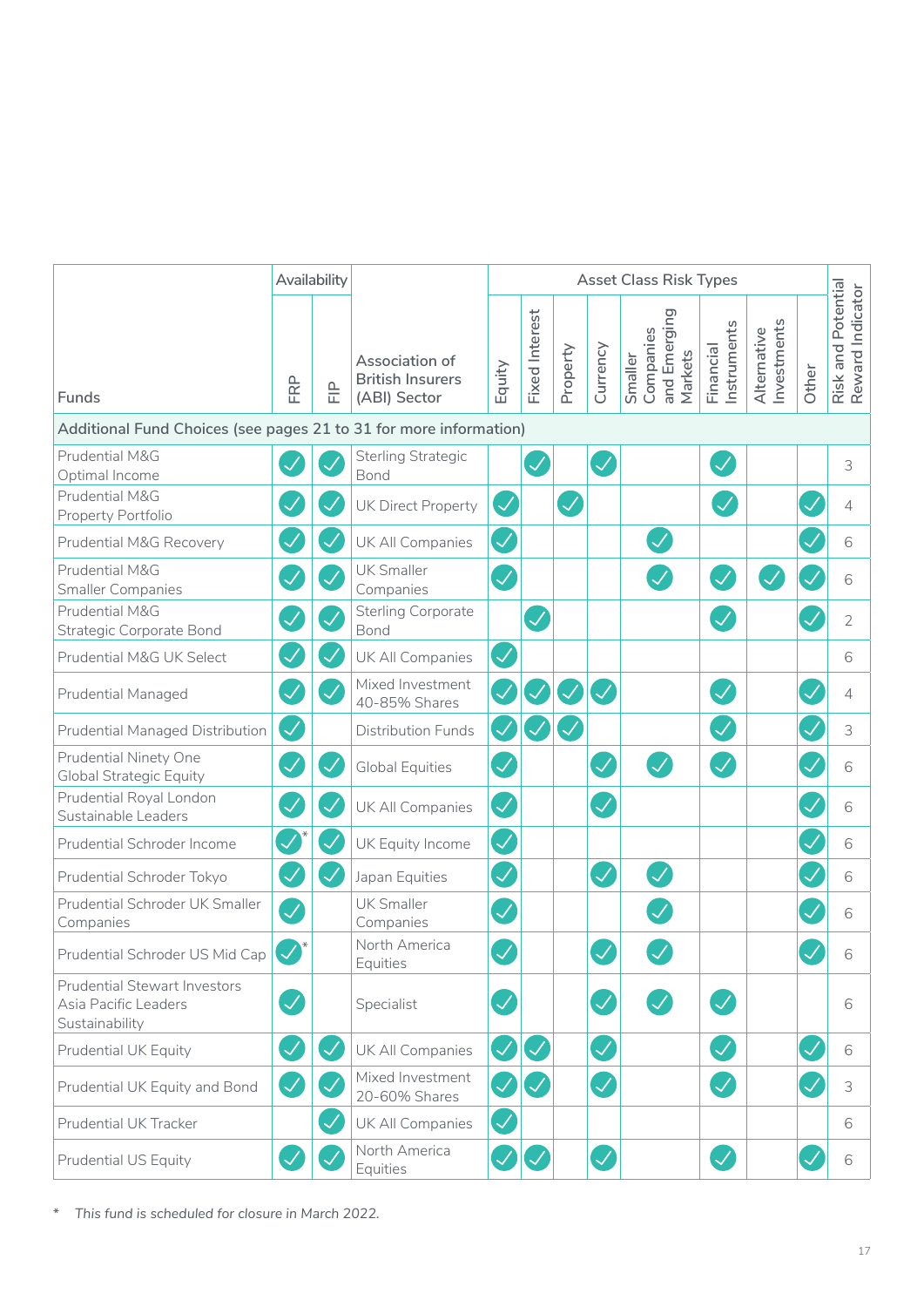|                                                                                               |     | Availability |                                                           | <b>Asset Class Risk Types</b> |                       |          |                            |                                                 |                         |                           |       |                                                    |
|-----------------------------------------------------------------------------------------------|-----|--------------|-----------------------------------------------------------|-------------------------------|-----------------------|----------|----------------------------|-------------------------------------------------|-------------------------|---------------------------|-------|----------------------------------------------------|
| Funds                                                                                         | FRP | 읖            | Association of<br><b>British Insurers</b><br>(ABI) Sector | Equity                        | <b>Fixed Interest</b> | Property | Currency                   | and Emerging<br>Companies<br>Markets<br>Smaller | nstruments<br>Financial | nvestments<br>Alternative | Other | Potential<br>Risk and Potentia<br>Reward Indicator |
| Additional Fund Choices - Distribution Income Funds (See pages 31 to 33 for more information) |     |              |                                                           |                               |                       |          |                            |                                                 |                         |                           |       |                                                    |
| Prudential 0-35% Equity<br>Managed Distribution (Inc)                                         |     |              | Mixed Investment<br>0-35% Shares                          |                               |                       |          |                            |                                                 | $\checkmark$            |                           |       | 3                                                  |
| Prudential Invesco UK Equity<br>Income (Inc)                                                  |     |              | UK All Companies                                          |                               |                       |          | $\checkmark$               |                                                 |                         |                           |       | 6                                                  |
| Prudential M&G Corporate Bond<br>(Inc)                                                        |     |              | <b>Sterling Corporate</b><br>Bond                         |                               |                       |          | $\checkmark$               |                                                 |                         |                           |       | $\overline{2}$                                     |
| Prudential M&G Dividend (Inc)                                                                 |     |              | UK Equity Income                                          | $\checkmark$                  |                       |          |                            |                                                 |                         |                           |       | 6                                                  |
| Prudential M&G Gilt & Fixed<br>Interest Income (Inc)                                          |     |              | <b>UK Gilts</b>                                           |                               |                       |          | $\overline{\checkmark}$    |                                                 |                         |                           |       | 4                                                  |
| Prudential M&G Global High<br>Yield Bond (Inc)                                                |     |              | Sterling High Yield                                       |                               |                       |          | $\boldsymbol{\mathcal{N}}$ |                                                 |                         |                           |       | 3                                                  |
| Prudential M&G Property<br>Portfolio (Inc)                                                    |     |              | <b>UK Direct Property</b>                                 | $\checkmark$                  |                       |          |                            |                                                 |                         |                           |       | 4                                                  |
| Prudential M&G UK Equity<br>Income (Inc) ^                                                    |     |              | UK Equity Income                                          |                               |                       |          |                            |                                                 |                         |                           |       | 6                                                  |
| <b>Prudential Managed Distribution</b><br>(Inc)                                               |     |              | Distribution funds                                        |                               |                       |          |                            |                                                 |                         |                           |       | 3                                                  |

*^ This fund is only open to existing investors in the fund.*

*\* This fund is scheduled for closure in the foreseeable future and you may wish to take this into account if choosing to invest in it for the longer term. Existing investors will be contacted directly prior to the point of closure.*

## Further information

If you're looking for more information on these funds, for example fact sheets, then visit **[pru.co.uk/funds](https://www.pru.co.uk/funds/)** You'll also find an explanation of each of the ABI sector classifications on **[pru.co.uk/abi](https://www.pru.co.uk/funds/abi-sector-definitions/?utm_source=redirect&utm_medium=301&utm_campaign=/abi/)**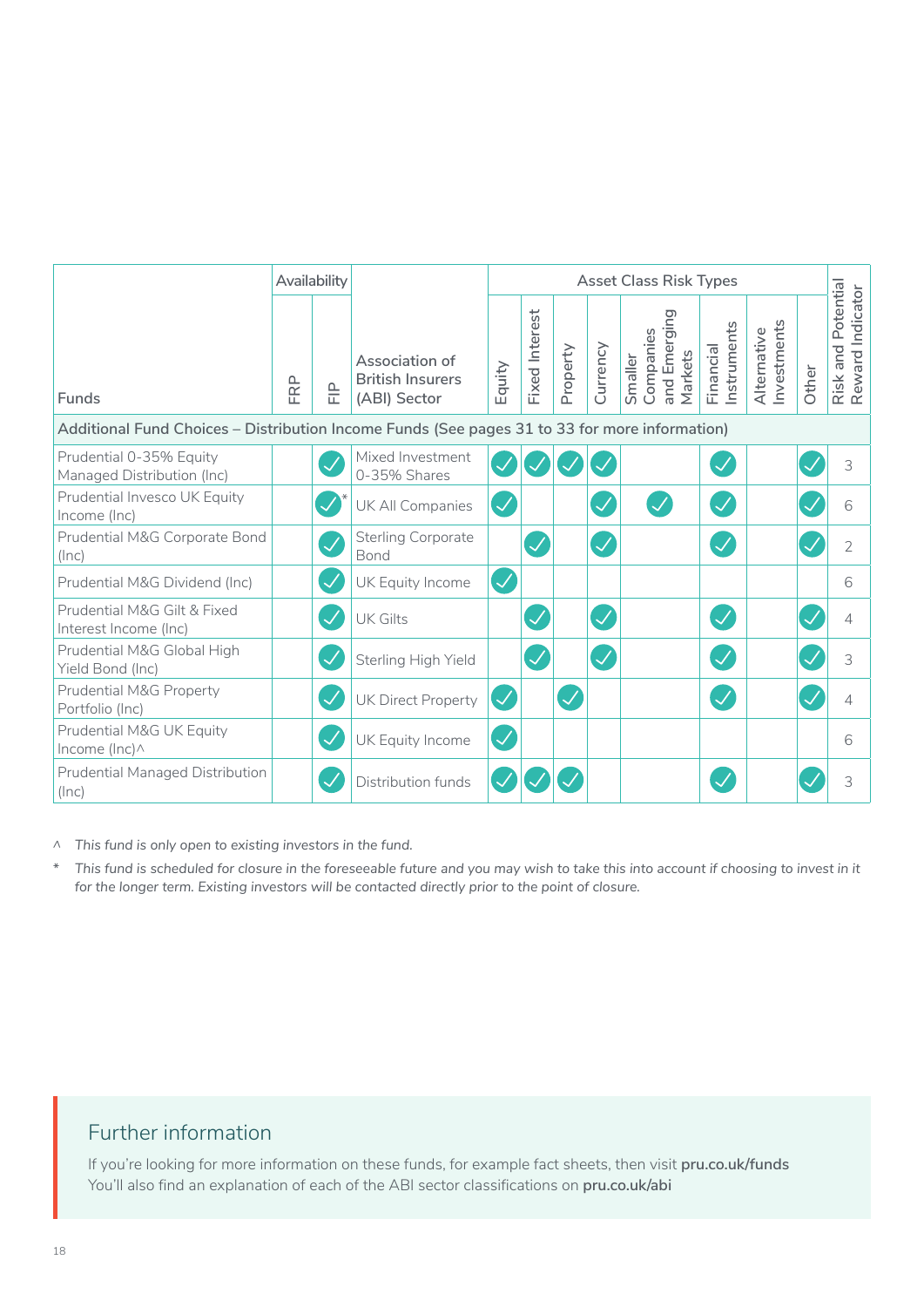## <span id="page-18-0"></span>Fund information

Investment strategies

## Learn about the investment strategies of our funds

We've included this information so you can understand what each of the funds aim to do and where your money might be invested.

## Prudential Multi Asset Funds

Multi-Asset funds work by spreading your money across a number of different types of assets. These can include a number of investment options, such as company shares (equities), fixed interest bonds, cash and property – from both the UK and abroad.

By investing in a number of different assets the fund manager aims to balance the risk that is being taken. So if one asset is falling in value then another may be increasing. Of course there could be times when all the assets in the fund are either rising or falling in value depending on the market conditions at that time.

The following are examples of Multi-Asset funds we offer.

## Prudential PruFund Risk Managed Funds

#### **Prudential PruFund Risk Managed 11**

Objective: The fund aims to achieve long-term total return (the combination of income and growth of capital). The fund is actively managed and aims to limit the fluctuations ('volatility') your investment experiences, after allowing for smoothing, to 9% per annum over the medium to long term. There is no guarantee that the fund will achieve its objective of managing the volatility to the target level.

#### **Prudential PruFund Risk Managed 21**

Objective: The fund aims to achieve long-term total return (the combination of income and growth of capital). The fund is actively managed and aims to limit the fluctuations ('volatility') your investment experiences, after allowing for smoothing, to 10% per annum over the medium to long term. There is no guarantee that the fund will achieve its objective of managing the volatility to the target level.

#### **Prudential PruFund Risk Managed 31**

Objective: The fund aims to achieve long-term total return (the combination of income and growth of capital). The fund is actively managed and aims to limit the fluctuations ('volatility') your investment experiences, after allowing for smoothing, to 12% per annum over the medium to long term. There is no guarantee that the fund will achieve its objective of managing the volatility to the target level.

#### **Prudential PruFund Risk Managed 41**

Objective: The fund aims to achieve long-term total return (the combination of income and growth of capital). The fund is actively managed and aims to limit the fluctuations ('volatility') your investment experiences, after allowing for smoothing, to 14.5% per annum over the medium to long term. There is no guarantee that the fund will achieve its objective of managing the volatility to the target level.

## Prudential Risk Managed Passive Funds

#### **Prudential Risk Managed Passive 1**

Objective: The investment strategy of the fund is to buy units in the LF Prudential Risk Managed Passive 1 Fund – the underlying fund.

Underlying Fund Objective: The fund aims to achieve long-term (in excess of 5 years) total return (the combination of income and growth of capital) by investing in a mix of assets from around the world and aims to limit the average volatility per annum over rolling 5 year periods to 9%. There is no guarantee the objective will be achieved over any time period and the actual volatility, at any time, may be higher or lower than 9%. Capital invested is at risk.

*1 These funds are all invested in the Prudential With-Profits Fund. The funds aim to protect investors against some of the ups and downs of investment performance using "smoothing" mechanisms. But there are significant differences in the way this is done for our With-Profits funds compared to PruFund funds. Please refer to "Your With-Profits Plan – a guide to how we manage the Fund" (document reference WPGB0027 for With-Profits and WPGB0031 for PruFund) for more information. We strongly suggest these documents are read before any investment decision is made.*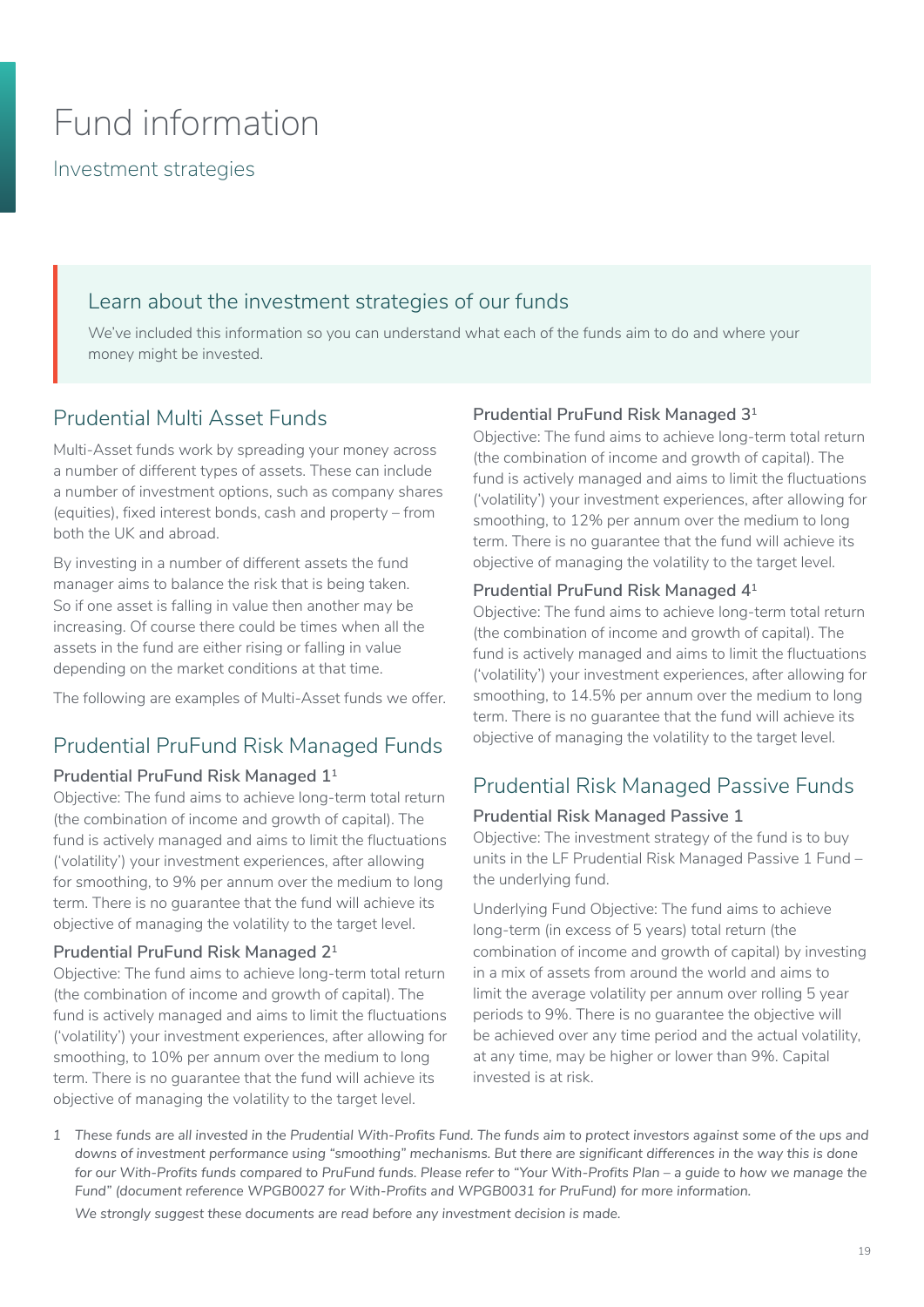#### **Prudential Risk Managed Passive 3**

Objective: The investment strategy of the fund is to buy units in the LF Prudential Risk Managed Passive 3 Fund – the underlying fund.

Underlying Fund Objective: The fund aims to achieve longterm (in excess of 5 years) total return (the combination of income and growth of capital) by investing in a mix of assets from around the world and aims to limit the average volatility per annum over rolling 5 year periods to 12%. There is no guarantee the objective will be achieved over any time period and the actual volatility, at any time, may be higher or lower than 12%. Capital invested is at risk.

## Prudential Risk Managed Active Funds

#### **Prudential Risk Managed Active 1**

Objective: The investment strategy of the fund is to buy units in the LF Prudential Risk Managed Active 1 Fund – the underlying fund.

Underlying Fund Objective: The fund aims to achieve longterm (in excess of 5 years) total return (the combination of income and growth of capital) by investing in a mix of assets from around the world and aims to limit the average volatility per annum over rolling 5 year periods to 9%. There is no guarantee the objective will be achieved over any time period and the actual volatility, at any time, may be higher or lower than 9%. Capital invested is at risk.

#### **Prudential Risk Managed Active 2**

Objective: The investment strategy of the fund is to buy units in the LF Prudential Risk Managed Active 2 Fund – the underlying fund.

Underlying Fund Objective: The fund aims to achieve longterm (in excess of 5 years) total return (the combination of income and growth of capital) by investing in a mix of assets from around the world and aims to limit the average volatility per annum over rolling 5 year periods to 10%. There is no guarantee the objective will be achieved over any time period and the actual volatility, at any time, may be higher or lower than 10%. Capital invested is at risk.

#### **Prudential Risk Managed Active 3**

Objective: The investment strategy of the fund is to buy units in the LF Prudential Risk Managed Active 3 Fund – the underlying fund.

Underlying Fund Objective: The fund aims to achieve longterm (in excess of 5 years) total return (the combination of income and growth of capital) by investing in a mix of assets from around the world and aims to limit the average volatility per annum over rolling 5 year periods to 12%. There is no guarantee the objective will be achieved over any time period and the actual volatility, at any time, may be higher or lower than 12%. Capital invested is at risk.

#### **Prudential Risk Managed Active 4**

Objective: The investment strategy of the fund is to buy units in the LF Prudential Risk Managed Active 4 Fund – the underlying fund.

Underlying Fund Objective: The fund aims to achieve longterm (in excess of 5 years) total return (the combination of income and growth of capital) by investing in a mix of assets from around the world and aims to limit the average volatility per annum over rolling 5 year periods to 14.5%. There is no guarantee the objective will be achieved over any time period and the actual volatility, at any time, may be higher or lower than 14.5%. Capital invested is at risk.

#### **Prudential Risk Managed Active 5**

Objective: The investment strategy of the fund is to buy units in the LF Prudential Risk Managed Active 5 Fund – the underlying fund.

Underlying Fund Objective: The fund aims to achieve longterm (in excess of 5 years) total return (the combination of income and growth of capital) by investing in a mix of assets from around the world and aims to limit the average volatility per annum over rolling 5 year periods to 17%. There is no guarantee the objective will be achieved over any time period and the actual volatility, at any time, may be higher or lower than 17%. Capital invested is at risk.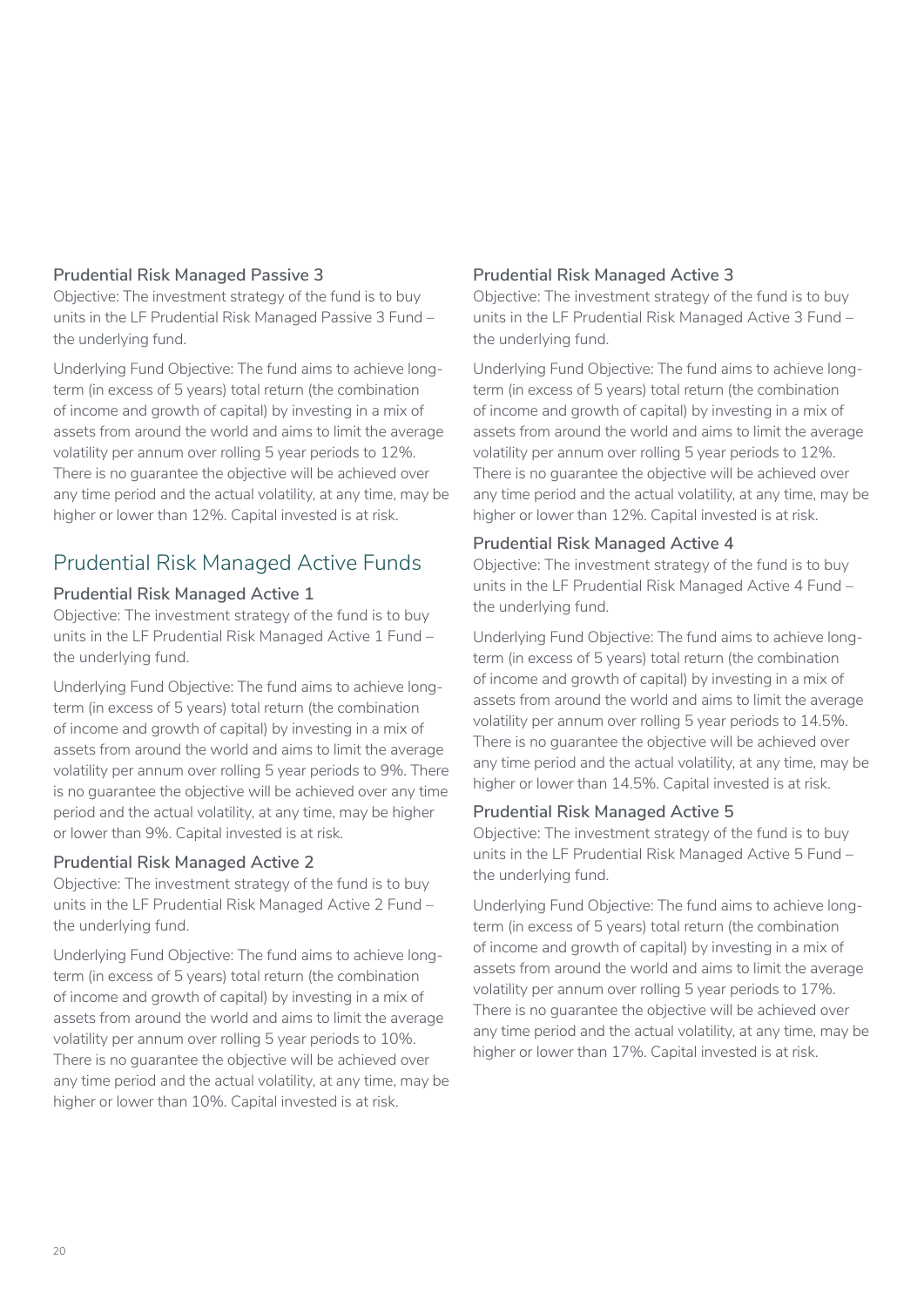## Other Prudential Multi Asset Funds

#### **Prudential PruFund Cautious and Protected Cautious1**

Objective: The fund aims for steady and consistent growth over the medium to long term (5 to 10 years or more) through a cautious approach to investing. The fund invests in UK and international equities, property, fixed interest securities, index-linked securities, cash and other specialist investments. The fund will aim to invest 50-75% in fixed interest securities, index-linked securities and cash, although we may occasionally move outside this range to meet the fund objectives.

#### **Prudential PruFund Growth and Protected Growth1**

Objective: The fund aims to maximise growth over the medium to long term by investing in shares, property, fixed interest and other investments. The fund currently invests in UK and international equities, property, fixed interest securities, index-linked securities and other specialist investments.

#### **Prudential With-Profits (Optimum Bonus)1,2**

Objective: The fund aims to produce medium to long term growth and generate income. The fund currently invests in UK and international equities, property, fixed interest securities, index-linked securities and other specialist investments.

#### Prudential With-Profits (Optimum Return)<sup>1,2</sup>

Objective: The fund aims to maximise growth over the medium to long term by investing in shares, property, fixed interest and other investments. The fund currently invests in UK and international equities, property, fixed interest securities, index-linked securities and other specialist investments.

## Additional Fund Choices

The choice of funds covers a range of different assets and types of funds which could be right for you at different times. Some of the funds are managed by Prudential whilst others are managed by external fund managers. These funds offer additional choice.

The following funds are all Prudential Funds. For the externally managed funds the Prudential fund will invest in the fund manager's own fund or collective investment scheme, as explained in the following investment strategies, unless otherwise stated.

#### **Prudential Aegon Ethical Equity**

Objective: The investment strategy of the fund is to purchase units in the Aegon Ethical Equity Fund – the underlying fund.

Underlying Fund Objective: The fund aims to maximise total return by investment in equities and equity type securities in companies based in the UK, principally conducting business in the UK or listed on the UK stock market which meet the fund's predefined ethical criteria. The underlying Aegon fund will invest at least 80% in equities of companies which are listed, quoted or traded in UK markets or which have their headquarters or a significant part of their activities in the UK but which may also be quoted on a regulated market outside of the UK. The underlying Kames fund operates an ethical screen which means it may not invest in particular industries and sectors. ln all cases, the investments of the underlying fund will meet its predefined ethical criteria.

*1 These funds are all invested in the Prudential With-Profits Fund. The funds aim to protect investors against some of the ups and downs of investment performance using "smoothing" mechanisms. But there are significant differences in the way this is done for our With-Profits funds compared to PruFund funds. Please refer to "Your With-Profits Plan – a guide to how we manage the Fund" (document reference WPGB0027 for With-Profits and WPGB0031 for PruFund) for more information.*

*We strongly suggest these documents are read before any investment decision is made. Where they're available, the returns on the With-Profits (Optimum Bonus) Fund and the PruFund Funds may differ from the returns on the With-Profits Fund/With-Profits (Optimum Return) Fund due to the smoothing process used and differences in the asset mix or the fund objectives.*

*2 There's a charge to pay for the guarantees the With-Profits Fund supports. Please refer to your Key Features Document for more information.*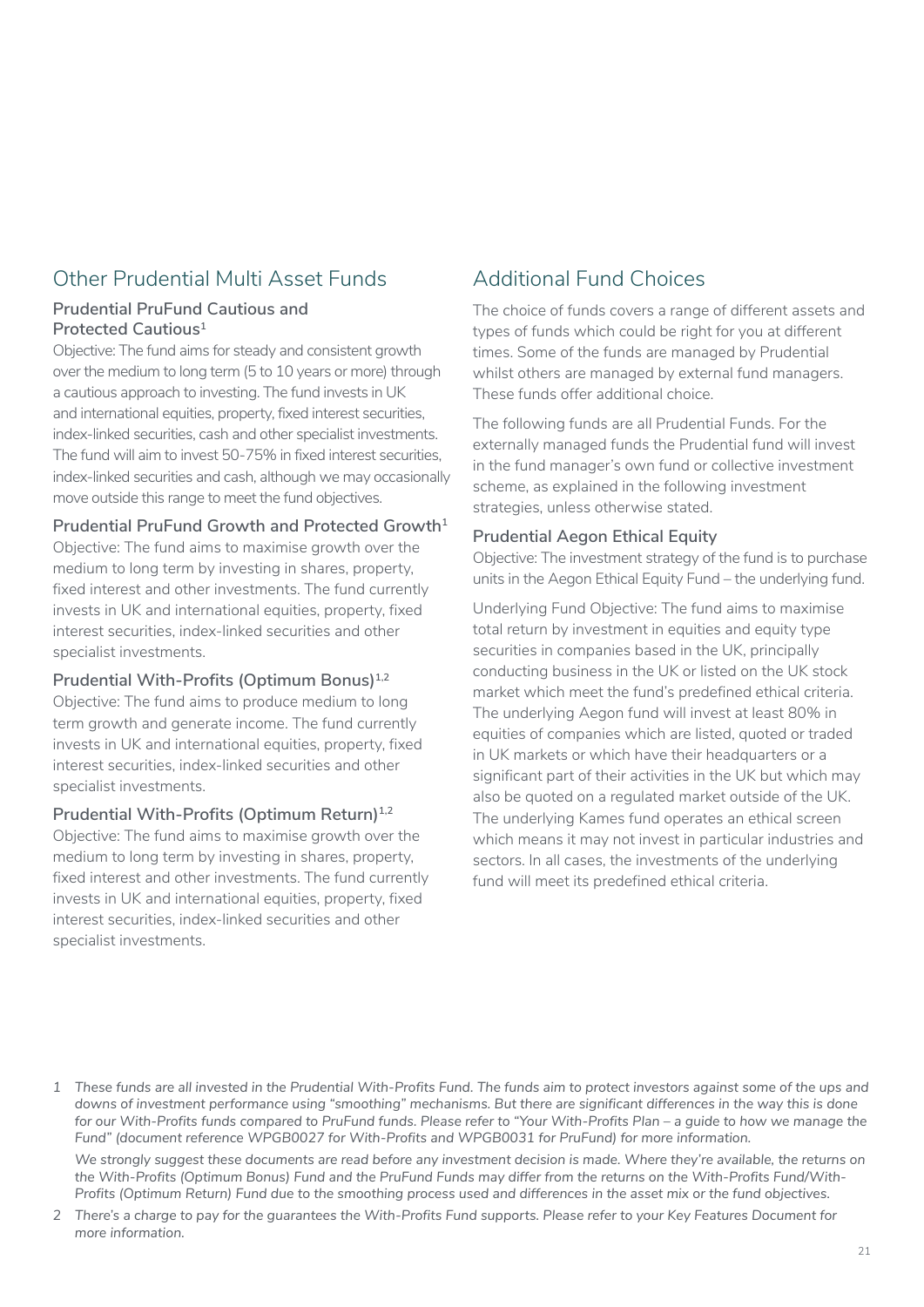#### **Prudential Artemis High Income**

Objective: The investment strategy of the fund is to purchase units in the Artemis High Income Fund – the underlying fund.

Underlying Fund Objective: The fund aims to achieve a higher than average initial yield, combined with the prospect of rising income and some capital growth over the long-term. The emphasis of the fund will be investment in UK fixed-interest investments and preference shares, however, the Manager has the flexibility to invest in all economic sectors worldwide and in equities.

#### **Prudential Artemis Income**

Objective: The investment strategy of the fund is to purchase units in the Artemis Income Fund – the underlying fund.

Underlying Fund Objective: The fund aims to achieve a rising income combined with capital growth from a portfolio primarily made up of investments in the United Kingdom. The Manager actively manages the portfolio in order to achieve the objective with exposure to ordinary shares, preference shares, convertibles and fixed interest securities.

#### **Prudential Artemis SmartGARP European Equity**

Objective: The investment strategy of the fund is to purchase units in the Artemis SmartGARP European Equity Fund – the underlying fund.

Underlying Fund Objective – The fund aims to provide long-term capital growth through investment principally in companies in Europe (excluding the UK). The Manager actively manages the portfolio and will not be restricted in the choice of investments either by company size or industry, or in terms of the geographical split of the portfolio.

#### **Prudential Artemis Strategic Bond**

Objective: The investment strategy of the fund is to purchase units in the Artemis Strategic Bond Fund – the underlying fund.

Underlying Fund Objective: The fund aims to achieve a combination of income and capital growth by investing predominantly in fixed income markets but may selectively invest in other markets. Equal emphasis is given to the security of capital and income although from time to time one may take prominence over the other in accordance with the strategy being pursued.

#### **Prudential Artemis UK Smaller Companies**

Objective: The investment strategy of the fund is to purchase units in the Artemis UK Smaller Companies Fund – the underlying fund.

Underlying Fund Objective: The fund aims to achieve long-term capital growth.

The emphasis of the fund will be investment in smaller companies listed, quoted and/or traded in the UK and in smaller companies which are headquartered or have a significant part of their activities in the UK which are quoted on a regulated market outside the UK.

#### **Prudential Artemis UK Special Situations**

Objective: The investment strategy of the fund is to purchase units in the Artemis UK Special Situations Fund – the underlying fund.

Underlying Fund Objective: The fund aims to achieve longterm capital growth by exploiting special situations. The fund invests principally in UK equities and in companies which are headquartered or have a significant part of their activities in the UK which are quoted on a regulated market outside the UK.

#### **Prudential Asia Pacific**

Objective: The investment strategy of the fund is to purchase units in the M&G Funds (1) – Asia Pacific (ex Japan) Equity fund – the underlying fund.

Underlying Fund Objective: The sub-fund aims to provide a higher total return (capital growth plus income), net of the Ongoing Charge Figure, than the FTSE Custom Asia Pacific ex Japan Country Capped Index over any three-year period.

#### **Prudential Baillie Gifford American**

Objective: The investment strategy of the fund is to purchase units in the Baillie Gifford American Fund – the underlying fund.

Underlying Fund Objective: The objective is to produce capital growth over the long term. The Sub-fund will invest principally in equities of companies which are listed, quoted, traded, incorporated, domiciled or conducting a significant portion of their business in the United States of America. Such investment may be direct or indirect and the portfolio will be concentrated. The Sub-fund may also invest in other equities, cash and near cash. Up to (but no more than) 10% in value of the Sub-fund may be invested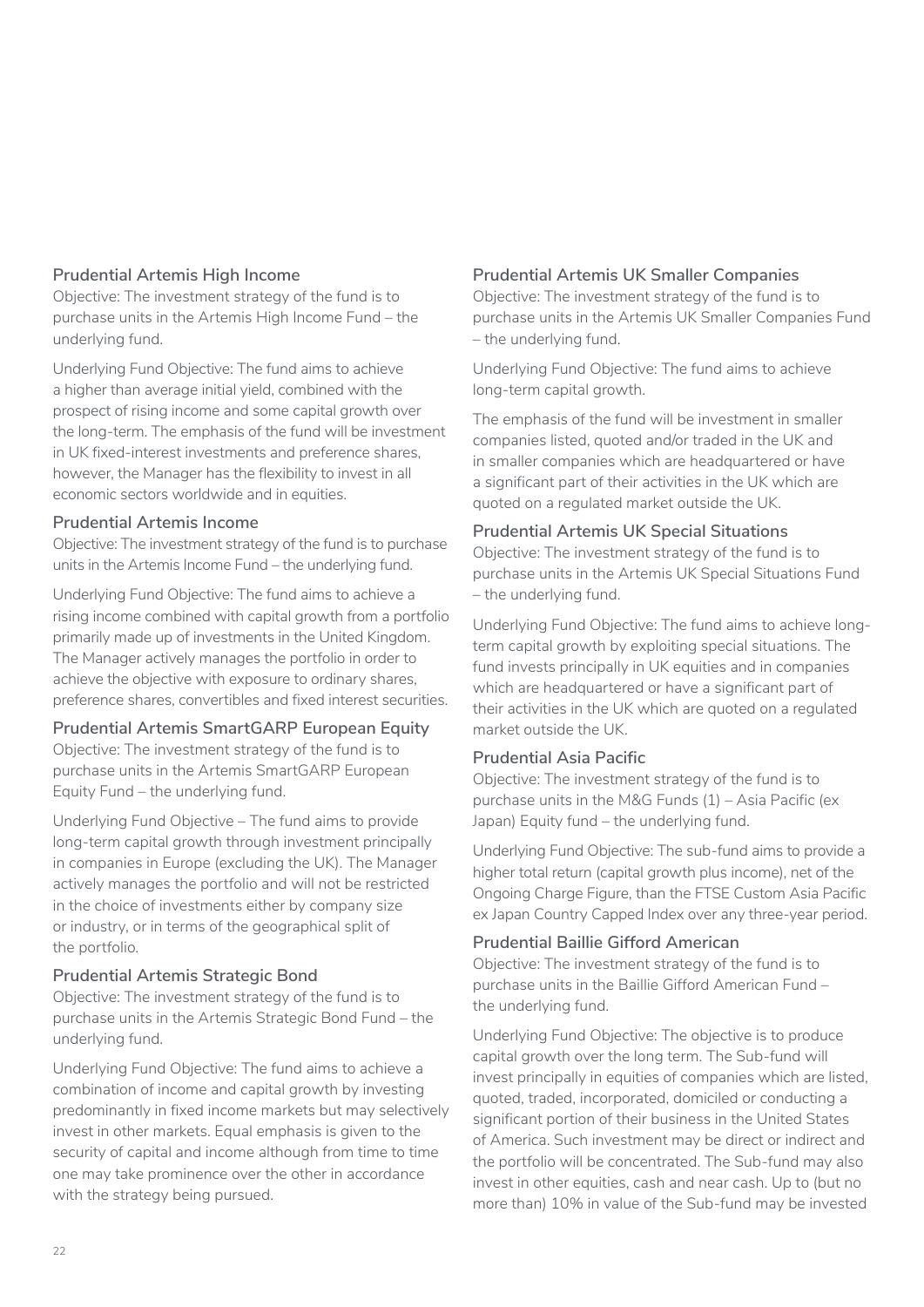in each of the following: (1) collective investment schemes, including those managed or operated by the ACD and (2) deposits. The Sub-fund will be actively managed and investment may be made in any economic sector.

#### **Prudential Baillie Gifford High Yield Bond**

Objective: The investment strategy of the fund is to purchase units in the Baillie Gifford High Yield Bond Fund – the underlying fund.

Underlying Fund Objective: The fund aims to produce a high level of return by investing in a diversified portfolio consisting primarily of sub-investment grade bonds. Currency forwards and derivatives may be used from time to time in keeping with the fund's objective with the intention of either protecting or enhancing the return on the fund. No more than 10% in value of the property of the fund will be invested in units of other collective investment schemes. More than 35% in value of the property of the fund may be invested in Government and Public securities.

#### **Prudential BlackRock Gold & General**

Objective: The investment strategy of the fund is to purchase units in the BlackRock Gold & General Fund – the underlying fund.

Underlying Fund Objective: The fund aims to provide a return on your investment (generated through an increase in the value of the assets held by the fund) (gross of fees) over the long term (5 or more consecutive years beginning at the point of investment) through investment in shares of companies related to gold mining, commodities and precious-metals. It tends to be volatile and is particularly suitable for diversification in a larger portfolio.

#### **Prudential BlackRock UK**

Objective: The investment strategy of the fund is to purchase units in the BlackRock UK Fund – the underlying fund.

Underlying Fund Objective: The fund aims to provide a return on your investment (generated through an increase in the value of the assets held by the fund) (gross of fees) over the long term (5 or more consecutive years beginning at the point of investment) by investing in the shares of larger companies incorporated or listed in the UK.

#### **Prudential BlackRock UK Special Situations**

Objective: The investment strategy of the fund is to purchase units in the BlackRock UK Special Situations Fund – the underlying fund.

Underlying Fund Objective: The fund aims to provide a return on your investment (generated through an increase in the value of the assets held by the fund) (gross of fees) over the long term (5 or more consecutive years beginning at the point of investment) by investing in shares of companies incorporated or listed in the UK.

#### **Prudential Cash**

The investment strategy of the fund is to provide an investment return that is consistent with a high degree of security with short-term liquidity. The fund holds a mixture of deposits and short-term bonds and securities issued by banks, the UK Government, local authorities and leading UK companies.

#### **Prudential European Equity**

Objective: The investment strategy of the fund is to purchase shares in European (excluding UK) companies via other M&G funds. It is a "fund of funds" holding units in several more specialised European equity funds to give access to a variety of methods for generating investment returns in differing market conditions.

#### **Prudential Fidelity Asia**

Objective: The investment strategy of the fund is to purchase units in the Fidelity Asia Fund – the underlying fund.

Underlying Fund Objective: The fund aims to increase the value of your investment over a period of 5 years or more. The fund will invest at least 70% in equities (and their related securities) of companies throughout Asia (excluding Japan) (those domiciled, incorporated or having significant business in Asia (excluding Japan) and those which are listed in the region).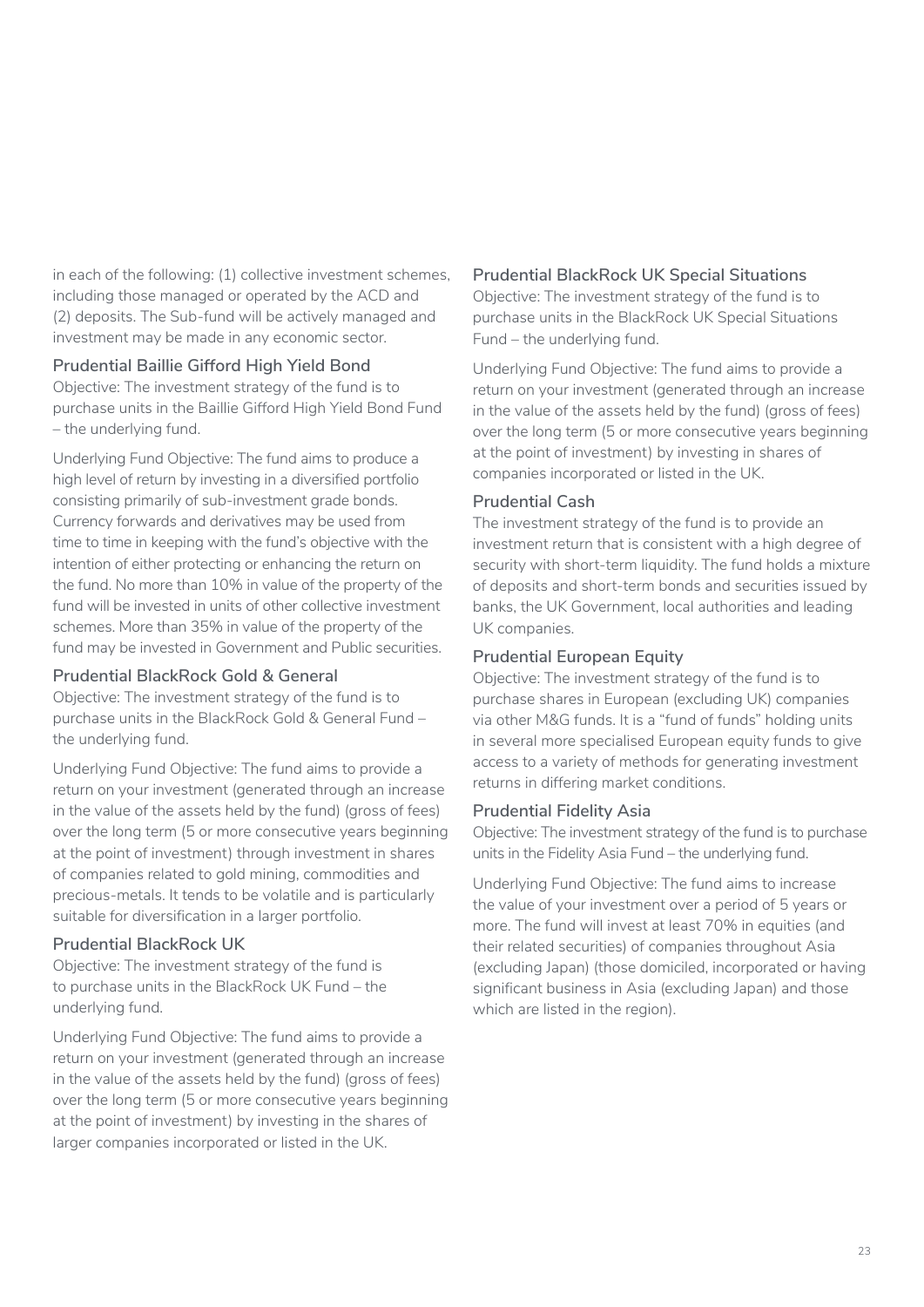#### **Prudential Fidelity European**

Objective: The investment strategy of the fund is to purchase units in the Fidelity European Fund – the underlying fund.

Underlying Fund Objective: The fund aims to increase the value of your investment over a period of 5 years or more and provide a growing level of income. The fund will invest at least 80% in equities (and their related securities) of companies domiciled, incorporated or having significant business in continental Europe and those which are listed in the region).

#### **Prudential Fidelity MoneyBuilder Income**

Objective: The investment strategy of the fund is to purchase units in the Fidelity MoneyBuilder Income Fund – the underlying fund.

Underlying Fund Objective: The fund aims to deliver an income with the potential to increase the value of your investment. The fund will be at least 70% exposed to sterling-denominated (or hedged back to sterling) investment grade debt instruments.

#### **Prudential Global Emerging Markets Portfolio**

Objective: This Portfolio aims to achieve long-term total return (the combination of income and growth of capital). It is a managed portfolio investing in Collective Investment Schemes in order to provide equity exposure to emerging stock markets worldwide or companies with significant activities in emerging markets.

#### **Prudential International**

Objective: The investment strategy of the fund is to provide medium to long term growth (5 to 10 years or more) by investing mainly in a spread of equity markets throughout the world, predominantly through collective investment schemes.

#### **Prudential Invesco Corporate Bond**

Objective: The investment strategy of the fund is to purchase units in the Invesco Corporate Bond Fund (UK) – the underlying fund.

Underlying Fund Objective: The fund aims to achieve income and capital growth over the medium to long term (3 to 5 years plus). The fund invests at least 80% of its assets in investment grade corporate debt securities.

#### **Prudential Invesco Global Bond**

Objective: The investment strategy of the fund is to purchase units in the Invesco Global Bond Fund (UK) – the underlying fund.

Underlying Fund Objective: The fund aims to achieve income and capital growth over the medium to long term (3 to 5 years plus). The fund invests at least 80% of its assets in debt securities (including investment grade, non-investment grade and unrated) issued by governments, supranational bodies, other public entities as well as by companies, globally. The fund will take active currency positions globally.

#### **Prudential Invesco Global Targeted Returns**

Objective: The investment strategy of the fund is to buy units in the Invesco Global Targeted Returns Fund (UK) – the underlying fund.

Underlying Fund Objective: The fund aims to achieve a positive total return in all market conditions over a rolling 3 year period. The fund targets a gross return of 5% per annum above 3 month SONIA. The fund aims to achieve this with less than half the volatility of global equities, over the same rolling 3 year period.

#### **Prudential Invesco Managed Growth**

Objective: The investment strategy of the fund is to purchase units in the Invesco Managed Growth Fund (UK) – the underlying fund.

Underlying Fund Objective: The fund aims to achieve long-term (5 years plus) capital growth. The fund invests at least 80% of its assets in collective investment schemes (including funds managed by the Invesco Group) which invest in a broad range of assets including shares or other equity related securities and corporate and government debt securities (including investment grade, noninvestment grade and unrated).

#### **Prudential Invesco Monthly Income Plus**

Objective: The investment strategy of the fund is to purchase units in the Invesco Monthly Income Plus Fund (UK) – the underlying fund.

Underlying Fund Objective: The fund aims to achieve income and capital growth over the medium to long term (3 to 5 years plus). The fund invests at least 80% of its assets globally in corporate and government debt securities (including investment grade, non-investment grade and unrated) and shares or other equity related securities of companies.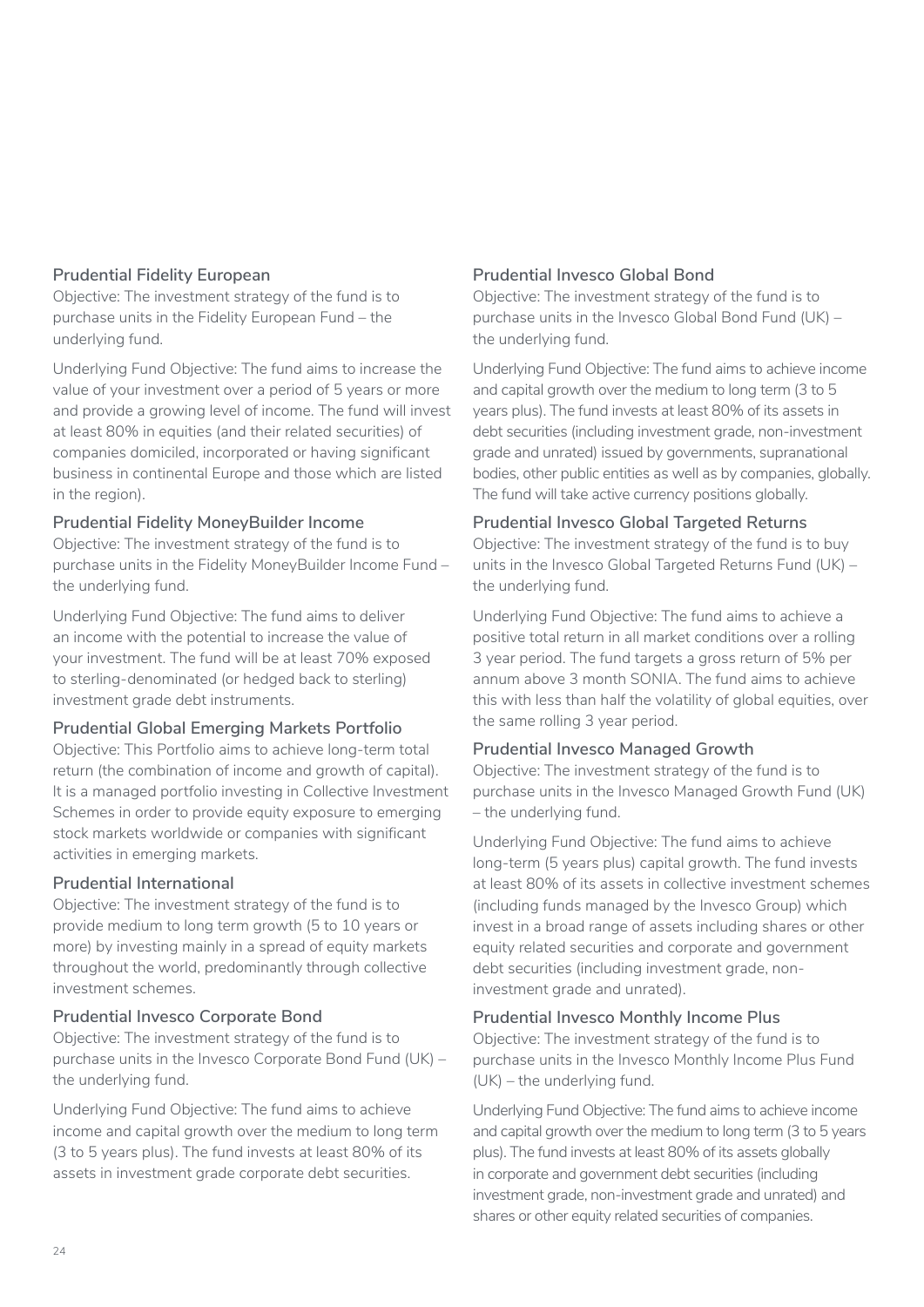#### **Prudential Invesco UK Equity Income**

Objective: The investment strategy of the fund is to purchase units in the Invesco UK Equity Income Fund (UK) – the underlying fund.

Underlying Fund Objective: The fund aims to achieve income and capital growth over the long term (5 years plus).

**Prudential Janus Henderson China Opportunities** Objective: The investment strategy of the fund is to purchase units in the Janus Henderson China Opportunities Fund – the underlying fund.

Underlying Fund Objective: The fund aims to provide a return, from a combination of capital growth and income over the long term. To outperform the MSCI Zhong Hua Index by 2.5% per annum, before the deduction of charges, over any 5 year period. The fund invests at least 80% of its assets in a concentrated portfolio of shares (equities) and derivatives (complex financial instruments) of companies, of any size, in any industry, in China or Hong Kong. Companies will have their registered office in or do most of their business (directly or through subsidiaries) in this region. The fund may invest up to 50% of its assets in China A Shares. The portfolio may be concentrated in terms of its number of holdings and/or the size of its largest holdings. The fund may also invest in other assets including companies outside this region, depositary receipts or other similar investments, Collective Investment Schemes (including those managed by Janus Henderson) and cash and money market instruments. The investment manager strategy seeks to identify companies that can generate unexpected earnings growth, at both an industry and stock level, not yet recognised by the broader market. The investment manager may use derivatives (complex financial instruments) to reduce risk or to manage the fund more efficiently. The fund is actively managed with reference to the MSCI Zhong Hua Index, which is broadly representative of the companies in which it may invest, as this forms the basis of the fund's performance target. The investment manager has discretion to choose investments for the fund with weightings different to the index or not in the index.

#### **Prudential Janus Henderson Fixed Interest Monthly Income**

Objective: The investment strategy of the fund is to purchase units in the Janus Henderson Fixed Interest Monthly Income Fund – the underlying fund.

Underlying Fund Objective: The fund aims to provide a high income. Performance target: To outperform the IA Sterling Strategic Bond sector average, after the deduction of charges, over any 5 year period. The fund invests at least 80% of its assets in a global portfolio of bonds of any quality, including high yield (non-investment grade) bonds, issued by governments, companies or any other type of issuer. Where investments are made in assets in currencies other than sterling, the fund will seek to hedge at least 80% of those assets back to sterling to largely remove the risk of currency exchange rate movements. In certain market conditions, the fund may invest more than 35% of its assets in government bonds issued by any one body. The fund may also hold other assets including preference shares, Collective Investment Schemes (including those managed by Janus Henderson), cash and money market instruments. The investment manager may use derivatives (complex financial instruments), including total return swaps, with the aim of making investment gains in line with the fund's objective, to reduce risk or to manage the fund more efficiently. The fund is actively managed with reference to the IA Sterling Strategic Bond sector average, which is based on a peer group of broadly similar funds, as this forms the basis of the fund's performance target. The investment manager has complete freedom to choose individual investments for the fund and to vary allocations between different types of bonds.

#### **Prudential Japanese**

Objective: The investment strategy of the fund is to purchase units in the M&G (ACS) Japan Equity fund – the underlying fund.

Underlying Fund Objective: The fund aims to provide a higher total return (capital growth plus income), net of the Ongoing Charge Figure, than the S&P/Topix 150 Index over any three-year period.

#### **Prudential JP Morgan Natural Resources**

Objective: The investment strategy of the fund is to purchase units in the JP Morgan Natural Resources Fund – the underlying fund.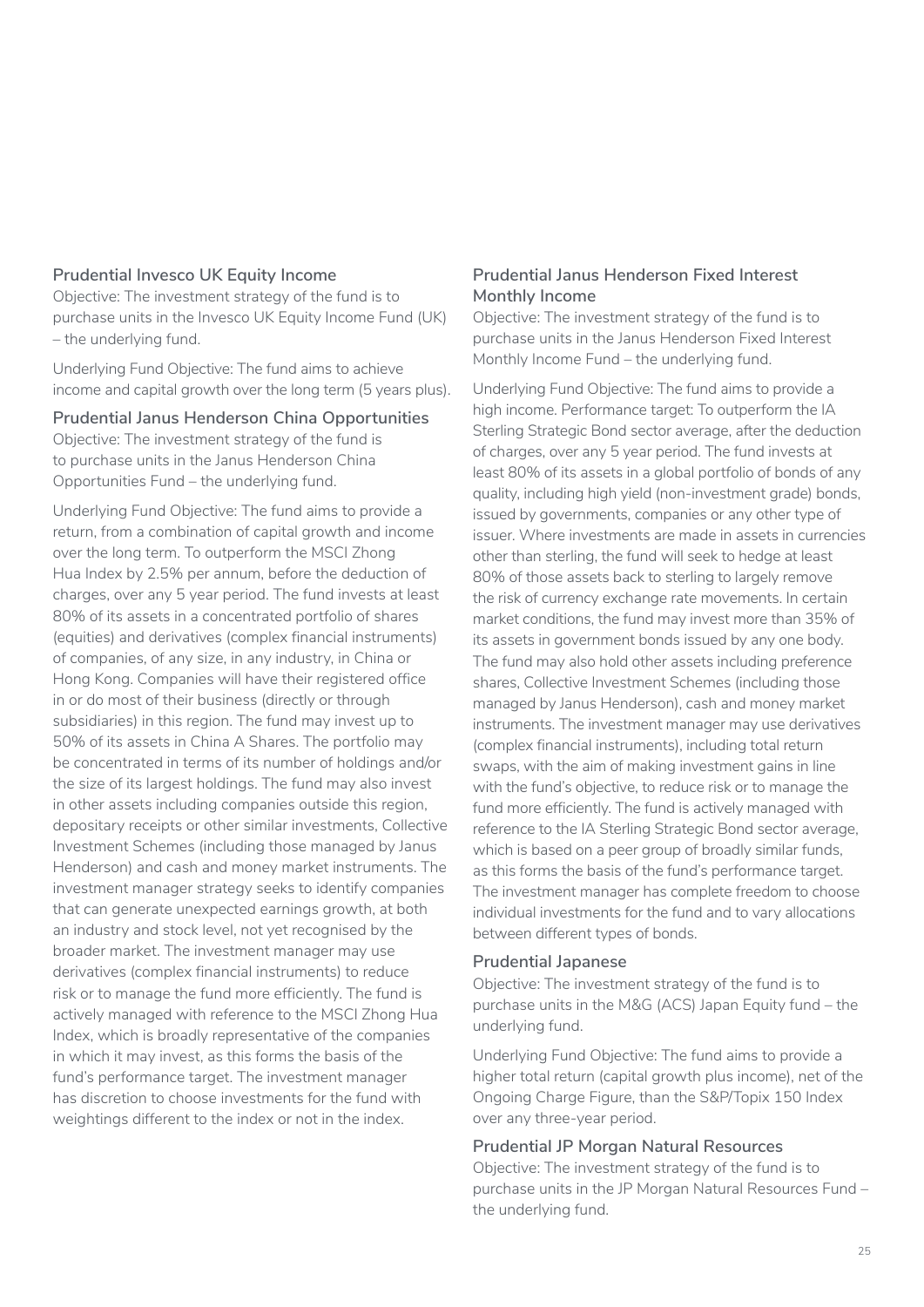Underlying Fund Objective: The fund aims to provide capital growth over the long term by investing primarily in the shares of companies throughout the world engaged in the production and marketing of commodities.

#### **Prudential Jupiter UK Mid Cap**

Objective: The investment strategy of the fund is to purchase units in the Jupiter UK Mid Cap Fund – the underlying fund.

Underlying Fund Objective: The fund aims to achieve capital growth. In seeking to achieve its investment objective the fund will aim to deliver a return, net of fees, greater than that of the FTSE 250 ex Investment Trust Index over rolling 3 year periods. The fund invests a minimum of 60% of its Net Asset Value in a portfolio of medium sized UK companies.

#### **Prudential L&G UK Property**

Objective: The investment strategy of the fund is to buy units in the L&G UK Property Fund – the underlying fund.

Underlying Fund Objective: The fund aims to carry on Property Investment Business and to manage cash raised from investors for investment in the Property Investment Business. In doing so, the objective of the fund is to achieve income and capital growth through investing generally in commercial property.

#### **Prudential M&G Corporate Bond**

Objective: The investment strategy of the fund is to purchase units in the M&G Corporate Bond Fund – the underlying fund.

Underlying Fund Objective: The fund aims to provide a higher total return (the combination of capital growth and income), net of the Ongoing Charge Figure, than the average return of the IA £ Corporate Bond Sector over any five-year period. At least 70% of the fund is invested, directly or indirectly through derivatives, in investment grade corporate debt securities. These securities can be issued by companies from anywhere in the world, including Emerging Markets. These securities are denominated in sterling or hedged back to sterling.

Other investments may include:

- debt securities issued or guaranteed by governments and their agencies, public authorities, quasi-sovereigns and supranational bodies, denominated in any currency;
- below investment grade and unrated debt securities;
- below investment grade and unrated Asset-Backed Securities; and
- other transferable securities, cash, and near cash, directly or via collective investment schemes (including funds managed by M&G).

Investments in Asset-Backed Securities are limited to 20% of the fund. The fund aims to hedge any non-sterling assets to sterling. Derivatives may be used for investment purposes, efficient portfolio management and hedging.

#### **Prudential M&G Dividend**

Objective: The investment strategy of the fund is to purchase units in the M&G Dividend Fund – the underlying fund.

Underlying Fund Objective: The fund has three aims which are to provide an annual yield higher than that of the FTSE All-Share Index, to provide an income stream that increases every year and provide a higher total return (the combination of capital growth and income), net of the Ongoing Charge Figure, than that of the FTSE All-Share Index over any five-year period. At least 70% of the fund is invested in equity securities and equity-related securities of companies across any sector and market capitalisation, that are incorporated, domiciled, listed or do most of their business in the United Kingdom. The fund may also invest in other transferable securities, including the shares of non-UK companies, cash and near cash directly or via collective investment schemes (including funds managed by M&G). Derivatives may be used for efficient portfolio management and hedging.

#### **Prudential M&G Episode Allocation**

Objective: The investment strategy of the fund is to purchase units in the M&G Episode Allocation Fund – the underlying fund.

Underlying fund Objective: The fund aims to deliver a total return (the combination of capital growth and income) of at least 5% per annum above the Sterling Overnight Index Average (SONIA), before any charges are taken, over any five-year period. There is no guarantee that the fund will achieve a positive return over five years, or any other, period, and investors may not get back the original amount they invested.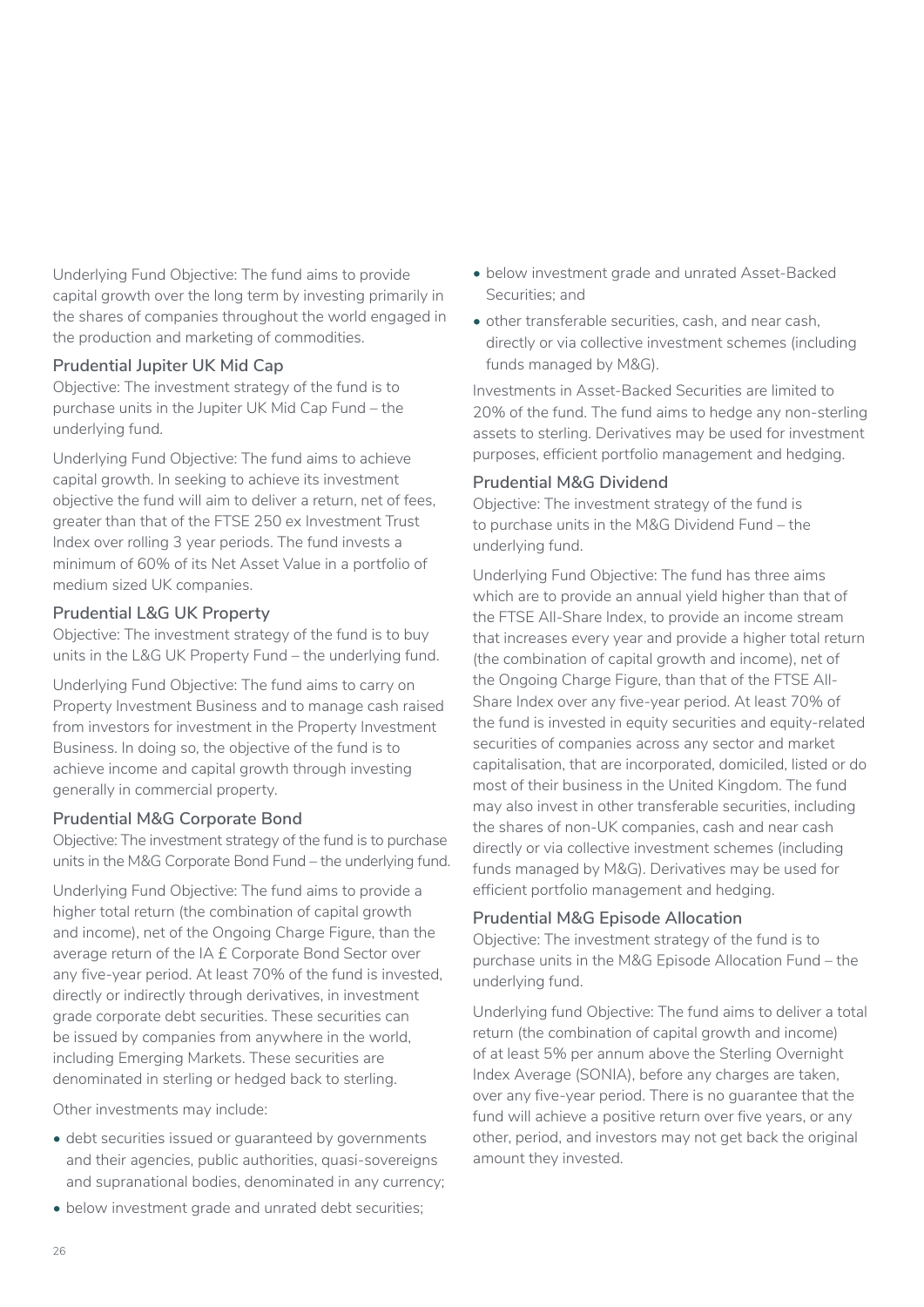#### **Prudential M&G Episode Growth**

Objective: The investment strategy of the fund is to purchase units in the M&G Episode Growth Fund – the underlying fund.

Underlying Fund Objective: The fund aims to provide a higher total return (the combination of capital growth and income) net of the Ongoing Charge Figure, than the average return of the IA Mixed Investment 40-85% Shares Sector over any five-year period.

#### **Prudential M&G Gilt & Fixed Interest Income**

Objective: The investment strategy of the fund is to purchase units in the M&G Gilt & Fixed Interest Income Fund – the underlying fund.

Underlying Fund Objective: The fund aims to provide a higher total return (the combination of capital growth and income), net of the Ongoing Charge Figure, than that of the FTSE UK Conventional Gilts All Stocks Index over any five-year period. At least 70% of the fund is invested, directly or indirectly through derivatives, in investment grade short, medium and long-dated gilts. These securities are issued or guaranteed by the UK government, and denominated in sterling. Other investments may include transferable securities, cash, and near cash, directly or via collective investment schemes (including funds managed by M&G). Derivatives may be used for investment purposes, efficient portfolio management and hedging.

#### **Prudential M&G Global High Yield Bond**

Objective: The investment strategy of the fund is to purchase units in the M&G Global High Yield Bond Fund – the underlying fund.

Underlying Fund Objective: The fund aims to provide a higher total return (the combination of capital growth and income), net of the Ongoing Charge Figure, than that of the ICE BofAML Global High Yield Index (GBP Hedged) over any five-year period. At least 80% of the fund is invested, directly or indirectly through derivatives, in below investment grade corporate debt securities. These securities can be issued by companies from anywhere in the world, including Emerging Markets.

Other investments may include:

- Asset-Backed Securities, and
- other transferable securities, government bonds, cash, and near cash, directly or via collective investment schemes (including funds managed by M&G).

There are no credit quality restrictions applicable to the fund's investments. The fund aims to hedge any nonsterling assets back to sterling. Derivatives may be used for investment purposes, efficient portfolio management and hedging.

#### **Prudential M&G Global Themes**

Objective: The investment strategy of the fund is to purchase units in the M&G Global Themes Fund – the underlying fund.

Underlying Fund Objective: The fund aims to provide a higher total return (the combination of capital growth and income) than that of the MSCI ACWI Index over any five-year period. The fund will invest at least 80% of its Net Asset Value in the equity securities of companies across any sectors and market capitalisations that are domiciled in any country, including emerging markets. The fund may also invest in collective investment schemes. other transferable securities and may hold cash for liquidity purposes. Derivatives may be used for efficient portfolio management.

#### **Prudential M&G Managed Growth**

Objective: The investment strategy of the fund is to purchase units in the M&G Managed Growth Fund – the underlying fund.

Underlying Fund Objective: The fund aims to provide a higher total return (the combination of capital growth and income) net of the Ongoing Charge Figure, than the average return of the IA Flexible Investment Sector over any five-year period.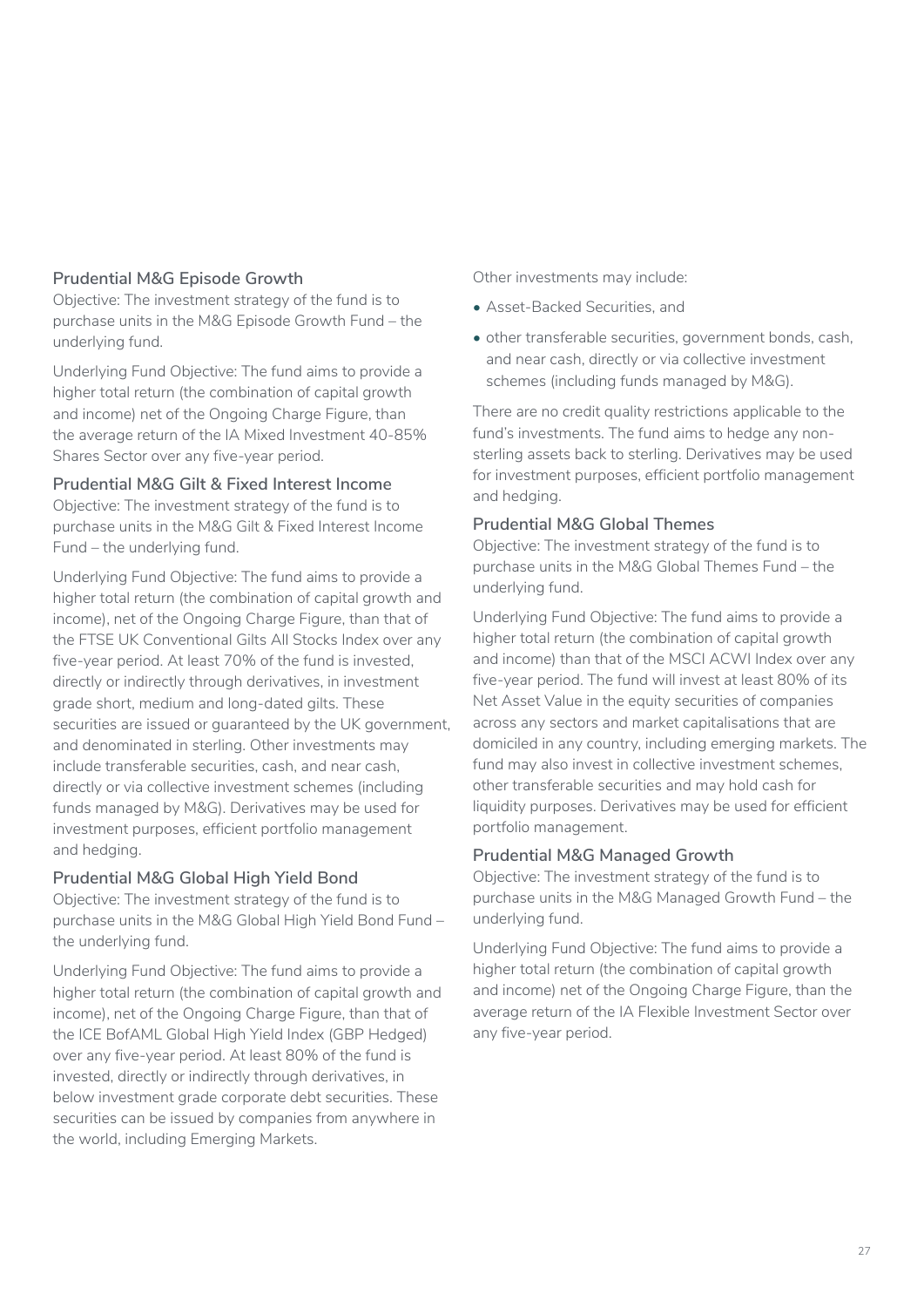#### **Prudential M&G Optimal Income**

Objective: The investment strategy of the fund is to purchase units in the M&G Optimal Income Fund – the underlying fund.

Underlying Fund Objective: The fund aims to provide a higher total return (the combination of capital growth and income), net of the Ongoing Charge Figure, than the average return of the IA £ Strategic Bond Sector, over any five-year period. At least 50% of the fund is invested, directly or indirectly through derivatives, in debt securities, including investment grade bonds, below investment grade, unrated securities and Asset Backed Securities. These securities can be issued or guaranteed by governments and their agencies, public authorities, quasi-sovereigns, supranational bodies and companies from anywhere in the world, including Emerging Markets. These securities can be denominated in any currency.

Other investments may include:

- up to 20% of the fund in equities; and
- other transferable securities, cash, and near cash, directly or via collective investment schemes (including funds managed by M&G).

There are no credit quality restrictions applicable to the fund's investments. At least 80% of the fund is in sterling or hedged back to sterling.

Derivatives may be used for investment purposes, efficient portfolio management and hedging.

#### **Prudential M&G Property Portfolio**

Objective: The investment strategy of the fund is to purchase units in the M&G Property Portfolio.

Underlying Fund Objective: The investment objective of the fund is to carry on Property Investment Business and to manage cash raised from investors for investment in the Property Investment Business. In doing so, the Fund aims to provide a higher total return (capital growth plus income), net of the Ongoing Charge Figure and Property Expense Ratio, than the average return of the IA UK Direct Property Sector over any five-year period. At least 70% of the fund is invested directly in a diversified portfolio of commercial property in the UK. This may be reduced to 60%, if it is considered prudent for liquidity management.

The fund may also invest in other property related assets such as:

- other types of property, including residential property;
- property of any type outside the UK;
- funds (including funds managed by M&G); and
- transferable securities (such as shares and bonds); and money market instruments.

For liquidity management, the fund may invest in cash; near cash; money market instruments; and government bonds, directly, or via funds (including funds managed by M&G). Derivatives may be used for investment purposes, efficient portfolio management and hedging.

#### **Prudential M&G Recovery**

Objective: The investment strategy of the fund is to purchase units in the M&G Recovery Fund – the underlying fund.

Underlying Fund Objective: The fund aims to provide a higher total return (the combination of capital growth and income), net of the Ongoing Charge Figure, than that of the FTSE All-Share Index over any five-year period. At least 80% of the fund is invested directly in equity securities and equity-related securities of companies across any sectors and market capitalisations that are incorporated, domiciled, listed or do most of their business in the United Kingdom.

The fund may also invest in other transferable securities directly and via collective investment schemes (including funds managed by M&G). The fund may also hold cash for liquidity purposes. Derivatives may be used for efficient portfolio management and hedging.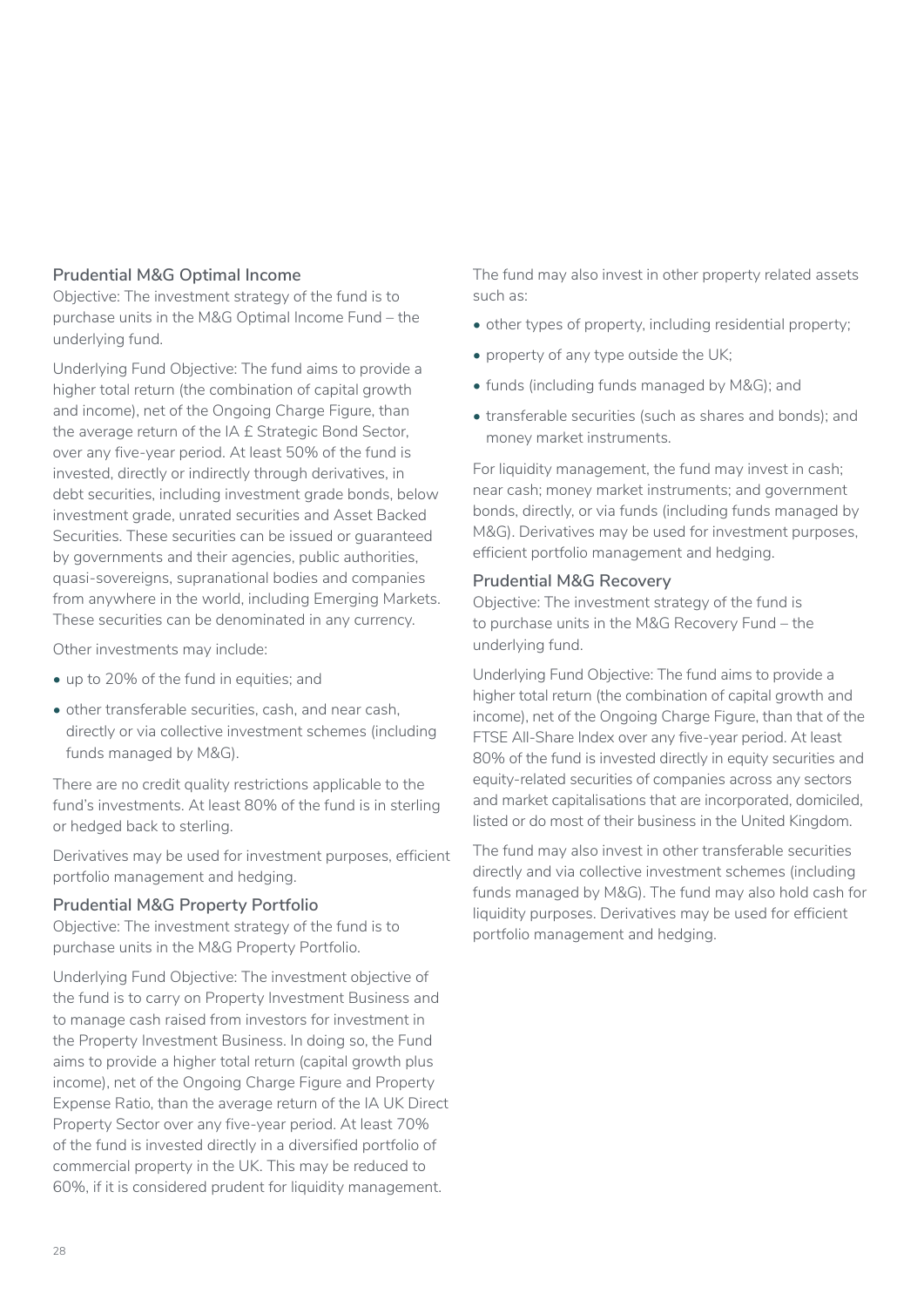#### **Prudential M&G Smaller Companies**

Objective: The investment strategy of the fund is to purchase units in M&G Smaller Companies Fund – the underlying fund.

Underlying Fund Objective: The fund aims to deliver a higher total return (the combination of capital growth and income) than the Numis Smaller Companies Index (excluding Investment Companies), net of the Ongoing Charge Figure, over any five year period. At least 80% of the fund is invested in the UK smaller companies. These are UK listed companies which, at the initial time of purchases, are:

- in the bottom 10% (by market capitalisation) of the FTSE All-Share Index, or
- in the Numis Smaller Companies Index (excluding Investment Companies), or
- listed on the Alternative Investment Market.

The fund may also invest in collective investment schemes and other transferable securities. Cash and near cash may be held for ancillary purposes and derivatives, including warrants, may be used for efficient portfolio management and hedging purposes.

#### **Prudential M&G Strategic Corporate Bond**

Objective: The investment strategy of the fund is to purchase units in the M&G Strategic Corporate Bond Fund – the underlying fund.

Underlying Fund Objective: The fund aims to provide a higher total return (the combination of capital growth and income), net of the Ongoing Charge Figure, than the average return of the IA £ Corporate Bond Sector, over any five-year period. At least 70% of the fund is invested, directly or indirectly through derivatives, in investment grade corporate debt securities. These securities can be issued by companies from anywhere in the world, including Emerging Markets. These securities can be denominated in any currency.

Other investments may include:

- below investment grade and unrated corporate debt securities;
- debt securities issued or guaranteed by governments and their agencies, public authorities, quasi-sovereigns and supranational bodies;
- below investment grade and unrated Asset-Backed Securities; and
- other transferable securities, cash, and near cash, directly or via collective investment schemes (including funds managed by M&G).

Investments in Asset-Backed Securities are limited to 20% of the fund. The fund aims to hedge any non-sterling assets to sterling. Derivatives may be used for investment purposes, efficient portfolio management and hedging.

#### **Prudential M&G UK Select**

Objective: The investment strategy of the fund is to purchase units in the M&G UK Select Fund – the underlying fund.

Underlying Fund Objective: The fund aims to provide a higher total return (the combination of capital growth and income), net of the Ongoing Charge Figure, than that of the FTSE All Share Index over any five-year period. At least 80% of the fund is invested directly in equity securities and equity-related securities of companies across any sectors and market capitalisations, that are incorporated, domiciled, listed or do most of their business in the United Kingdom. The fund usually holds a concentrated portfolio of fewer than 50 companies. The fund may also invest in other transferable securities directly and via collective investment schemes (including funds managed by M&G). The fund may also hold cash for liquidity purposes. Derivatives may be used for efficient portfolio management and hedging.

#### **Prudential Managed**

Objective: The investment strategy of the fund is to provide medium to long-term growth (the combination of income and growth of capital) by investing mainly in a broad spread of collective investment schemes. The fund will typically have exposure to a range of asset types, including UK and overseas equities, fixed interest and commercial property.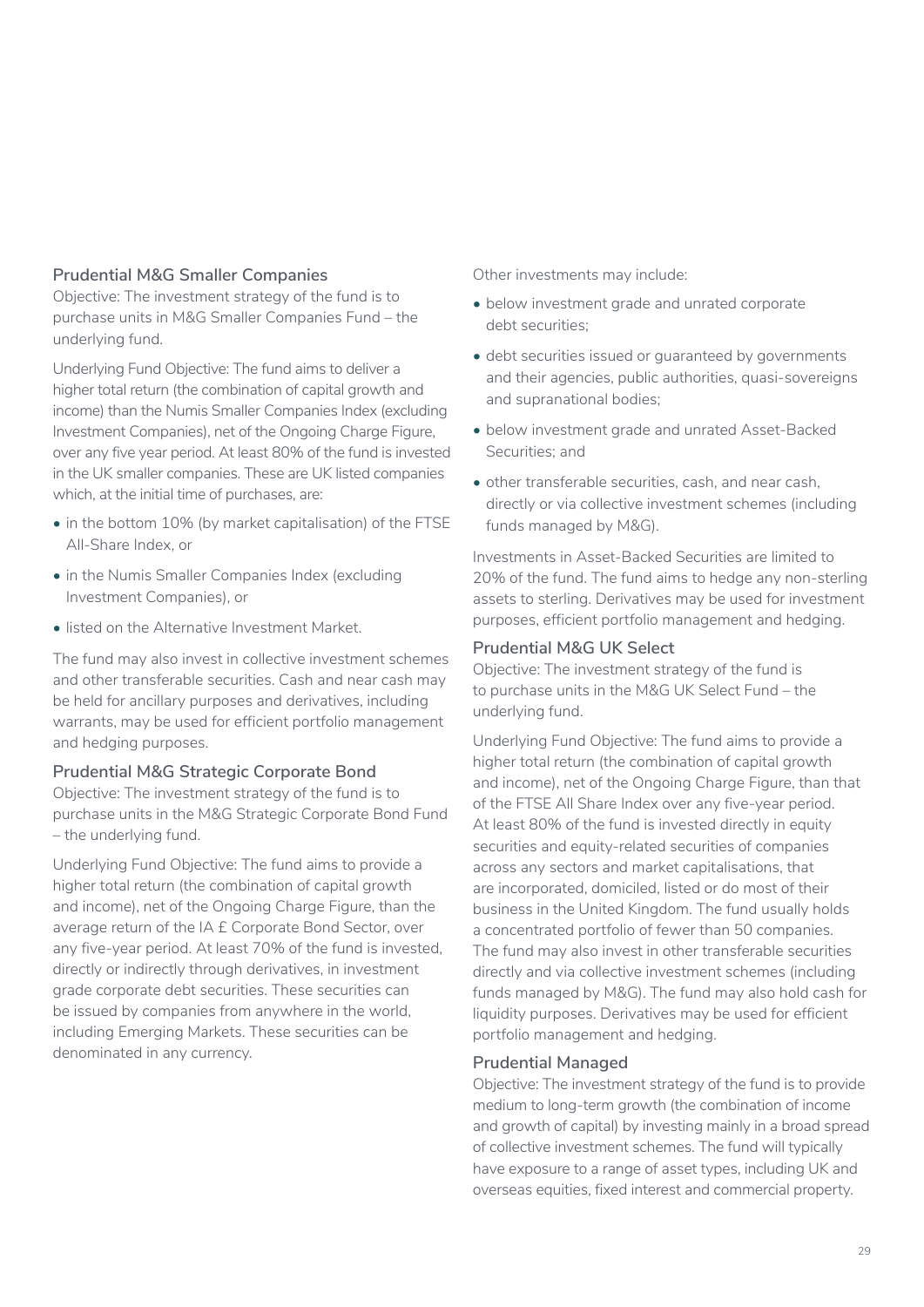#### **Prudential Managed Distribution**

Objective: The investment strategy of the fund is to deliver capital growth and produce a regular income over the longer term by investing mainly in sterling denominated equities, bonds and property via collective investment schemes.

#### **Prudential Ninety One Global Strategic Equity**

Objective: The investment strategy of the fund is to purchase units in the Ninety One Global Strategic Equity Fund – the underlying fund.

Underlying Fund Objective: That fund aims to provide capital growth (to grow the value of your investment) over at least 5 years. The fund invests primarily (at least twothirds) in the shares of companies around the world and in related derivatives (financial contracts whose value is linked to the price of the shares of such companies).

#### **Prudential Royal London Sustainable Leaders**

Objective: The investment strategy of the fund is to purchase units in the Royal London Sustainable Leaders Trust – the underlying fund.

Underlying Fund Objective: The trust aims to achieve capital growth from a diverse portfolio of equities, mainly in the United Kingdom and in any economic sector. Investment is limited to companies that are likely to benefit from measures to improve the environment, human health, safety and the quality of life.

#### **Prudential Schroder Income**

Objective: The investment strategy of the fund is to purchase units in the Schroder Income Fund – the underlying fund.

Underlying Fund Objective: The fund aims to provide income and capital growth in excess of the FTSE All Share (Gross Total Return) index (after fees have been deducted) over a three to five year period by investing in equity and equity related securities of UK companies.

#### **Prudential Schroder Tokyo**

Objective: The investment strategy of the fund is to purchase units in the Schroder Tokyo Fund – the underlying fund.

Underlying Fund Objective: The fund aims to provide capital growth in excess of the Tokyo Stock Exchange 1st Section (Gross Total Return) index (after fees have been deducted) over a three to five year period by investing in equity and equity related securities of Japanese companies.

#### **Prudential Schroder UK Smaller Companies**

Objective: The investment strategy of the fund is to purchase units in the Schroder UK Smaller Companies Fund – the underlying fund.

Underlying Fund Objective: The fund aims to provide capital growth in excess of the FTSE UK Series Small Cap ex Investment Trusts (Gross Total Return) index (after fees have been deducted) over a three to five year period by investing in equity and equity related securities of smallsized UK companies.

#### **Prudential Schroder US Mid Cap**

Objective: The investment strategy of the fund is to purchase units in the Schroder US Mid Cap Fund – the underlying fund.

Underlying Fund Objective: The fund aims to provide capital growth and income in excess of Russell 2500 Total Return Lagged (Gross Total Return) index (after fees have been deducted) over a three to five year period by investing in equity and equity related securities of medium-sized US companies.

#### **Prudential Stewart Investors Asia Pacific Leaders**

Objective: The investment strategy of the fund is to purchase units in the Stewart Investors Asia Pacific Leaders Fund – the underlying fund.

Underlying Fund Objective: The fund aims to achieve long-term capital growth by investing primarily in large and mid-capitalisation equities issued by companies that are incorporated or listed, or which conduct the majority of their economic activity, in the Asia Pacific region (excluding Japan, including Australasia). Particular consideration is given to investment in companies that are positioned to benefit from, and contribute to, the sustainable development of the countries in which they operate.

#### **Prudential UK Equity**

Objective: The investment strategy of the fund is to purchase shares in UK companies via other M&G funds. It is a "fund of funds" holding units in several more specialised UK equity funds to give access to a variety of methods for generating investment returns in differing market conditions.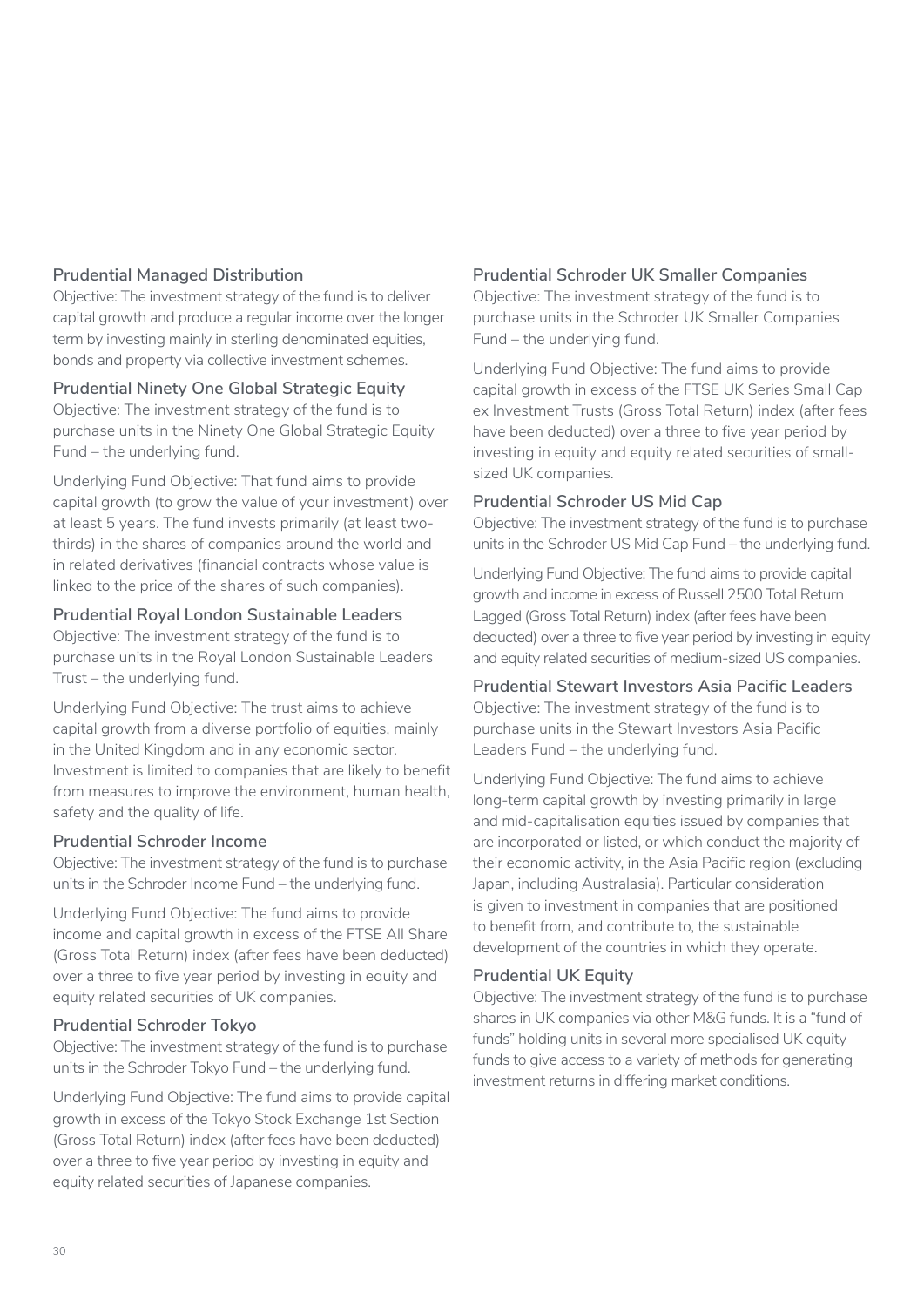#### **Prudential UK Equity and Bond**

Objective: The investment strategy of the fund is to provide long term growth (the combination of income and capital growth) by investing mainly in UK equities and sterling denominated Corporate Bonds via collective investment schemes.

#### **Prudential UK Tracker**

Objective: The investment strategy of the fund is to purchase units in the M&G Index Tracker Fund – the underlying fund.

Underlying Fund Objective: The Fund aims to track the performance of the FTSE All-Share Index, gross of the Ongoing Charge Figure (OCF). The return received by shareholders will be reduced by the effects of charges. The fund aims to be invested in the constituents of the Index. The fund typically invests directly. The fund may also invest in other transferable securities, cash and near cash for liquidity purposes, directly and via collective investment schemes (including funds managed by M&G). The fund may hold other transferable securities and other financial instruments where these are held as a consequence of having invested in an Index constituent. The fund can invest in securities joining or likely to join the index. The fund may use derivatives for Efficient Portfolio Management and hedging only.

#### **Prudential US Equity**

Objective: The investment strategy of the fund is to purchase units in the M&G (ACS) BlackRock Optimised US Equity Fund – the underlying fund.

Underlying Fund Objective: The Sub-Fund aims to reflect the risk and return characteristics of the S&P 500 Index gross of the Ongoing Charges Figure. The Sub-Investment Manager uses a structured and systematic, bottom-up stock selection process to build a portfolio with similar risk-return characteristics as the Index in order to meet the Sub-Fund's investment objective; in addition the Sub-Investment Manager aims to maximise the Sub-Fund's ESG characteristics by overweighting its investments in securities which score well against the Sub-Investment Manager's ESG research framework, and underweighting the securities which score less well.

## Additional Fund Choices – Distribution Income Funds

These distribution funds are available through our Flexible Investment Plan. These funds can pay out a natural "income" based on what the underlying assets in the fund have earned (this can include dividends from shares, lease payments from properties, interest from fixed interest holdings). Please see your Key Features Document for further information on withdrawing money from your plan.

#### **Prudential 0-35% Equity Managed Distribution (Inc)1**

Objective: The investment strategy of the fund is to provide a regular income, whilst achieving long-term growth and seeking to limit capital volatility by investing mainly in assets such as bonds, property and UK equities via collective investment schemes. No more than 35% of the fund will be invested in equities at any time.

#### **Prudential Invesco UK Equity Income (Inc)2**

Objective: The investment strategy of the fund is to purchase units in the Invesco UK Equity Income Fund (UK) – the underlying fund.

Underlying Fund Objective: The fund aims to achieve income and capital growth over the long term (5 years plus).

#### **Prudential M&G Corporate Bond (Inc)2**

Objective: The investment strategy of the fund is to purchase units in the M&G Corporate Bond Fund – the underlying fund.

Underlying Fund Objective: The fund aims to provide a higher total return (the combination of capital growth and income), net of the Ongoing Charge Figure, than the average return of the IA £ Corporate Bond Sector over any five-year period. At least 70% of the fund is invested, directly or indirectly through derivatives, in investment grade corporate debt securities including investment grade Asset-Backed Securities. These securities can be issued by companies from anywhere in the world, including Emerging Markets. These securities are denominated in sterling or hedged back to sterling.

- <sup>1</sup> These funds distribute on the 17 February/17 August each year.
- <sup>2</sup> These funds distribute on the 17 May/17 November each year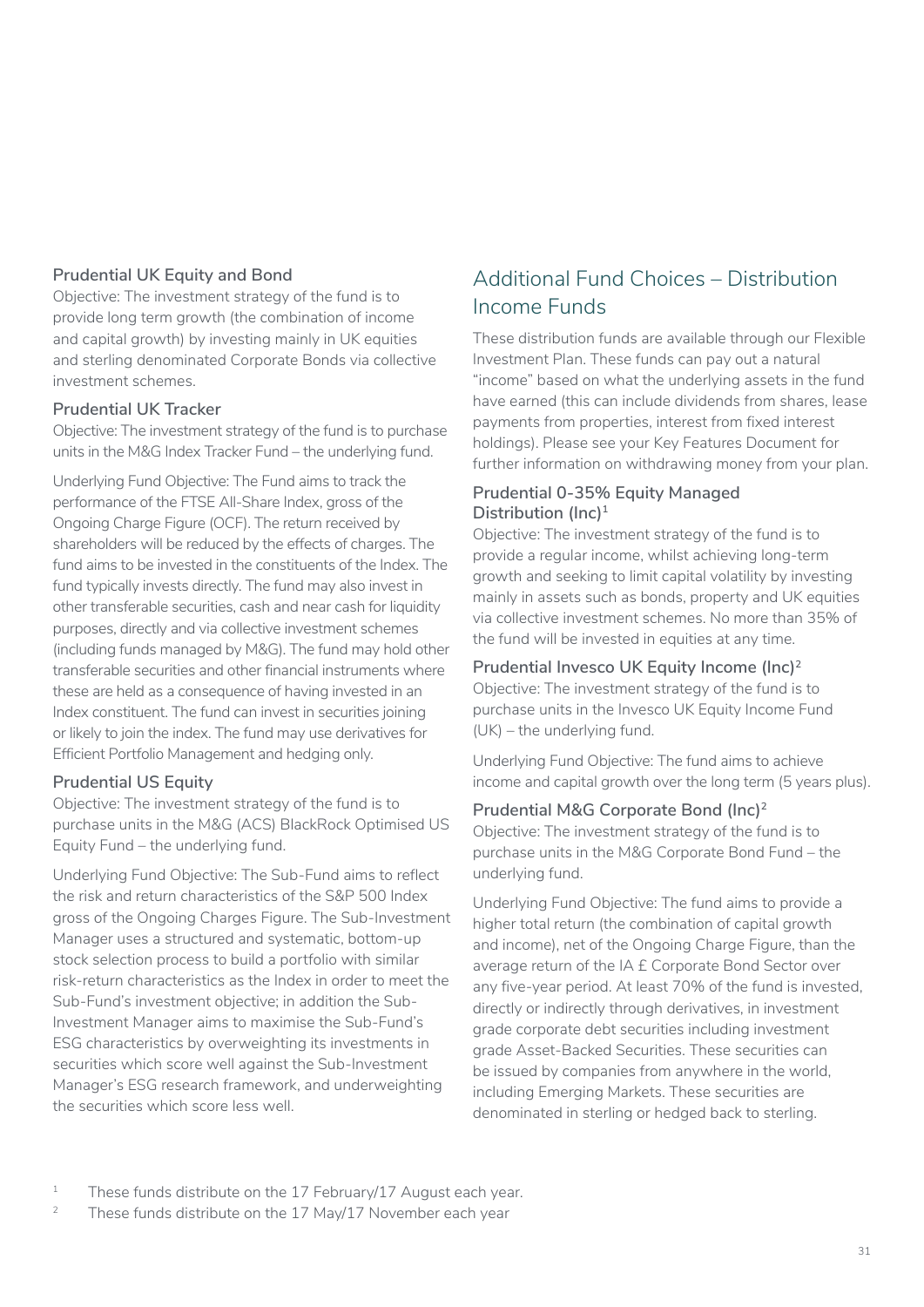Other investments may include:

- debt securities issued or guaranteed by governments and their agencies, public authorities, quasi-sovereigns and supranational bodies and denominated in any currency;
- below investment grade and unrated debt securities;
- below investment grade and unrated asset-Backed Securities; and
- other transferable securities, cash, and near cash, directly or via collective investment schemes (including funds managed by M&G).

Investments in Asset-Backed Securities are limited to 20% of the fund. The fund aims to hedge any non-sterling assets to sterling. Derivatives may be used for investment purposes, Efficient Portfolio Management and hedging.

#### **Prudential M&G Dividend (Inc)2**

Objective: The investment strategy of the fund is to purchase units in the M&G Dividend Fund – the underlying fund.

Underlying Fund Objective: The fund has three aims which are to provide an annual yield higher than that of the FTSE All-Share Index, to provide an income stream that increases every year and provide a higher total return (the combination of capital growth and income), net of the Ongoing Charge Figure, than that of the FTSE All-Share Index over any five-year period.

At least 70% of the fund is invested in equity securities and equity-related securities of companies across any sector and market capitalisation, that are incorporated, domiciled, listed or do most of their business in the United Kingdom. The fund may also invest in other transferable securities, including the shares of non-UK companies, cash and near cash directly or via collective investment schemes (including funds managed by M&G). Derivatives may be used for efficient portfolio management and hedging.

#### **Prudential M&G Gilt & Fixed Interest Income (Inc)1** Objective: The investment strategy of the fund is to purchase units in the M&G Gilt & Fixed Interest Income

Fund – the underlying fund.

Underlying Fund Objective: The fund aims to provide a higher total return (the combination of capital growth and income), net of the Ongoing Charge Figure, than that of the FTSE UK Conventional Gilts All Stocks Index over any five-year period. At least 70% of the fund is invested, directly or indirectly through derivatives, in investment grade short, medium and long-dated gilts. These securities are issued or quaranteed by the UK government. and denominated in sterling. Other investments may include transferable securities, cash, and near cash, directly or via collective investment schemes (including funds managed by M&G). Derivatives may be used for investment purposes, efficient portfolio management and hedging.

#### **Prudential M&G Global High Yield Bond (Inc)2**

Objective: The investment strategy of the fund is to purchase units in the M&G Global High Yield Bond Fund – the underlying fund.

Underlying Fund Objective: The fund aims to provide a higher total return (the combination of capital growth and income), net of the Ongoing Charge Figure, than that of the ICE BofAML Global High Yield Index (GBP Hedged) over any five-year period. At least 80% of the fund is invested, directly or indirectly through derivatives, in below investment grade corporate debt securities.

These securities can be issued by companies from anywhere in the world, including Emerging Markets.

Other investments may include:

- Asset-Backed Securities, and
- other transferable securities, government bonds, cash, and near cash, directly or via collective investment schemes (including funds managed by M&G).

There are no credit quality restrictions applicable to the fund's investments. The fund aims to hedge any non-sterling assets back to sterling. Derivatives may be used for investment purposes, efficient portfolio management and hedging.

<sup>&</sup>lt;sup>1</sup> These funds distribute on the 17 February/17 August each year.

<sup>&</sup>lt;sup>2</sup> These funds distribute on the  $17$  May/ $17$  November each year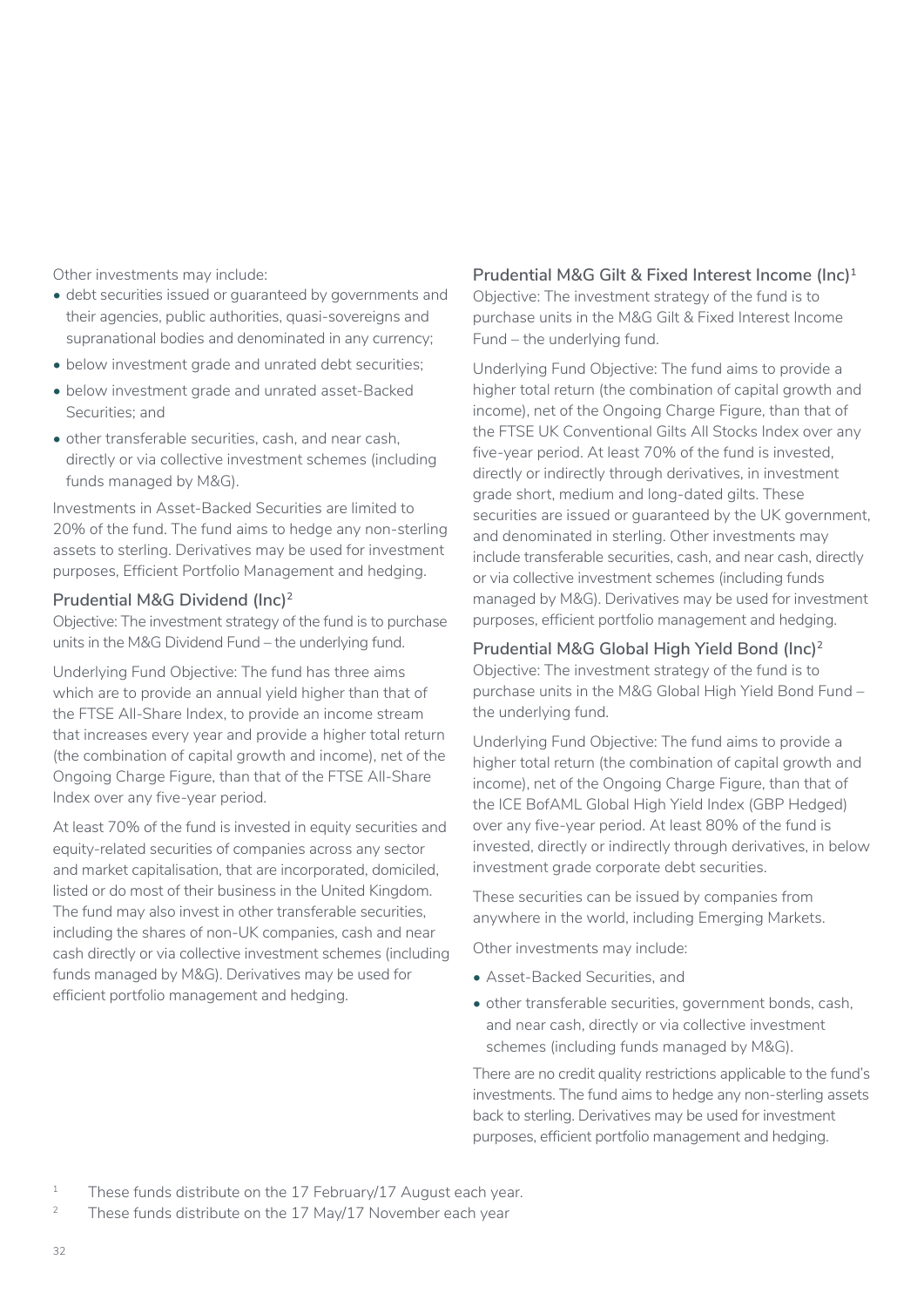#### **Prudential M&G Property Portfolio (Inc)2**

Objective: The investment strategy of the fund is to purchase units in the M&G Property Portfolio.

Underlying Fund Objective: The investment objective of the fund is to carry on Property Investment Business and to manage cash raised from investors for investment in the Property Investment Business. In doing so, the Fund aims to provide a higher total return (capital growth plus income), net of the Ongoing Charge Figure and Property Expense Ratio, than the average return of the IA UK Direct Property Sector over any five-year period. At least 70% of the fund is invested directly in a diversified portfolio of commercial property in the UK. This may be reduced to 60%, if it is considered prudent for liquidity management.

The fund may also invest in other property related assets such as:

- other types of property, including residential property;
- property of any type outside the UK;
- funds (including funds managed by M&G); and
- transferable securities (such as shares and bonds); and money market instruments.

For liquidity management, the fund may invest in cash; near cash; money market instruments; and government bonds, directly, or via funds (including funds managed by M&G). Derivatives may be used for investment purposes, efficient portfolio management and hedging.

#### **Prudential M&G UK Equity Income (Inc)1**

Objective: The investment strategy of the fund is to purchase units in the M&G Dividend Fund – the underlying fund.

Underlying Fund Objective: The fund has three aims which are to provide an annual vield higher than that of the FTSE All-Share Index, to provide an income stream that increases every year and provide a higher total return (the combination of capital growth and income), net of the Ongoing Charge Figure, than that of the FTSE All-Share Index over any five-year period.

At least 70% of the fund is invested in equity securities and equity-related securities of companies across any sector and market capitalisation, that are incorporated, domiciled, listed or do most of their business in the United Kingdom. The fund may also invest in other transferable securities, including the shares of non-UK companies, cash and near cash directly or via collective investment schemes (including funds managed by M&G). Derivatives may be used for efficient portfolio management and hedging.

#### **Prudential Managed Distribution (Inc)1**

Objective: The investment strategy of the fund is to deliver capital growth and produce a regular income over the longer term by investing mainly in sterling denominated equities, bonds and property via collective investment schemes.

<sup>1</sup> These funds distribute on the 17 February/17 August each year.

<sup>2</sup> These funds distribute on the 17 May/17 November each year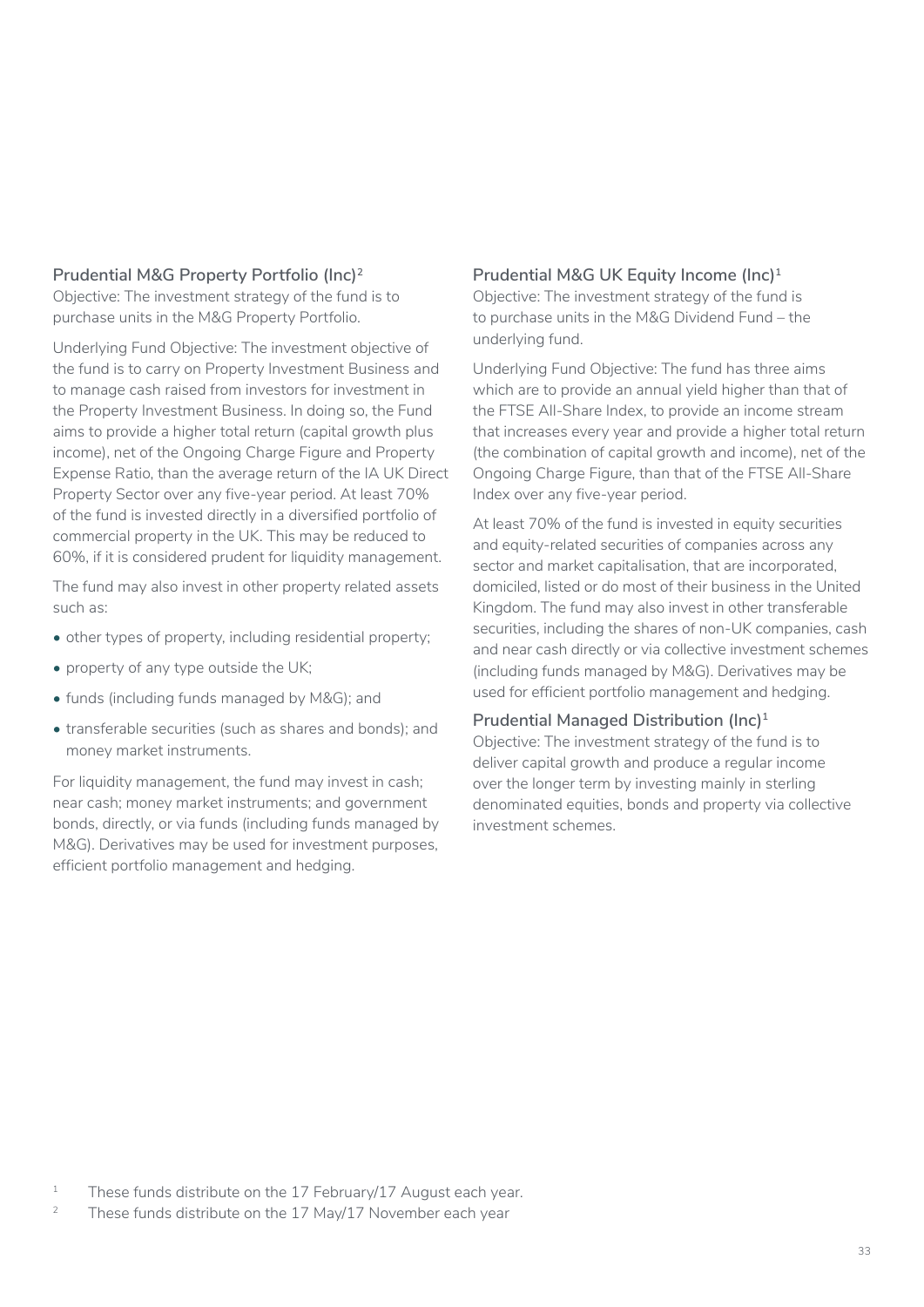## <span id="page-33-0"></span>Some useful investment terms

### Learn about some investment related terms

This is a high-level guide to some useful investment terms. It's not meant to cover every term you may come across and you may not find each item in the glossary within this guide. Please speak to your financial adviser if you need help or want to know more about terms used around investments.

## "Blue Chip" Companies

Companies which are large, and considered to be reputable and financially sound.

## Bonds (and Fixed Interest Securities)

All bonds are really just IOUs that promise to pay an amount of money on a specified date and pay a fixed rate of interest along the way. Companies and governments can issue bonds, when they want to raise money. Bonds issued by companies are called corporate bonds. Bonds issued by the UK government are called gilts and those issued by the US government are called treasury bonds.

## Collective Investment Schemes

A way of pooling investment with others within a single investment fund. Once you've joined the scheme, you can have access to a wider range of investments than if you were investing individually. You'll also share the costs and benefits. Collective Investment Schemes, such as OEICs, Unit Trusts, Mutual funds, usually target investments in geographic regions (like emerging market countries) or specific themes (like technology or property).

## Corporate Bonds

Loans to companies where the buyer of the corporate bond lends money in return for regular interest payments and the promise that the initial sum will be repaid on a specified later date.

## Derivatives

These refer to products such as futures and options which are generally an arrangement between different parties to buy or sell a standard quantity of a specified asset on a fixed future date at a price agreed today.

## **Equities**

Equities are also known as shares or stocks. They are a share of the ownership of a company. Shares have two potential benefits. Firstly, the share price moves as the value of the company changes. Also, regular payments, called dividends, may be made to the owner of the share. These are based on how well the company is doing.

## Financial Times Stock Exchange (FTSE)

London Stock Exchange Group plc and its group undertakings (collectively, the "LSE Group"). © LSE Group 2022. FTSE Russell is a trading name of certain of the LSE Group companies. e.g., "FTSE®" "Russell®", "FTSE Russell®", "MTS®", "FTSE4Good®", "ICB®", "Mergent®, The Yield Book®," are a trade mark(s) of the relevant LSE Group companies and are used by any other LSE Group company under license. "TMX®" is a trade mark of TSX, Inc. and used by the LSE Group under license. All rights in the FTSE Russell indexes or data vest in the relevant LSE Group company which owns the index or the data. Neither LSE Group nor its licensors accept any liability for any errors or omissions in the indexes or data and no party may rely on any indexes or data contained in this communication. No further distribution of data from the LSE Group is permitted without the relevant LSE Group company's express written consent. The LSE Group does not promote, sponsor or endorse the content of this communication.

## Floating Rate Notes

Short-term loans to financial companies, such as banks. The investor receives interest payments, which may go up or down, and at the end of an agreed period the company has to repay the loan.

## Government Bonds

Loans to the government where the buyer of the government bond lends money to the government. In return, they get regular interest payments and the promise that the initial sum will be repaid on a specified later date.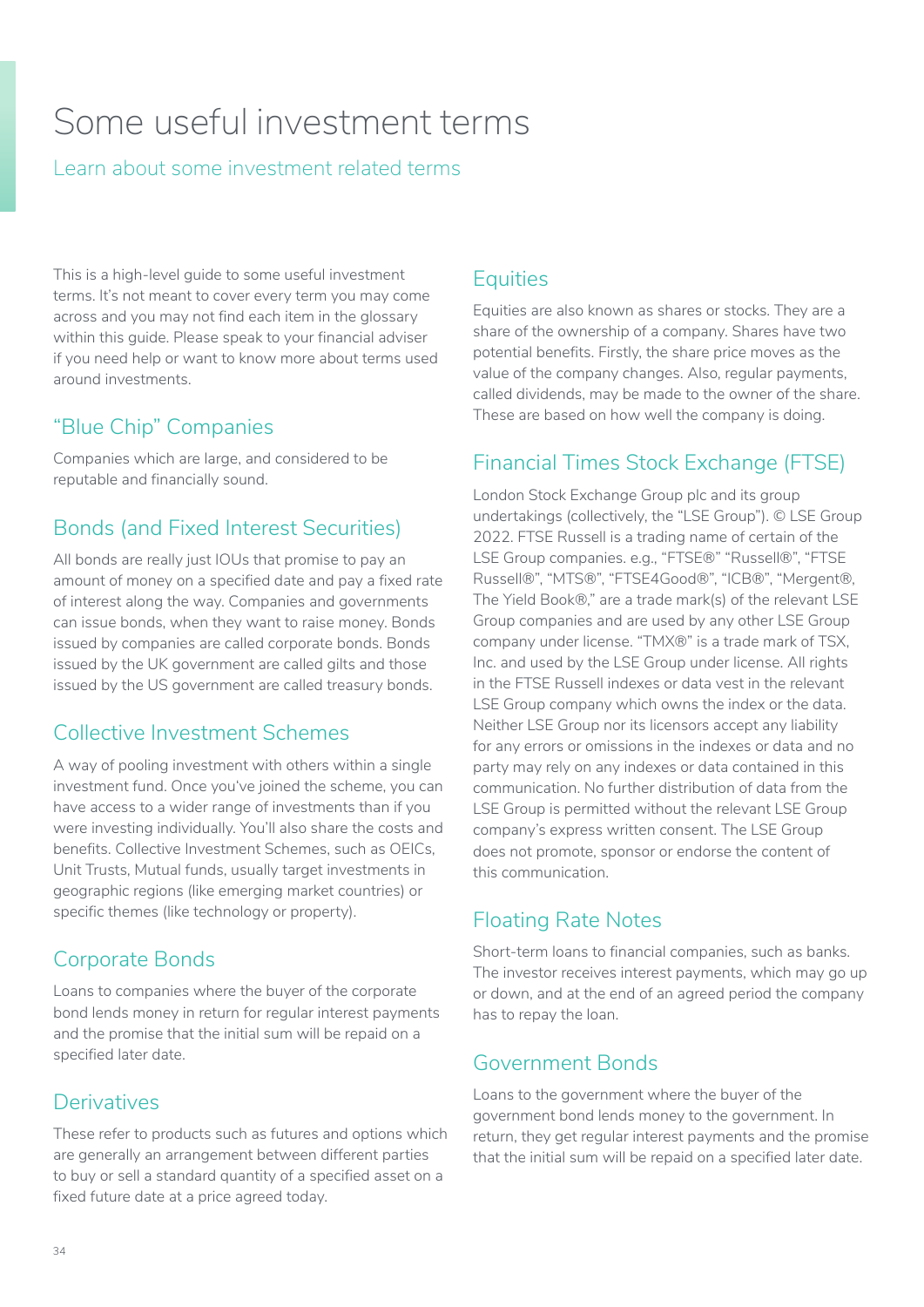## **Hedging**

A way of trying to reduce or limit risk. Hedging involves making a deal in one market in order to try to protect against possible losses in another. Often used by Hedge Funds.

## Index-Linked Securities

Are similar to fixed interest securities but the payments to the investor are normally increased in line with a measure of inflation.

## Investment Grade

An agency(e.g. Standard and Poors) can give a rating to a corporate or government bond. The rating tells us the agency believes that the bond issuer has a relatively low risk of not paying what it owes the buyer of the bond. Bonds with credit ratings of AAA, AA, A or BBB are considered investment grade. Low rated bonds with ratings of BB or below are often called Junk Bonds.

## Money Market Investments

These are cash and investments similar to cash such as bank deposits, certificates of deposits, fixed interest securities or floating rate notes. They usually have a life of less than a year.

Investments in cash or cash-like funds could potentially be affected by inflation and/or charges. Inflation could mean your money is less able to buy what it could before and charges will reduce the value of a cash or cash-like fund over time.

## OEIC (Open Ended Investment Company)

An open collective investment scheme. Like all such schemes, an OEIC has no fixed amount of capital. The total value of the OEIC is equally divided into shares which will vary in price and in the number issued. When you invest new money, new shares or units are created to match the share price. When you take money out (redeem your shares), the assets are sold at the share price.

## Preference Shares (also called Preferred Stock or Preferred Shares)

Shares in a company which give their holders a right to a fixed dividend payment. Some carry voting rights.

If you hold preference shares, you may get preferential treatment over common shareholders. You'll get a dividend before them and, in the event of bankruptcy, you'll be paid from company assets before common shareholders (but after debt holders).

### **Shares**

See Equities.

## Smaller Companies

Companies that you can find on a recognised exchange that have lower value than blue chip companies. In the UK, smaller companies are usually defined as those with market values below the top 350 companies in the FTSE All Share Index.

## Units/Unit Linked

Unit linked funds are divided into units and the investors hold a number of units representing the money they have invested. The price of units changes daily to reflect the value of the assets held in the fund and so the investor's fund value at any point depends on the price of the units.

## Further information

If you're looking for more information then please speak to your financial adviser.  $\begin{array}{c} \n\end{array}$